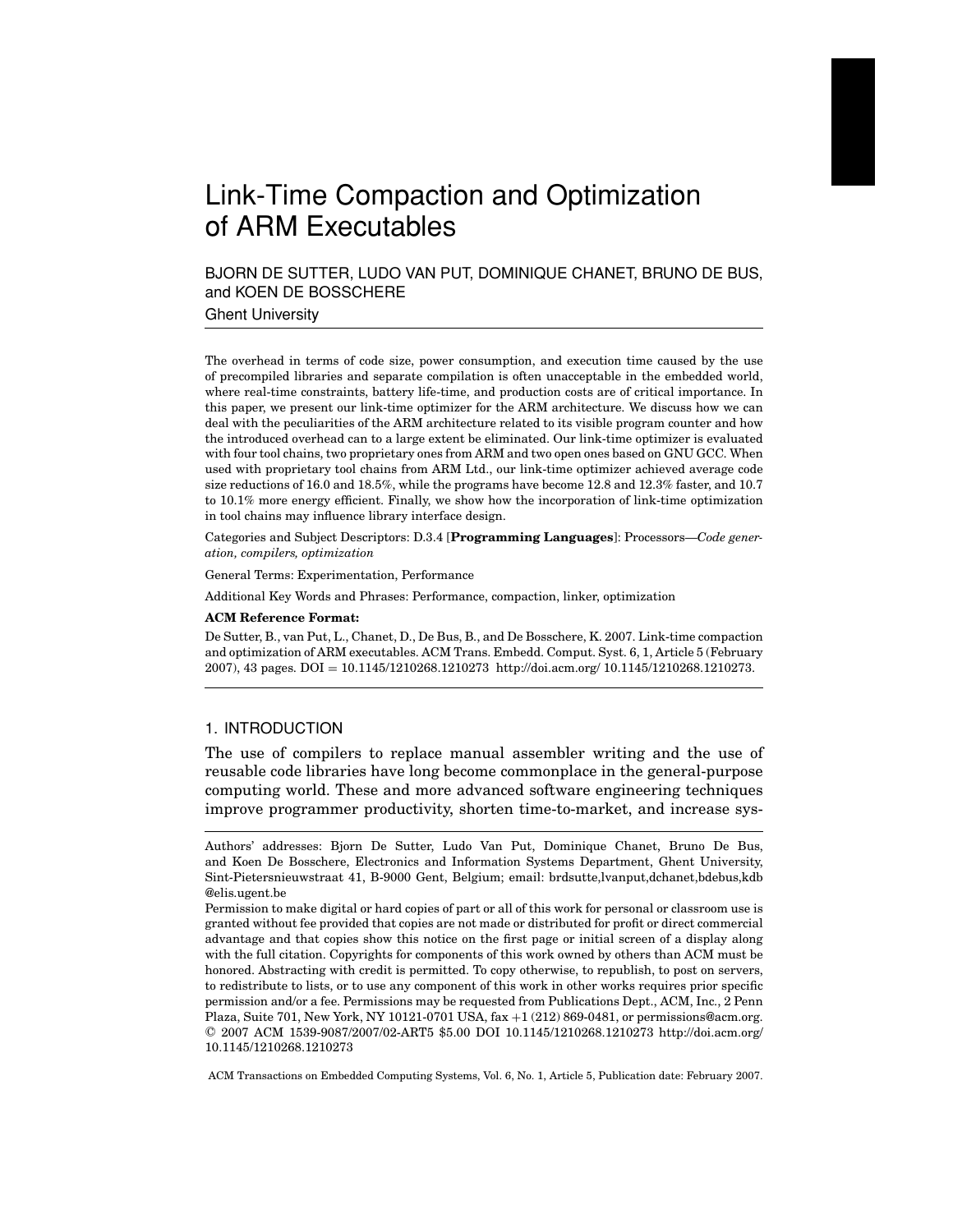tem reliability. An unfortunate, but noncritical drawback is the code size, execution time, and power consumption overhead these techniques introduce in the generated programs.

In the embedded world, the situation is somewhat different. There, the more critical factors include hardware production cost, real-time constraints, and battery lifetime. As a result the overhead introduced by software engineering techniques is often unacceptable. In this paper we target the overhead introduced by separate compilation and the use of precompiled (system) libraries on the ARM platform.

This overhead has several causes. Most importantly, compilers are unable to apply aggressive whole-program optimizations. This is particularly important for address computations: since the linker decides on the final addresses of the code and data in a program, these addresses are unknown at compile time. A compiler therefore has to generate *relocatable* code, which is most often suboptimal.

Second, ordinary linkers most often link too much library code into (statically linked) programs, as they lack the ability to detect precisely which library code is needed in a specific program. Also, the library code is not optimized for any single application.

Finally, compilers rely on calling conventions to enable cooperation between separately compiled source code files and library code. While calling conventions are designed to optimize the "the average procedure call," they rarely are optimal for a specific caller–callee pair in a program.

Optimizing linkers try to eliminate the resulting overhead by adding a linktime optimization pass to the tool chain. Optimizing linkers have a wholeprogram overview over the compiled object files and precompiled code libraries and optimize them together to produce smaller, faster, or less power-hungry executable binaries. Existing research prototypes such as Squeeze++ [De Sutter et al. 2002, 2005b; Debray et al. 2000 and alto [Muth et al. 2001], and commercial tools such as OM [Srivastava and Wall 1994] and Spike [Cohn et al. 1997] have shown that significant code size reductions and speedups can indeed be obtained with link-time optimization. Unfortunately for the embedded systems community, these tools all operate in the Tru64Unix workstation and server environment. In this environment, the tool chains are, by and large, focused on execution speed, and not at all on code size or power consumption. Most important, the system libraries included in the native Tru64Unix tool chain are not at all engineered for generating small programs. Instead they focus on general applicability.

Consequently, the merits of link-time optimization have not yet been evaluated in the context of true embedded software tool chains in which all components focus on code size and energy efficiency. To fill this hole, this paper presents and evaluates our link-time optimizer for the embedded ARM platform. Our main contributions are as follows.

- We demonstrate that significant program size/execution time/energy consumption reductions can be obtained on top of state-of-the-art embedded tool chains. This is achieved by adding an optimizing linker to two generations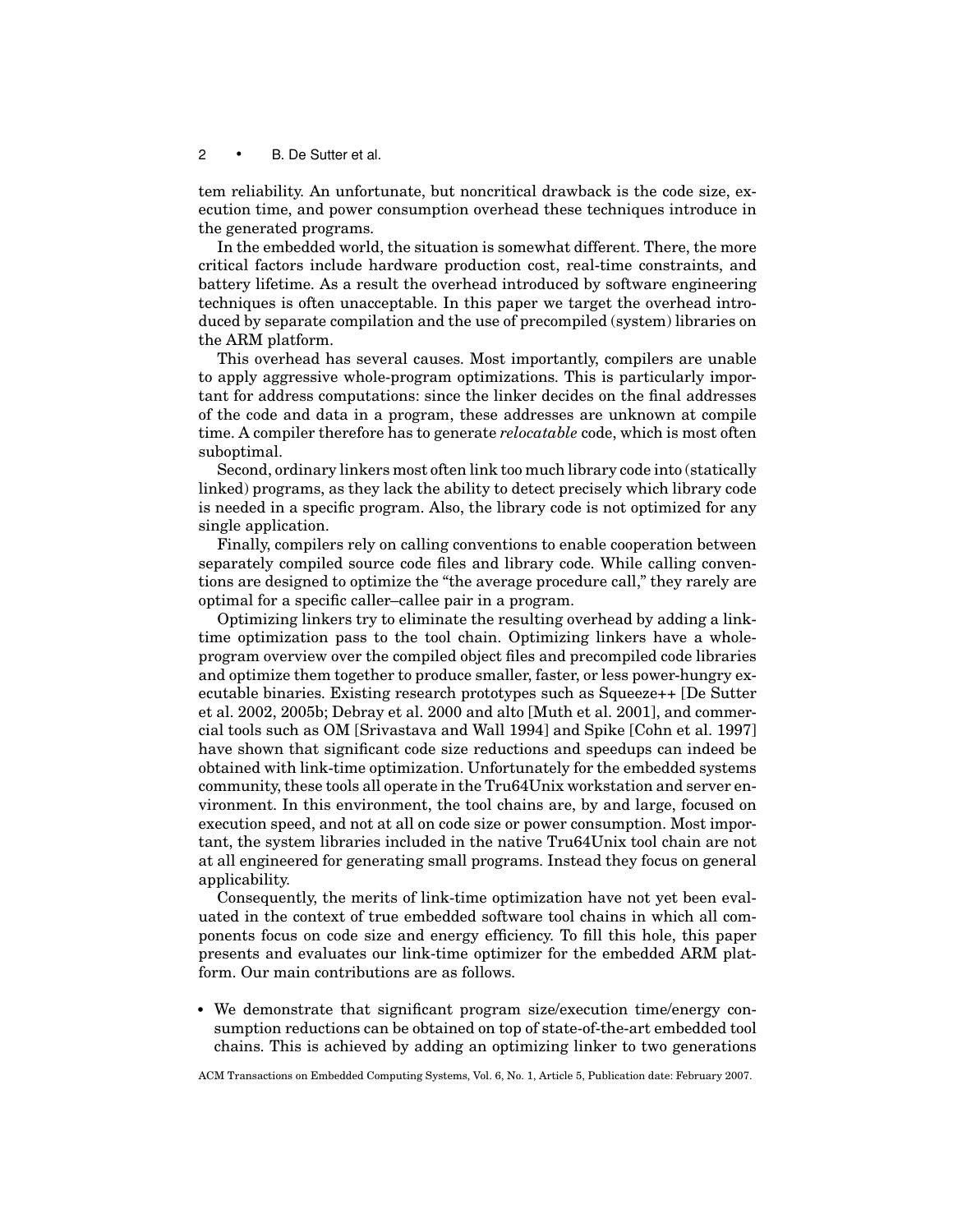#### Link-Time Compaction and Optimization of ARM Executables • 3

| ARM link-time optimizer                                    |                                        |                                                          |  |  |  |  |
|------------------------------------------------------------|----------------------------------------|----------------------------------------------------------|--|--|--|--|
| target-independent<br>program analyses and transformations |                                        | target-dependent<br>program analyses and transformations |  |  |  |  |
| high-level graph support                                   | architecture backends                  |                                                          |  |  |  |  |
| low-level graph support                                    |                                        | (ARM, x86, IA64, Alpha, MIPS, )                          |  |  |  |  |
| object support layer                                       | file format backends<br>(ELF, ECOFF, ) | linker description files<br>(GNU LD, ARM LD, )           |  |  |  |  |
| core framework                                             | back-ends                              |                                                          |  |  |  |  |

Fig. 1. The stack layers that make up the Diablo link-time rewriting framework, with the front-end of our ARM link-time optimizer on top. Core Diablo components are colored in gray.

of ARM's proprietary tool chain: the Arm Developer Suite 1.1 (ADS 1.1), and its recent evolution, the Realview Compiler Tools 2.1 (RVCT 2.1). These tool chains are known for producing very compact and efficient programs and thus serve as an excellent testing bed. In addition, we also evaluate our tool as an add-on to two tool chains based on the open-source GNU GCC compiler. Thus, we demonstrate the retargeting of our link-time optimizer to multiple tool chains.

- We show how to deal efficiently and effectively with the PC-relative address computations that are omnipresent in ARM binaries.
- We demonstrate how link-time optimization can not only remove overhead introduced by separate compilation, but also how its incorporation in tool chains may affect the design of library interfaces.

The remainder of this paper is organized as follows. Section 2 presents an overview of the operation of our link-time optimizer. Section 3 discusses the peculiarities of the ARM architecture for link-time optimization, and how we deal with them in our internal program representation. Section 4 discusses some interesting link-time optimizations for the ARM. Section 5 introduces a new set of address computation optimizations. The performance of the presented techniques is evaluated in Section 6, after which related work is discussed in Section 7, and conclusions are drawn in Section 8.

# 2. LINK-TIME OPTIMIZER OVERVIEW

Our ARM link-time optimizer is implemented as a front-end to Diablo [De Bus 2005] (http://www.elis.ugent.be/diablo), a portable, retargetable framework we developed for link-time code rewriting. Diablo consists of a core framework, implemented as the software stack depicted on the left half of Figure 1; extensions consisting of different object-file format back-ends, architecture back-ends, and linker descriptions are depicted on the right one-half of the figure. In the remainder of this section, we summarize how the elements of this stack cooperate to rewrite a program at link-time.

Whenever the Diablo framework is used to apply link-time optimization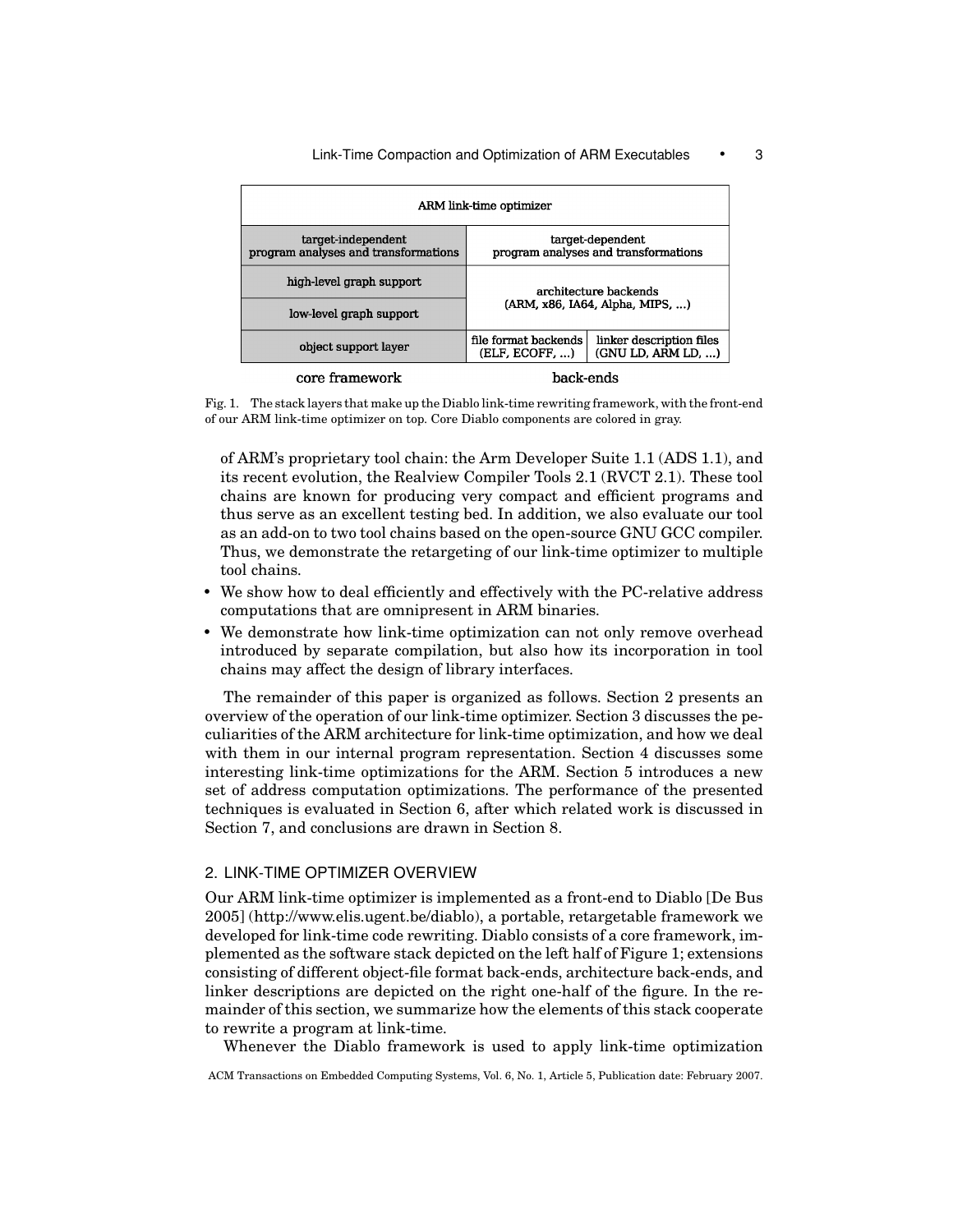on programs, $<sup>1</sup>$  several internal program transformation steps can be distin-</sup> guished. These are depicted in Figure 2.

### 2.1 Linking

First, the appropriate file-format back-end links the program and library object files. The different sections extracted from the object files are combined into larger sections in the linked program. These are marked in different shades of gray in Figure 2.

Diablo always checks whether exactly the same binary executable is produced as the native linker has done. This way, the file-format back-end is able to verify that all information extracted from the object files, such as relocation and symbol information, is interpreted correctly. Together with the fact that the operation of different native linkers is implemented via a linker description file in a linker description language, this checking enables easy retargeting of Diablo to new additional tool chains. For the evaluation of the optimization techniques discussed in this paper, two linker description files had to be provided for two families of tool chains. One description was needed for two generations of ARM's proprietary compiler tool chains and one description was needed for the tool chains based on GCC and binutils (http://www.gnu.org).

### 2.2 Disassembling

After a program has been linked, an internal instruction representation is built by means of a disassembler. The internal representation in Diablo consists of both architecture-independent and dependent information. Both types of information are gathered via call-backs to the appropriate architecture backend. For the rather clean RISC ARM architecture, we chose an architecturedependent instruction description that maps each ARM instruction to one ARM Diablo instruction. Some important aspects of the disassembler process are detailed in Section 3.

## 2.3 AWPCFG Construction

After the code is disassembled, an augmented whole-program control-flow graph (AWPCFG) is constructed by the low-level graph support code, which is assisted by the architecture back-end via call-backs. In Diablo, the AWPCFG not only contains the code constituting the program, but it also contains all data sections from the object files linked into the program. Thus, both the code and data constituting a program can be transformed. In Figure 2, continuous edges denote ordinary control-flow edges between the basic blocks of a program, while dotted edges denote references to and from both code and data through relocatable pointers.

As the AWPCFG is a nonlinear representation of the program code and data, addresses have no meaning in this representation. Therefore, all addresses

<sup>&</sup>lt;sup>1</sup>It is important to note that Diablo's application is currently limited to statically linked programs that do not contain self-modifying code. This is an implementation issue, rather than a fundamental limitation.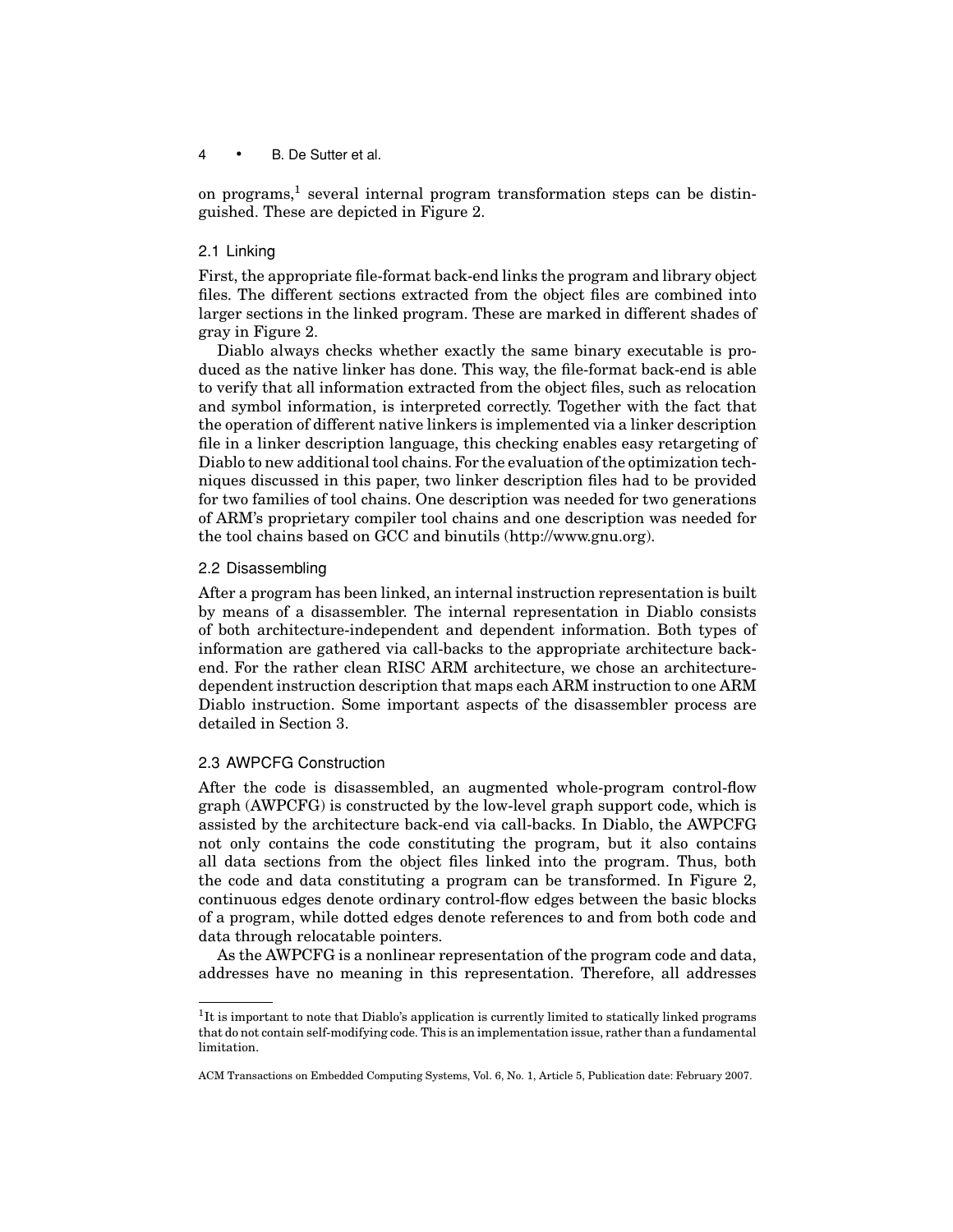



Fig. 2. The six steps in which a program is optimized by our link-time optimizer.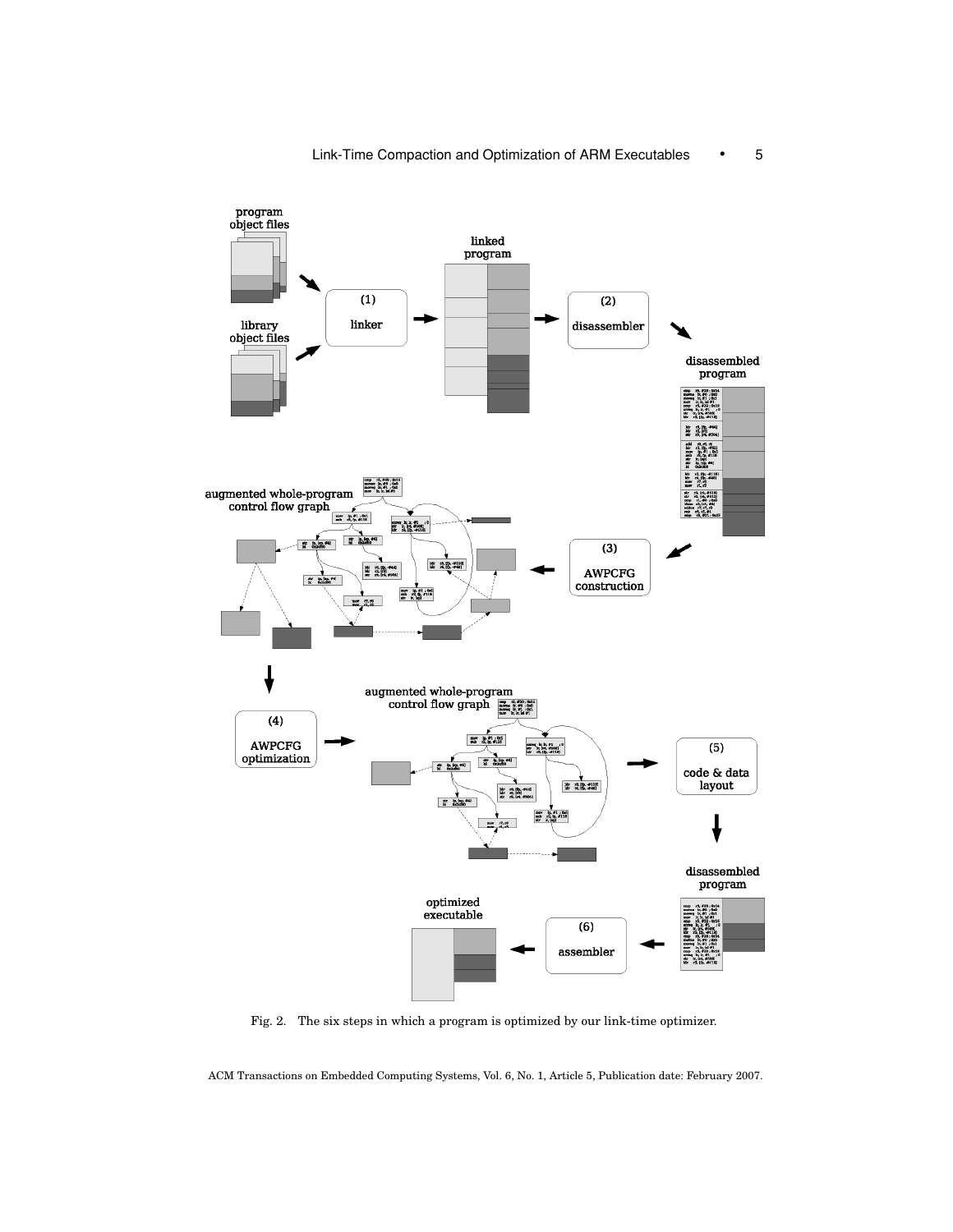occurring in the code are replaced by a more symbolic representation that resembles the representation of relocations and symbols in object files. This process is described in more detail in Section 3.

## 2.4 AWPCFG Optimization

Program analyses and optimizations are applied on the AWPCFG. Some of the analyses and optimizations only require architecture-independent information. This is, for example, the case for unreachable code elimination or liveness analysis. The latter, for example, only uses an architecture-independent bit-vector representation of used and defined registers of instructions. Such analyses are implemented in the core Diablo layers.

Other generic analyses and optimizations are implemented in the core of Diablo, but depend on call-backs to the appropriate architecture back-end. This is the case, for example, for semantics-based analyses, such as constant propagation.

Still other analyses, that are fully architecture-dependent, such as the exploitation of conditional execution, or peephole optimizations, need to be implemented separately for each architecture.

In order to facilitate the implementation of new analyses and transformations, a high-level graph support layer in Diablo provides functionality, such as the duplication of procedures or basic blocks, the merging of basic blocks, etc. This layer operates on top of the low-level layer that implements the creation and deletion of nodes, edges, instructions, etc.

The analyses and optimizations applied by our ARM link-time optimizer are discussed in Section 4.

## 2.5 Code and Data Layout

After the program is transformed, the AWPCFG is relinearized. This means that all code and data is laid out in memory and final addresses are assigned to all nodes of the AWPCFG.

During this step, all symbolic representations of addresses occurring in both the code and data blocks of a program need to be translated into real addresses in binary code again. As this is all but trivial on the ARM architecture, we have devoted a separate section (Section 5), to this step.

### 2.6 Assembling

Finally, the linearized sequence of instructions is assembled, and the final program is written to disk. This is again performed through call-backs to the appropriate back-ends.

# 3. INTERNAL PROGRAM REPRESENTATION

In this section, we discuss how we create our internal program representation, starting from the binary code in the linked program. In particular, we discuss some of the ARM architecture peculiarities and how to deal with them in our internal program representation.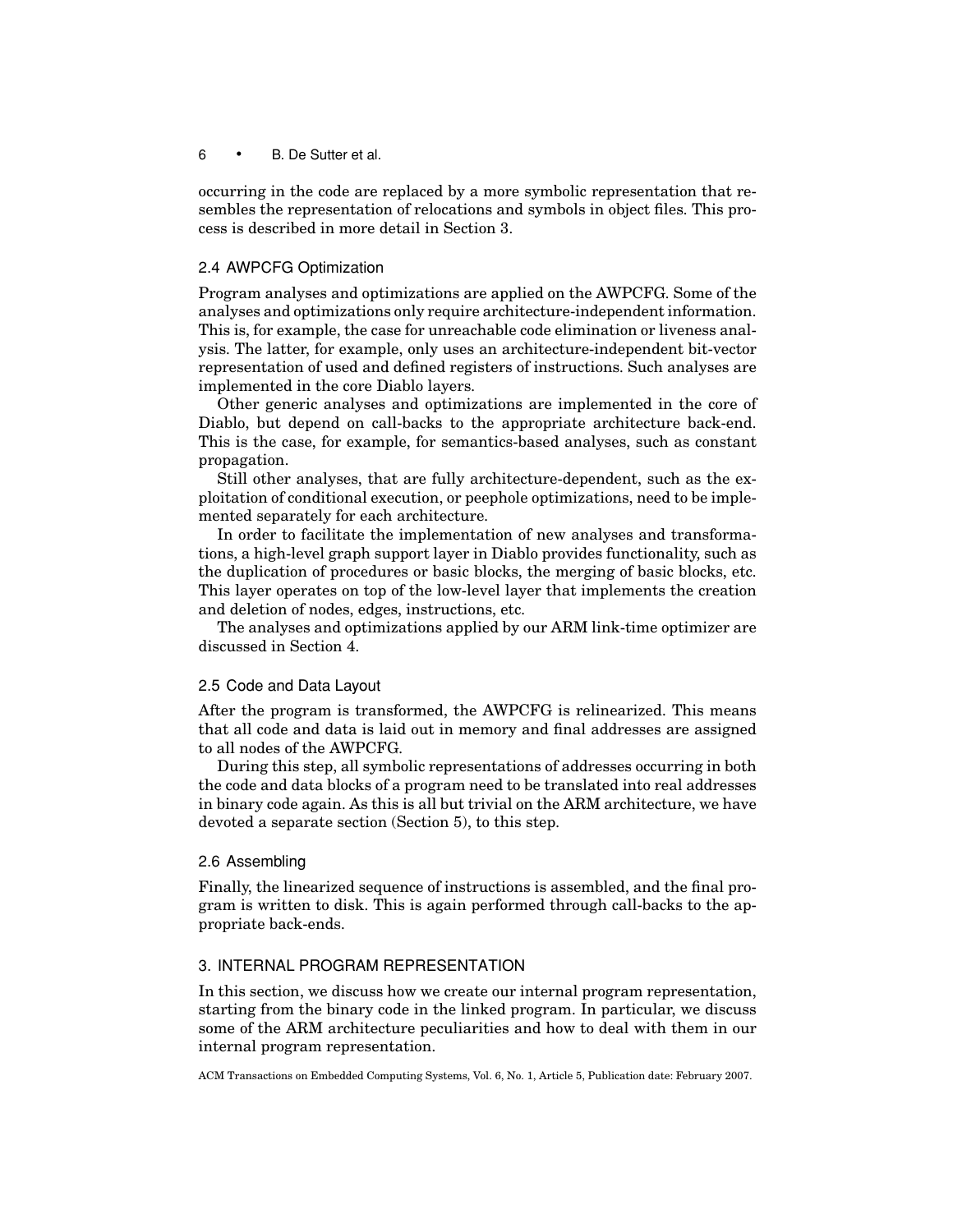### 3.1 ARM Architecture

The ARM architecture [Furber 1996] is one of the most popular architectures in embedded systems. All ARM processors support the 32- bit RISC ARM instruction set and many of the recent implementations also support a 16-bit instruction set extension called Thumb [ARM Ltd. 1995]. The Thumb instruction set features a subset of the most commonly used 32-bit ARM instructions, compressed into 16 bits for code size optimization purposes. As our current link-time optimizer has as yet no Thumb back-end, we focus on the ARM architecture and code in this paper.

From our perspective, the most interesting features of the ARM architecture are the following:

- There are 15 general-purpose registers, one of which is dedicated to the stack pointer and another to store return addresses.
- The program counter (PC) is the 16th architectural register. This register can be read (to store return addresses or for PC-relative address computations and data accesses) and written (to implement indirect control-flow, including procedure returns).
- Almost all instructions can be predicated with condition codes.
- Most arithmetic and logic instructions can shift or rotate one of the source operands.
- Immediate instruction operands consist of an 8-bit constant value and a 4-bit rotate value that describes how the constant should be rotated.

These features result in a dense instruction set, ideally suited to generate small programs. This is important, since production cost and power consumption constraints on embedded systems often limit the available amount of memory in such systems.

Unfortunately these features also have some drawbacks. Since the predicates take up 4 of the 32 bits in the instruction opcodes, there are, at most, 12 bits left to specify immediate operands, such as offsets in indexed memory accesses or in PC-relative computations. In order to access statically allocated global data or code, first the address of that data or code needs to be produced in a register, and then the access itself can be performed.

On most general-purpose architectures, this problem is solved by using a socalled global offset table (GOT) and a special-purpose register, the global pointer (GP). The GP always holds a pointer to the GOT, in which the addresses of all statically allocated data and code are stored. If such data or code needs to be accessed, its address is loaded from the GOT by a load instruction that indexes the GP with an immediate operand.

On the ARM architecture, such an approach has two drawbacks: given that there are only 15 general-purpose registers, sacrificing one of them to become a GP is not preferable. Moreover, since the immediate operands that can be used on the ARM are very small, the GOT would not be able to store many addresses. While this is not a fundamental problem, it can not be solved efficiently with a single GOT.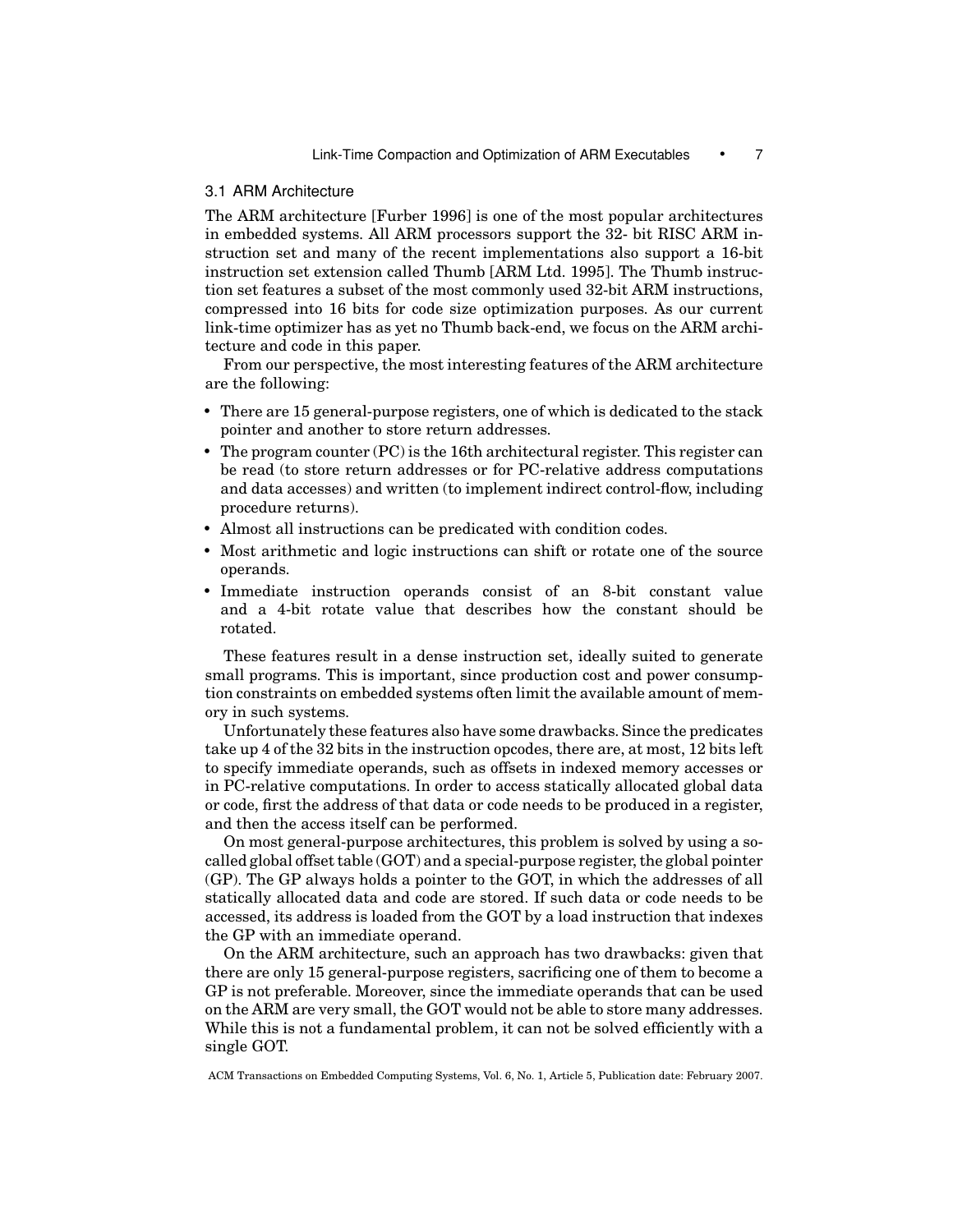

Fig. 3. Example of the use of address pools and PC-relative data accesses.

On the ARM, with its visible PC, another solution is used. Instead of having a single GOT, several *address pools* are stored in between the code and they are accessed through PC-relative loads. Figure 3 depicts how statically allocated data can be accessed through such address pools. The instruction on address 0x0101b4 in the code section needs access to the data stored at address 0x12e568 in the data section.

While the compiler knows the data to which the instruction needs access, it does not know where the instruction or the data will be placed in the final program. In order to generate code that will operate correctly with any possible address, the compiler will implement this access by adding an address pool (depicted in gray) in between the code, and by inserting an instruction (on address 0x101b0) that loads the final address from the address pool.

Just like uses of single GOTs offer a lot of optimization possibilities for linktime optimizers [Srivastava and Wall 1994; Haber et al. 2003], so do address pools on the ARM. In Figure 3, for example, if register r1 is not written between the second and the third load, the indirection through the address pool can be eliminated by replacing the load on address 0x0103a0 by an addition that adds 0x98 (the displacement between the two addresses in the data section) to register r1. Alternatively, the load instruction on address 0x0103a0 can be removed altogether, if we change the immediate operand of the fourth load to 0x98.

Unfortunately, representing the PC-relative load instructions in an AW-PCFG at link-time is not straightforward. In an AWPCFG, there is no such value as the PC-value: instructions have no fixed location and, therefore, no meaningful address. As a result, there is also no meaningful value for PCrelative offsets. How we deal with this problem is discussed in Section 3.3.

First, we will deal with another problem the ARM architecture presents us with. If we want to build a precise AWPCFG of a program at link time,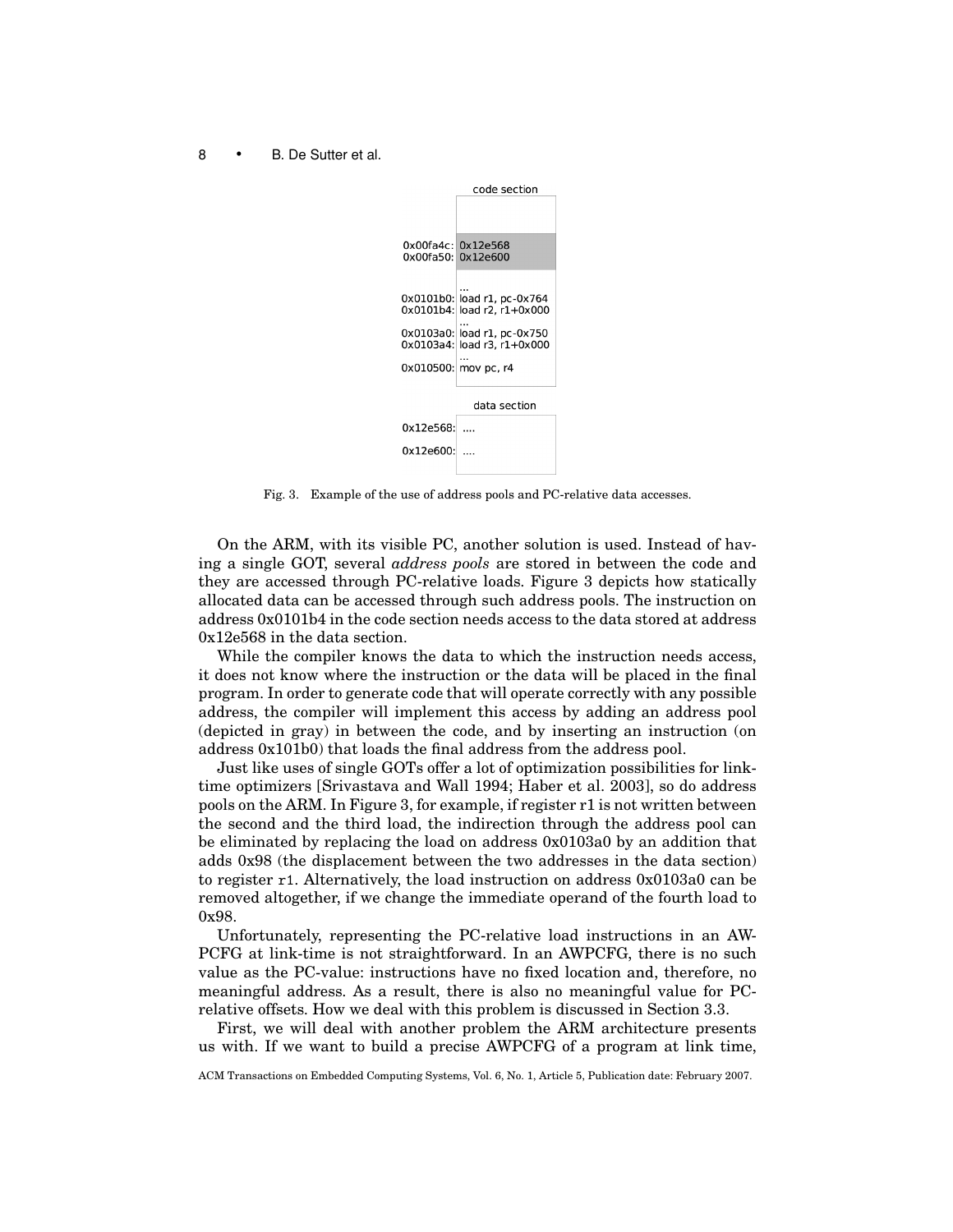we need to know which data in the program represents instructions, which instructions in the program implement procedure calls and procedure returns, and which instructions implement other forms of indirect control-flow. Consider the instruction at address  $0x010500$  in Figure 3. The value in register  $r4$  is copied into the PC. The result is an indirect control-flow transfer. However, is it a procedure call, or a return?

## 3.2 Building the AWPCFG

The AWPCFG is a fundamental data structure for link-time optimization. Not only is it needed by many of the analyses performed at link time, but it also provides a view of the program that is free of code addresses. This addressfree representation is much easier to manipulate than a linear assembly list of instructions: instructions can be inserted and deleted without the need to update all addresses in the program.

Constructing a control-flow graph from a linear list of (disassembled) instructions is a well-studied problem [Muth et al. 2001] and is straightforward for most RISC architectures. The only real problem concerns the separation of real code, being actual instructions, and read-only data that is stored in between that code. Although many heuristics have been developed to perform this separation, this problem is, in general, undecidable. In fact, it is not difficult to see that clever assembler programmers can write programs in which binary code fragments are also consumed as data. As most programs do not contain such code/data fragments, however, we neglect them.

Still, we need to differentiate true data from true code. Instead of implementing complex heuristics and conservative treatment of undecidable cases, we have opted to solve this problem by relying on the compilers or assemblers in the tool chains used with Diablo. More precisely, we require that the compiler or assembler used to generate the object files annotates all data in the code sections with so-called *mapping symbols*. ARM's proprietary compilers already generate them, as they add \$d symbols at the start of data fragments and \$a symbols at the start of ARM code fragments. Since version 2.15, the GNU binutils assembler does the same. In fact, these symbols are part of the ARM application binary interface (ABI) [ARM Ltd. 2005], because they facilitate the retargeting of programs to different endianess architectures in the linker. Hence, we believe this use of mapping symbols to be a valid solution for the problem of separation of code and data.

Once real code has been separated from read-only data, basic blocks are identified by marking all targets of direct control-flow transfers and the instructions following control-flow transfers as so-called *leaders* or basic block entry points. To find the possible targets of indirect control-flow transfers, the relocation information in the object files can be used. After a linker determines the final program layout, computed or stored addresses need to be adapted to the final program locations. The linker identifies such computations and addresses by using the relocation information generated by the compiler [Levine 2000; De Sutter et al. 2005a]. In other words, the relocation information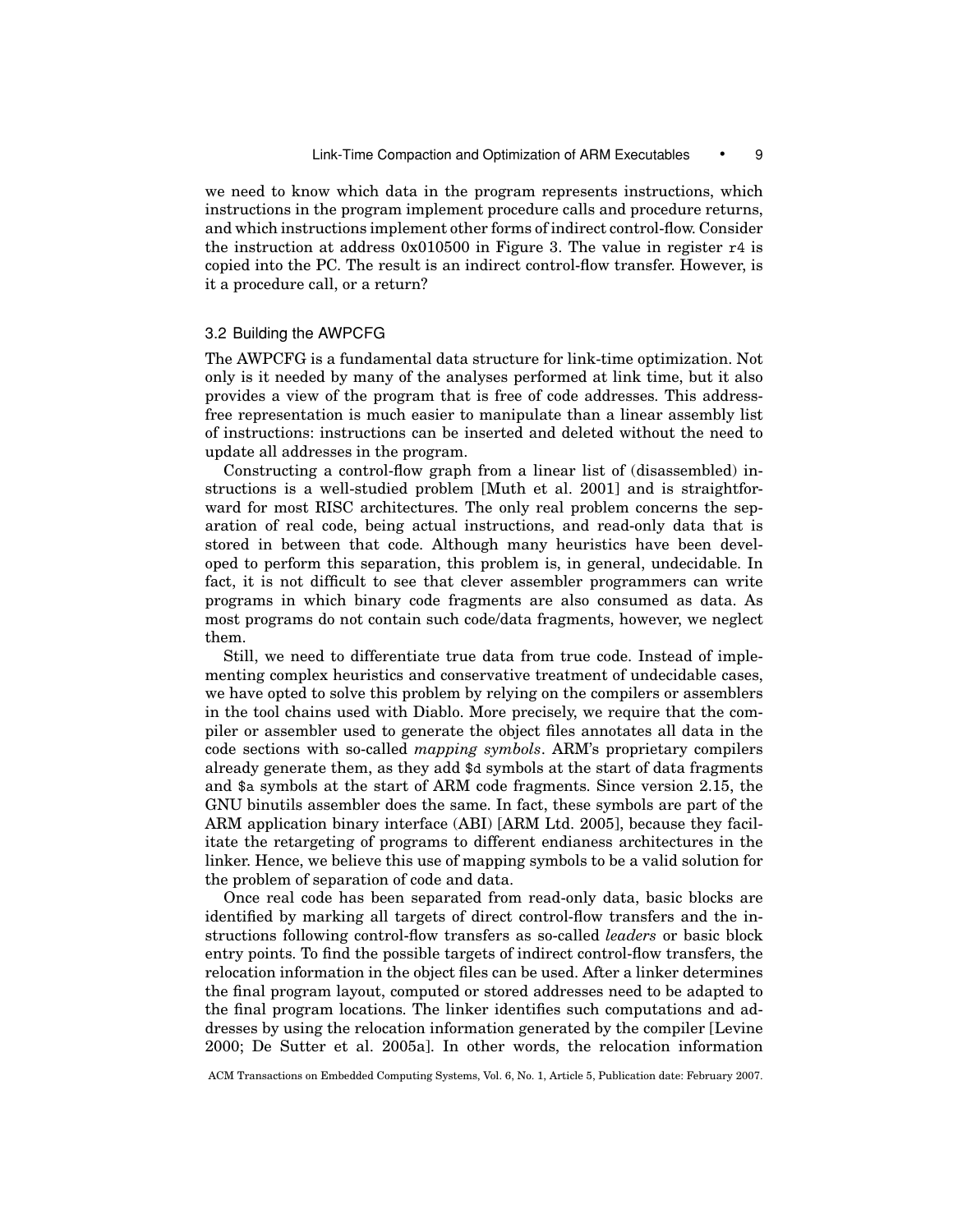identifies all computed and stored addresses.<sup>2</sup> Since the set of possible targets of indirect control-flow transfers is a subset of the set of all computed and stored addresses, relocation information also identifies all possible targets of indirect control-flow. As such, leader detection is easy on the ARM architecture.

Once the basic blocks are discovered, they are connected by the appropriate control-flow edges. These depend on the type of control-flow instructions: for a conditional branch, a jump edge and a fall-through edge are added, for a call instruction, a call edge is added, for return instruction, return edges are added, etc.

Generating the correct control-flow edges is more difficult, however, since the control-flow semantics of instructions that set the PC are not always immediately clear from the instructions themselves. A load into the PC, for example, can be a call, a return, a C-style switch, or an indirect jump.

In theory, it is always possible to construct a conservative AWPCFG by adding more edges than necessary. It suffices to add an extra node, which we call the *unknown* node, to the AWPCFG to model all unknown control-flow. This unknown node has incoming edges for all the indirect control-flow transfers for which the target is unknown and outgoing edges to all basic blocks that can be the target of (unknown) indirect control-flow transfers.

In practice, however, simply relying on the conservative unknown node for all indirect control-flow instructions would seriously hamper our link-time analyses and optimizations. On the ARM architecture with its PC register, there are just too many indirect control-flow transfers. As with many program analyses, requiring absolute conservatism would result in information that is too imprecise to be useful. A more practical solution, that we conjecture to be conservative under the realistic assumption that compiler-generated code adheres to a number of conventions, involves pattern matching of instruction sequences. In the past pattern matching of program slices was used to detect targets of C-style switch statements and other indirect control-flow [Kästner and Wilhelm 2002; De Sutter et al. 2000]. Possible alternatives to pattern matching, which all lead to less precise graphs, are discussed in detail by De Bus [2005].

There are four types of indirect control-flow on the ARM that we handle with pattern matching: (1) indirect jumps that implement switch statements by means of address tables, (2) procedure calls, (3) procedure returns, and (4) computed jumps, such as indirect jumps, that implement switch statements by means of branch tables.3

For case (1), pattern matching is conservative in the sense that matching a jumps program slice to a pattern results in a more precise, but conservative graph, while not being able to match such a jump to a pattern results in a graph that is a less precise, conservative graph. Hence we are always on the safe side. The reason is that such switch statements are implemented with

<sup>2</sup>In theory, compilers do not need to annotate position-independent computations on code addresses with relocations. In practice, such computations are extremely rare, however, and, so far, have not posed problems for our optimizer.

<sup>&</sup>lt;sup>3</sup>With address tables, an address is loaded from a table and then jumped to. With branch tables, a branch in a table is jumped to and then that jump is executed to reach the wanted target.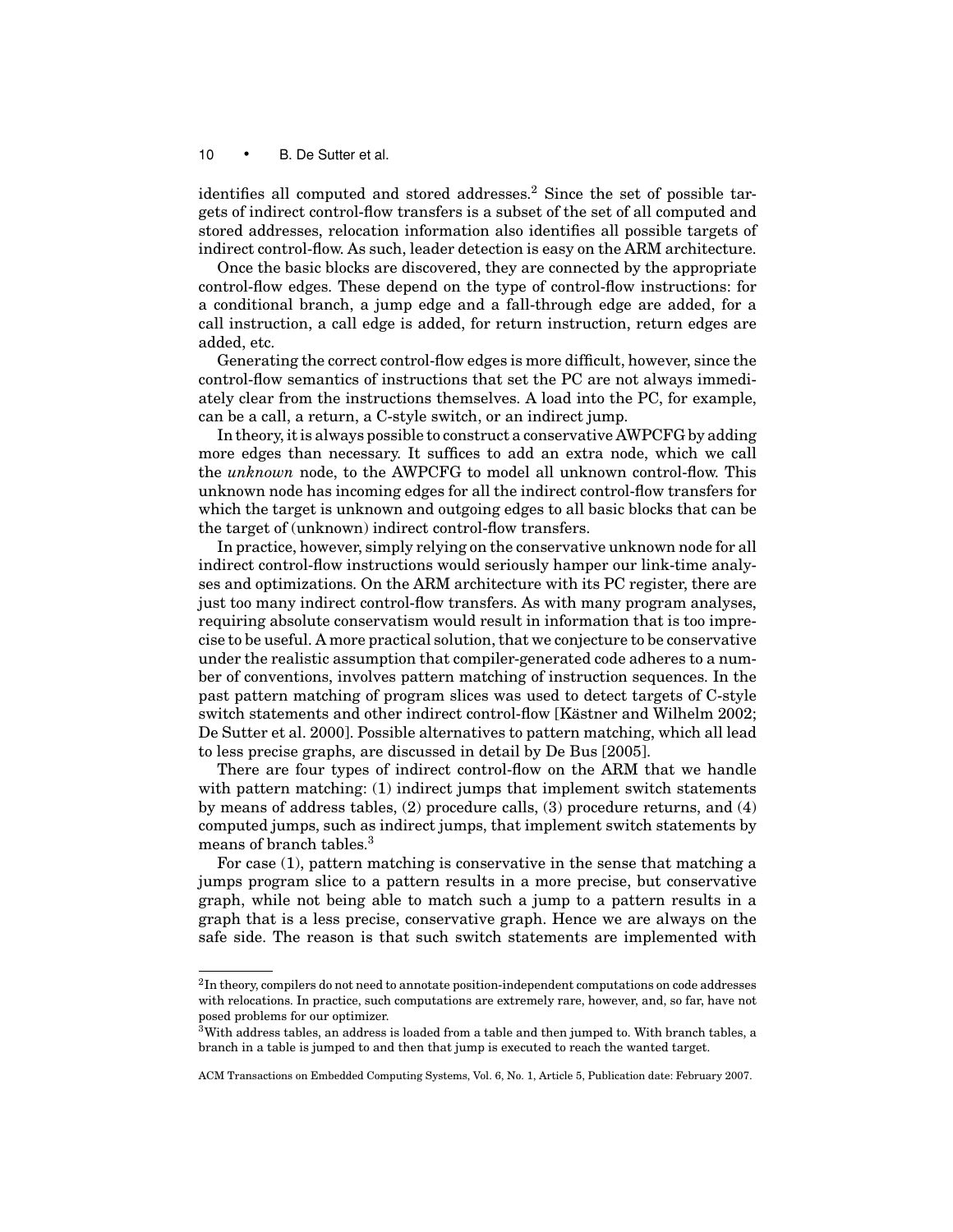instruction sequences that include bounds checks for accessing the address table. When a pattern is matched to such a sequence, the constant operands in the bounds tests in the matched slice allow one to compute the bounds of the referenced address table. Thus, all potential target addresses of the jump are detected in the table and the appropriate edges can be added to the graph. If we can determine that the table is only referenced by the matched sequence, no additional edges are needed, because we have determined exactly how the addresses in the table can be used in the program: for one indirect jump. In case we cannot determine this, however, or in case such a jump cannot be matched to a known pattern, the addresses in the table most be considered to be potential targets of all (unmatched) indirect control-flow transfers. For those, it suffices to add edges from those transfers to the unknown node, and from the unknown node to the instructions at the addresses in the table. Note that this is possible because, even if we do not detect the exact tables, the relocation information informs us about all addresses that can be contained in such tables. Finally, we need to note that not being able to match such a pattern is not detrimental for link-time program optimization or compaction because the frequency with which these constructs occur and the number of target addresses involved in them are rather low. Thus, relatively little edges to and from the unknown node need to be added.

For cases (2) and (3), the latter remark does not hold. If we would be unable to detect that the indirect transfers that implement calls and returns implement exactly those semantics, the call-graph of our program would contain so many additional edges that no interprocedural data flow analysis or control flow analysis could produce useful information. While we believe that it could be feasible to develop conservative analyses that can resolve most of all calls and returns, we have currently not experienced a need for developing them. Instead, we have, so far, relied on relatively simple pattern matching.

On the ARM architecture, the patterns used to detect indirect calls and returns are variants of three schemes. First, when the instruction preceding an indirect jump moves the  $PC + 8$  into the return address register, the jump is treated as a call. Second, a move from the return address register into the PC is considered a return. Finally, an instruction loading the PC from the stack is also considered a return.

While this pattern matching is, in theory, not conservative, we have not yet seen any case where our approach resulted in an incorrect AWPCFG. Moreover, compilers have no reason to generate "nonconventional" code. In fact, quite the opposite is true. Since the return address prediction stack on modern ARM processor implementations uses the same patterns to differentiate calls and returns from other control-flow on modern implementations of the ARM, the compiler is encouraged to follow these patterns. For these reasons, we believe our approach to be safe for compiler-generated code.

For non-compiler-generated code, such as in manually written assembler files, or in inline assembler code, we again rely on the compiler or assembler to generate mapping symbols, as we did for differentiating data from code. This time, we require the compiler to generate additional mapping symbols at the beginning and end of inline assembler code fragments.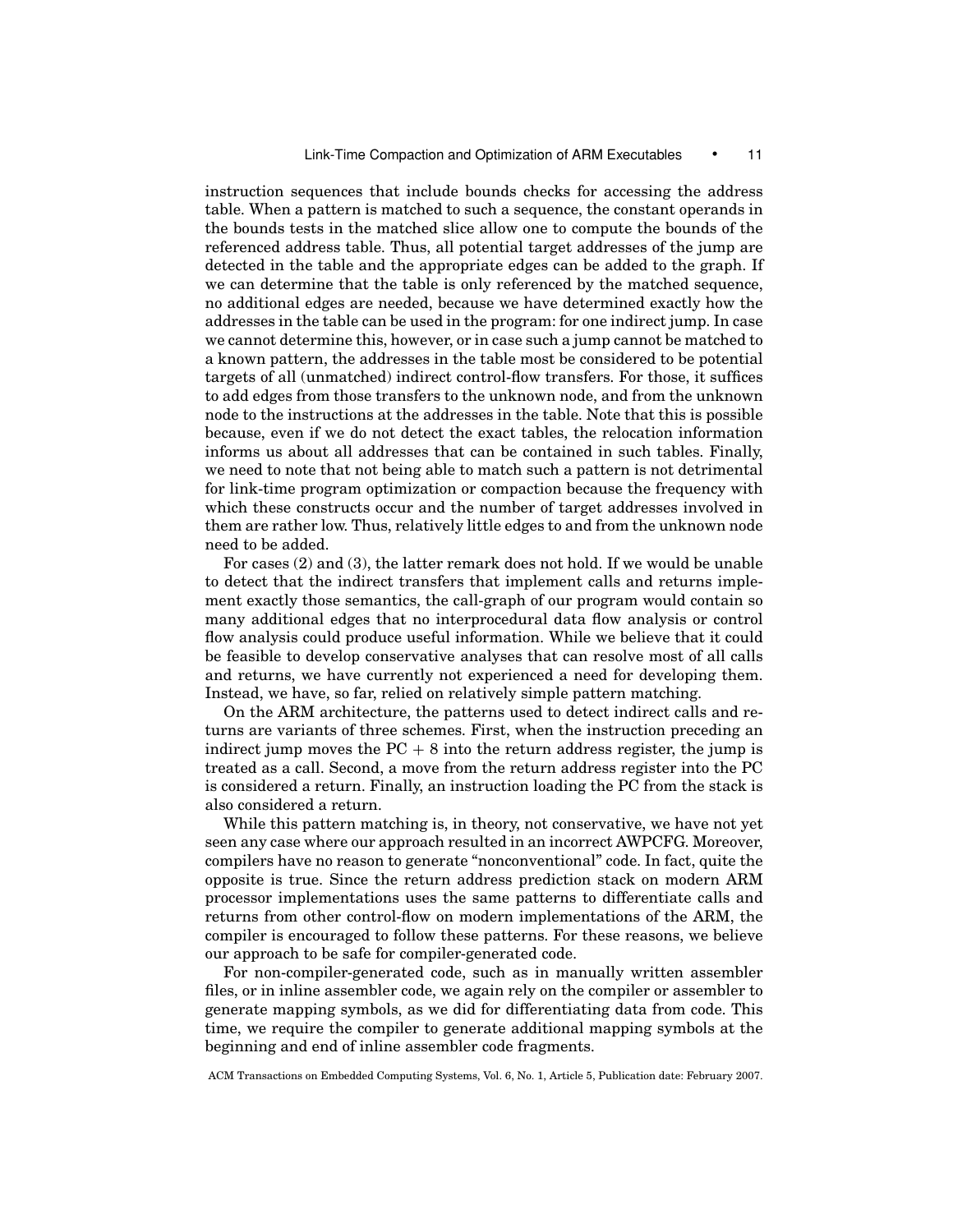For the GNU binutils assembler, this required a very simple patch of only eight lines. Moreover, the overhead on the generated code is little for object files and nonexisting for most binary executables. For the uClibc implementation of the standard C-library, for example, that is targeted specifically at embedded systems with limited amounts of memory, the size of the library increased with less than 2% when the mapping symbols to identify inline assembler were added. Knowing that this library is a system library, that contains much more assembly code than regular C programs, is it obvious that the overhead of the additional mapping symbols is negligible. Furthermore, as these are only symbols, which are neither part of the executable code, nor of the statically allocated data, they do not increase the memory footprint of programs. In fact, they are not even present in most binary executables, from which symbol information usually has been stripped. Hence, we believe that the use of mapping symbols to differentiate inline assembly code from compiled code is valid and that it should be trivial to implement it in any tool chain.

With the additional mapping symbols, Diablo can conservatively treat any code between such symbols as nonconventional. This is also trivially the case for non-conventional code that originates from full assembler files, as all object files using the ELF object file format include the name of the source code file from which they originate. Looking at the extension of this file name suffices to decide whether the file contains conventional, compiler-generated code (.C, .c, .f), or whether it contains (potentially) unconventional hand-written assembler code (.s, .S).

Since, in most programs, the fraction of the code that is unconventional in this way is very limited, treating this code very conservatively by means of additional edges to the unknown node poses no problems.

With respect to the computed jumps of case (4), the same reasoning holds as for case (1), in the sense that matched patterns result in conservative graphs, because the bounds of the address tables become known when the instruction sequence is matched. Unlike case (1) however, not being able to match a computed results in very conservative graphs, because potentially all instructions of the program become possible targets of all unmatched jumps.

In case any indirect jump remains unmatched, we must conservatively assume it is a computed jump. In practice, our link-time optimizer simply backs off, and informs the user/developer of the unmatched jump. This allows the developer to implement additional patterns in the link-time optimizer. With the exception of the nonconservative patterns for function calls and returns; we have, so far, not experienced any patterns for which we could not write a conservative pattern matcher.

Finally, there is one more type of nonconventional code that needs to be detected: the so-called built-in procedures. These are procedures that compilers add to programs to implement frequently occurring operations that cannot be implemented in single instructions or in short instruction sequences. For example, for architectures that do not provide integer division instructions, most compilers include small procedures that implement integer division. Code size is the reason why separate procedures are used to implement such functionality: if the required instruction sequence is longer than a couple of instructions,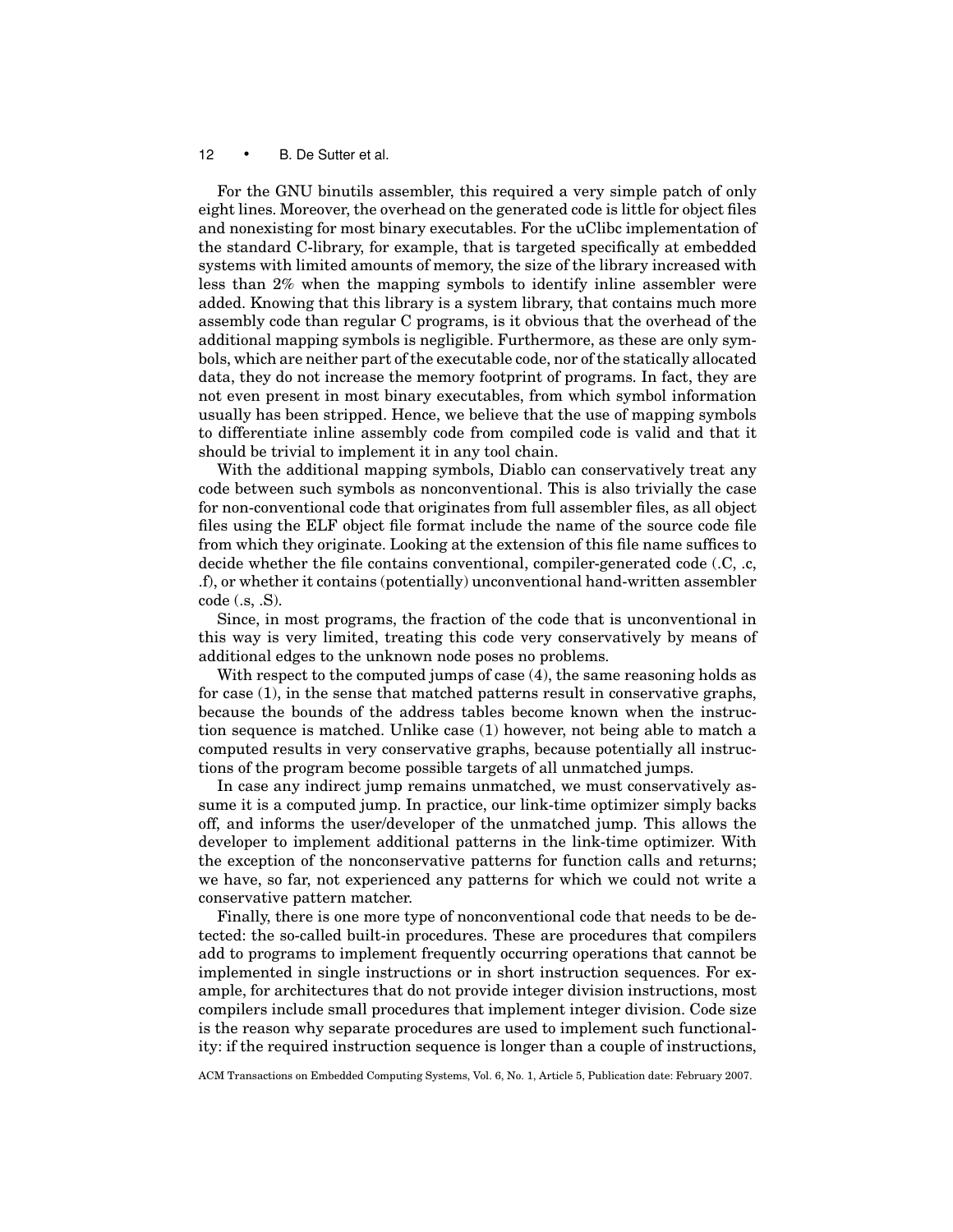inlining the sequence at every point where the operation is required would otherwise lead to code bloat. To avoid the overhead of overly conservative calling conventions, however, these procedures are not linked in from libraries, but generated by compilers themselves—hence the name built-in procedures.

To avoid being overly conservative in our program analyses, we want to be able to assume that most ordinary procedures in a program respect the calling conventions. In short, global procedures respect the calling conventions because they can be called by external code that expects the global procedure to respect the calling conventions.<sup>4</sup> For a compiler-generated procedure, it suffices to test whether the procedure is global, meaning that the procedure is defined by a global symbol [Levine 2000], to decide whether or not the procedure maintains the calling conventions. Unfortunately, this requirement is most often also met by the built-in procedures, even though they do not respect the calling conventions. In order to deal with this exception correctly, we simply require the user of Diablo to provide a list of the built-in functions of his compiler.

### 3.3 Modeling Address Computations

In an address-less program representation, like the constructed AWPCFG, instructions that compute or load data addresses or code addresses, and instructions that use PC-relative values are meaningless. Therefore we replace such instructions by pseudo instructions, so-called *address producers*. These instructions simply produce a symbolic, relocatable address and store it in a register.

For an example, we look back at Figure 3. If we assume the object file section that contains address 0x12e568 in the linked program was the .data section of the object file main.o, and if this section starts at 0x100000 in the linked program, than the first load instruction in the figure will be replaced with an address producer that moves the symbolic address start of main.o.data + 0x2e568 into register r1. The value of this relocatable address will remain unknown until the final program layout is determined after the link-time optimizations.

All analyses and optimizations in our link-time optimizer that propagate register contents can handle these relocatable addresses. Constant propagation, for example, will propagate constant values, such as 0x10 and 0x16 from producers to consumers, as well as the relocatable addresses start\_of\_main.o.data + 0x2e568 and start of main.o.data + 0x2e600. When some instruction adds a constant to the latter symbolic address, say 0x20, constant propagation will propagate the relocatable address start of main.o.data  $+$  0x2e620 from that point on, just like it propagates the constant 0x70 after 0x50 gets added to 0x20.

If all instructions that load addresses from some address pool are converted into address producers, that address pool is no longer accessed, and Diablo will remove it from the program by the optimization described in Section 4.2. Instead, reference edges will be added to the AWPCFG, connecting generated address producers to the blocks of code or data they refer to. Likewise, reference

<sup>&</sup>lt;sup>4</sup>A more concise discussion of the requirements under which a procedures can be safely assumed to respect the calling conventions is described in detail in De Sutter et al. [2005b].

ACM Transactions on Embedded Computing Systems, Vol. 6, No. 1, Article 5, Publication date: February 2007.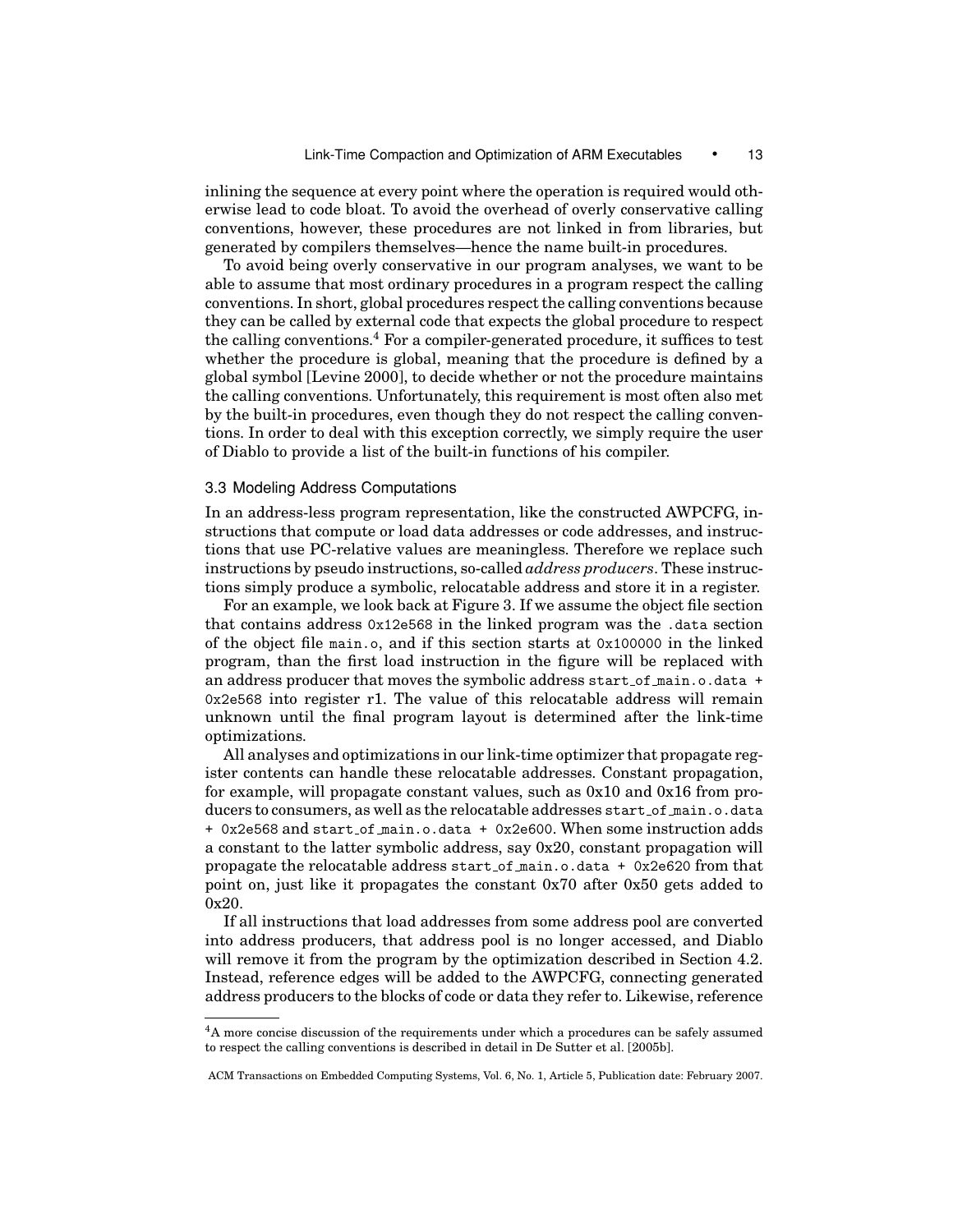edges are added to the AWPCFG from data blocks containing code or data pointers, pointing to the code or data blocks they refer to.

Eventually, when all optimizations are applied and the AWPCFG is converted back to a linear list of instructions, we know all the final addresses and translate all address producers back to real ARM instructions. This is discussed in Section 5.

## 4. CODE OPTIMIZATION

Our link-time optimizer deploys analyses and optimizations that target code size, execution speed, and energy consumption. The analyses and optimizations are applied in several phases with a decreasing dependency on the calling conventions. In each phase, the optimizer applies code compacting transformations on top of which some profile-guided optimizations are applied, which have a minimal impact on code size.

First we describe how the applied optimizations are divided over a number of phases with increasing optimization aggressiveness. We then describe the most effective whole-program optimizations targeting code size reduction in Sections 4.2–7. The profile guided optimizations will be discussed in Section 4.8.

### 4.1 Optimization Phases

The data-flow analyses in Diablo compute information about registers. Compared to compile-time data-flow analyses on variables, link-time analyses are simplified by the fact that no pointers to register exist, and, hence, no aliasing between registers is possible.

On the other hand, link-time analysis is hampered by the fact that registers are frequently spilled to memory, in general, and onto the stack, in particular. If this spilling is not appropriately modeled, analyses become less precise.

While stack analyses can be used to track data spilled onto the stack, such analyses have never proved to be very precise. Fortunately, however, information derived from the fact that calling conventions are respected by global functions can be exploited to improve the precision of existing stack analyses. Calling conventions, for example, prescribe which callee-saved registers are spilled to the stack upon entry to a procedure. Calling convention information needs to be handled with care, however, and, to do so, we have split the program analyses and optimizations in our link-time optimizer in three phases.

During the first phase, aggressive program analysis is favored over aggressive optimization. Analyses and optimizations are performed iteratively (as there are mutual dependencies) and information that can be extracted from calling-convention adherence is exploited to improve the analyses. As a result, we can present very precise whole-program analysis information to the program optimizations. During this first phase, the optimizations are limited to transformations that do not result in code disrespecting the calling conventions, which we will further call *unconventional code*. This way, subsequent analyses in this first phase can still safely rely on calling convention information.

In the second optimization phase, calling convention information has to be used with care. During this phase, the calling conventions are being used to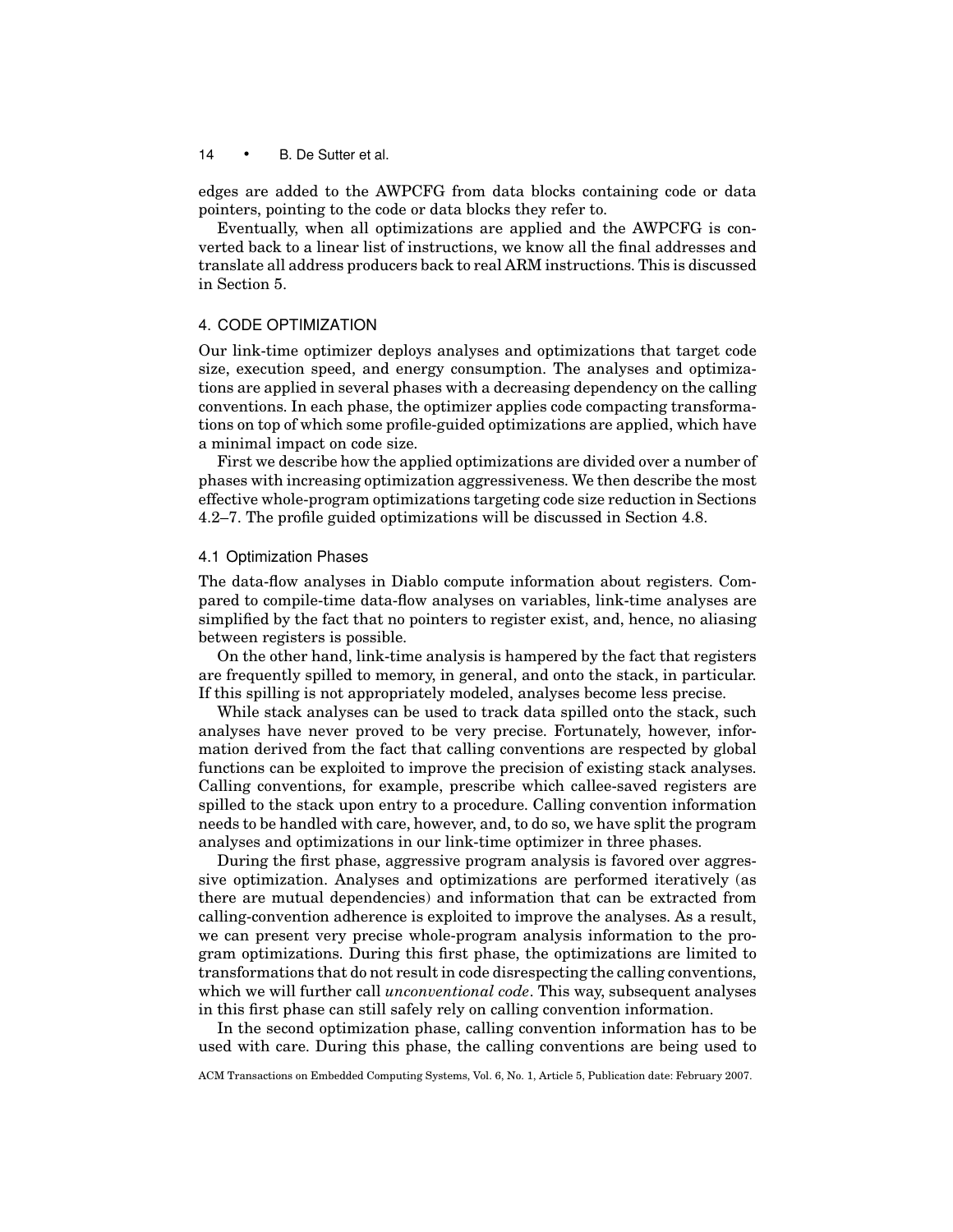extract information from the program, but the optimizations that are applied may produce code that is unconventional up to a certain degree. As the analyses and optimizations in this phase are being applied iteratively as well, we have to ensure that the information extracted from the program does not result in faulty optimizations. Therefore, we limit the code that violates the calling conventions to instructions that operate on registers containing dead values, and we take care not to extend the lifetime of a register, for example, by using a value from a dead register during constant propagation optimizations. Section 4.6 explains in more detail why we added this second phase.

In the last optimization phase, no calling convention information is used in the analyses and the optimizations may transform the program in any (semantics-preserving) way, disregarding the calling conventions completely.

The benefit of using multiple optimization phases, with a decreasing adherence to the calling conventions, is the simplification of the implementation of additional analyses and optimizations. For analyses that we want to run in all phases, we only need to implement the possibility to disable the use of calling convention information. For optimizations that we want to apply in all phases, we only need to implement the possibility to (partially) disable callingconvention disregarding transformations.

The alternative would have been to make all transformations update the information describing how procedures adhere to calling conventions and to have all analyses take this information into account. As a consequence, the transformations still would need to differentiate between cases that result in conventional code or unconventional code, and analyses would still need to be able to work with and without calling convention adherence.

Clearly our simple three-phase approach, in which no information needs to be updated, is much simpler and less error-prone. Moreover, in practice, we have experienced that the number of cases in which a more refined approach would be useful is very limited.

## 4.2 Unreachable Code and Data Removal

Unreachable code and data elimination is used to identify parts of the AWPCFG and the statically allocated data that cannot be executed or accessed. To do this our optimizer applies a simplified, architecture-independent implementation of the algorithm proposed by De Sutter et al. [2001].

As described in Section 2.3, the AWPCFG contains code as well as all data sections. Our fixpoint algorithm iteratively marks basic blocks and data sections as reachable and accessible. Basic blocks are marked reachable when there exists a path from the entry point of the program to the basic block. An object file data section is considered accessible if a pointer that can be used to access the data (this information can be derived from relocation information [De Sutter et al. 2001]) is produced in one of the already reachable basic blocks or if a pointer to this section is stored in one of the already accessible data sections.

Indirect calls and jumps are treated exceptionally, in that their edges to the unknown node are not traversed. Instead, reference edges in the AWPCFG are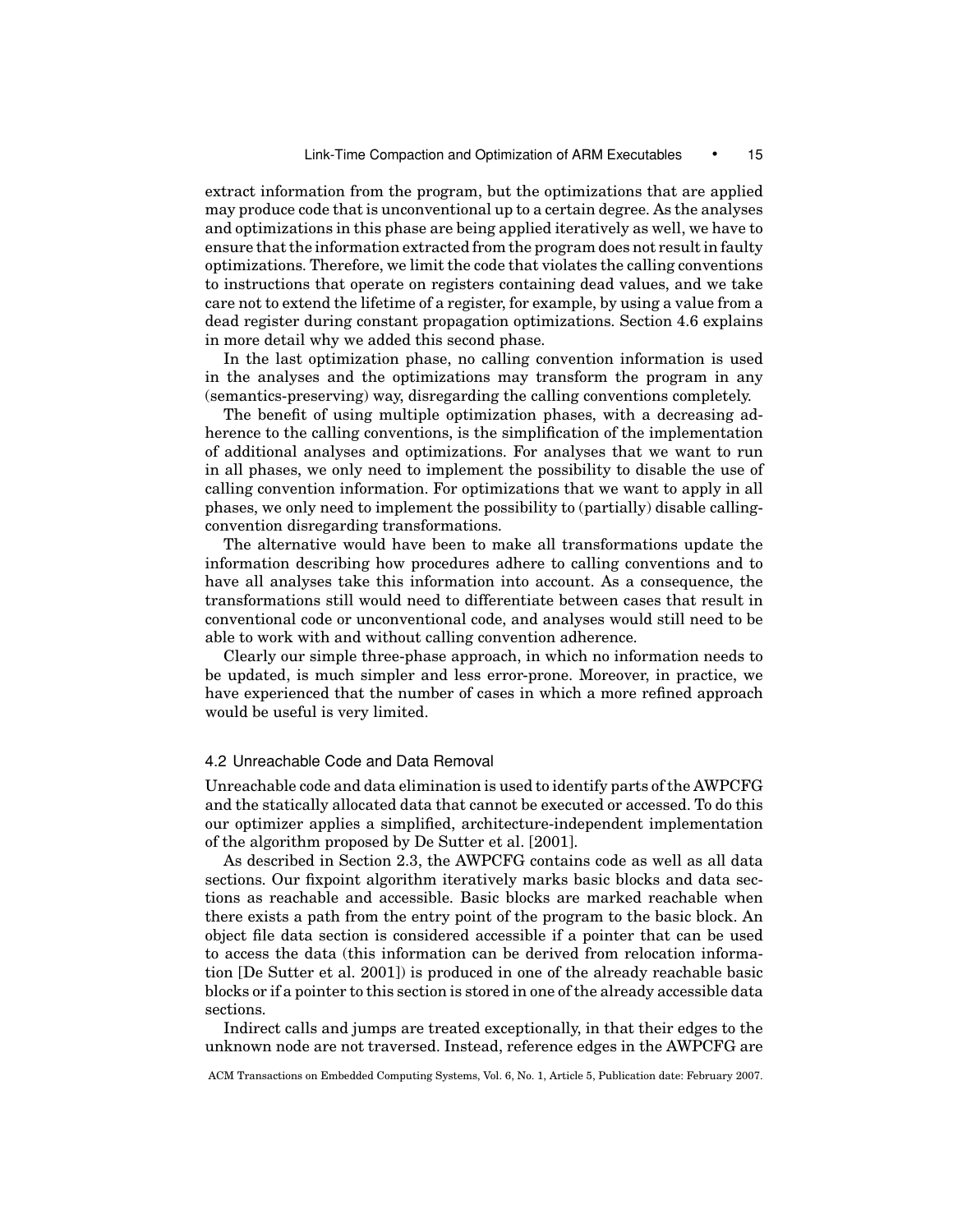traversed, and indirect calls or jumps make all blocks reachable to which a pointer is produced in reachable code or data.

## 4.3 Useless Code Elimination

Our link-time optimizer includes a context-sensitive interprocedural liveness analysis that is based on the implementation by Muth [1999]. With this analysis, useless instructions can be determined and eliminated, i.e, instructions that produce dead values and have no side effect.

### 4.4 Constant and Address Optimizations

Constant propagation is used to detect which registers hold constant values. This is done using a fixpoint computation that propagates register contents forward through the program. Instructions produce constants if  $(a)$  their source operands have constant values, and (b) the processor's condition flags are known in case of conditional instruction execution, and (c) for load operations, the (constant) memory locations from which data is loaded are part of the readonly data sections of the program.

During the different optimization phases, code and data addresses are not fixed. However, as we have discussed in Section 3.3, addresses produced by address producers and addresses loaded from fixed locations in read-only data, can be treated as if they are constants by propagating a symbolic value which references the corresponding memory location.

The results of constant propagation are used in a number of ways:

- Unreachable paths following conditional branches that always evaluate in the same direction are eliminated.
- Constant values are encoded as immediate operands of instructions whenever this is possible.
- Conditional instructions whose condition always evaluates to true or false are either unconditionalized or eliminated.
- Expensive instructions, such as loads or instructions that consume more operands than necessary to produce easy-to-produce constants, are replaced by simpler instructions.

A symbolic address that is propagated through the program can be used to optimize address producers. If an address in some register at some program point refers to the same object data section as the address producer at that point, and the offset between the two addresses is small enough, the address producer can be replaced by a simple addition: the address it needs to produce is computed from the already available address instead of producing it from scratch (and possibly loading it). Note that in order to exploit all opportunities for this optimization, dead values have to be propagated as well. In the example of Figure 3, the register  $r1$  is dead prior to the load at address 0x103a0. To detect that the load can be replaced by an add instruction, however, we need to propagate the value of r1 to that load instruction. This differs from compile-time constant propagation, where propagated values, because they are propagated from producers to consumers, are live by definition.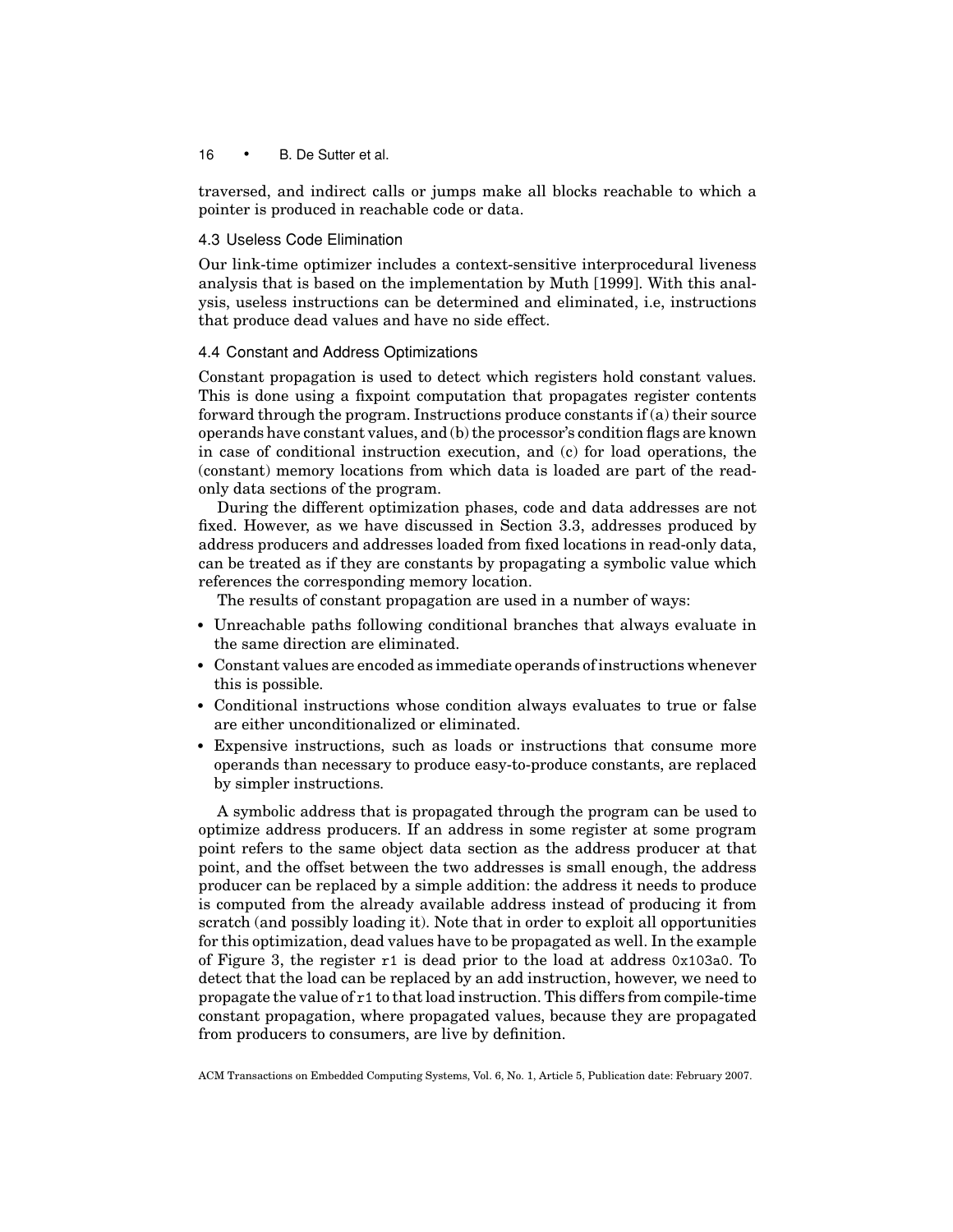### 4.5 Inlining and Factoring

A compiler applies inlining to eliminate the procedure call overhead and to speed up program execution. We apply inlining as an optimization to reduce the code size and we consider the speedup a beneficial side effect. With this different goal in mind, the opportunities to inline a function are limited to two cases.

In the first case, we inline a function if it has only one call site. Contrary to the compiler, a link-time optimizer can locate all possible call sites of an exported (or, in other words, global) function and use this information to remove the procedure call overhead by inlining the function at the call site.

In the second case, we perform inlining on functions with multiple call sites for which the procedure call (code size) overhead is larger than or equal to the computational body of the function. In this case, inlining reduces the code size or leaves it unchanged. In the latter case, the program still becomes faster, however, as the number of execution instructions can only become smaller.

For program compaction, we also apply the inverse operation of inlining, so-called code factoring or procedure abstraction. During this optimization, the AWPCFG is scanned for identical fragments in order to remove the redundancy. In our current implementation, the fragments can consist of either single basic blocks or of whole functions. These are the types of fragments that provide the best cost/benefit ratios. This is important, because searching for identical code fragments is a time-consuming task [De Sutter et al. 2005a].

When execution speed is one of the optimization goals, basic block factoring needs to be applied cautiously. When identical basic blocks are factored, a new function is created, whose body is a copy of those basic blocks, and to which calls are inserted in the program to replace the original occurrences of the identical blocks. The inserted calls, returns, and necessary spill-code, add execution overhead to the program. In order to be beneficial for code size, the identical blocks need to be larger than the procedure call overhead they will induce. Not to cost too much in terms of performance, the application of factoring must be limited to cold code [De Sutter et al. 2003], however, by using profile information.

In the case of whole-function factoring, all direct calls to the identical functions are replaced by calls to just one of these functions, so that all but one occurrence can be removed from the program. In this case, there is no execution overhead.

Indirect calls through function pointers are not touched, because we conservatively need to assume that the function pointers can also be used in comparison operations. In the original program, it might happen that two pointers to two instances of identical functions are compared, which evaluates to false. Should we replace one function pointer by the other, simply because the bodies of the two procedures are identical, this comparison would evaluate to true, thus clearly changing the program behavior. Still, even with calls through function pointers, we can eliminate most of the duplicate functions. Indeed, it suffices to replace all but one of the duplicate function bodies by a jump to the one remaining function body.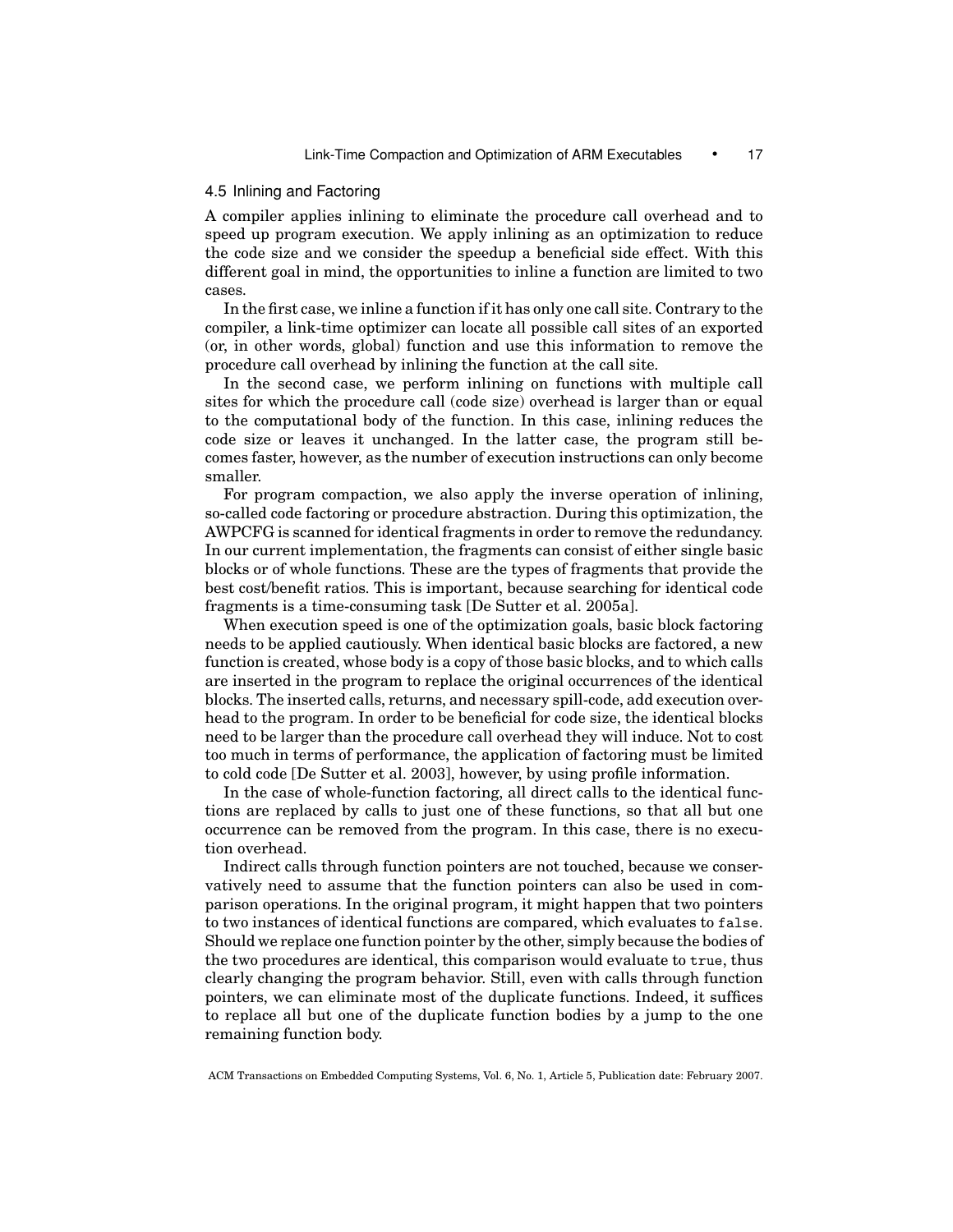When used judiciously, the use of both inlining and factoring can serve the goal of optimizing for both code size and execution speed at the same time, even though the optimizations are each other's opposites.

#### 4.6 Eliminating Calling-Convention Overhead

Compilers need to ensure that separately compiled parts of programs, including prebuilt components, can cooperate. For this reason, most compiled code needs to meet calling conventions that dictate how registers can be used and how data is passed between different functions. In particular, a function needs to maintain the calling conventions whenever there may be unknown call sites at compile time. This means that for exported functions, a compiler has to generate code that adheres to calling conventions, and insert spill code to preserve the value of callee-saved registers.

At link time, the whole program is known and, for most functions, we can determine all the possible call sites. For those functions, there is no need to maintain the calling conventions during our optimization of the program. Hence, for those functions, we can try to avoid the costly spilling of registers to the stack. Furthermore, we can try to alter the way arguments are passed to a callee. This section describes some transformations that result in unconventional code, the first of which is spill code removal.

As stated before, we apply the optimizations of a program in three phases. At the start of the second phase, the calling conventions are assumed to be maintained, but the code optimizations can neglect them. In the third phase, no calling conventions whatsoever are taken into account. The second phase allows for an aggressive analysis while the optimization opportunities are (nearly) unbounded. During this phase, we have implemented a spill code optimization.

Using a context-sensitive liveness analysis, augmented with callingconvention information, spilling of dead registers on the stack is detected. On the ARM architecture, register spills at the beginning of a function are usually implemented using so-called *store multiple instructions*, which can copy several registers to memory while incrementing or decrementing the base register, in this case the stack pointer. Simply adapting these store multiple instructions, together with their *load multiple* counterparts that restore the spilled registers in the function epilogues, to spill fewer registers cannot be done without changing the stack frame layout. To do so conservatively, additional analyses of, and adaptations to, other stack-accessing instructions are needed.

If, for some reason, no accurate information about the stack use is available, or we are not able to adapt all stack-accessing instructions that need to be adapted to the new layout, we could try to insert additional instructions that mimic the stack pointer adjustment corresponding to each eliminated spill. However, since such compensating instructions need to be inserted after each adapted store multiple and load multiple instruction, they are usually not worthwhile.

When the stack usage can be analyzed, we can avoid inserting additional instructions if all relevant instructions in the function are adjusted to reflect the new layout of the stack frame. To that extent, we have implemented an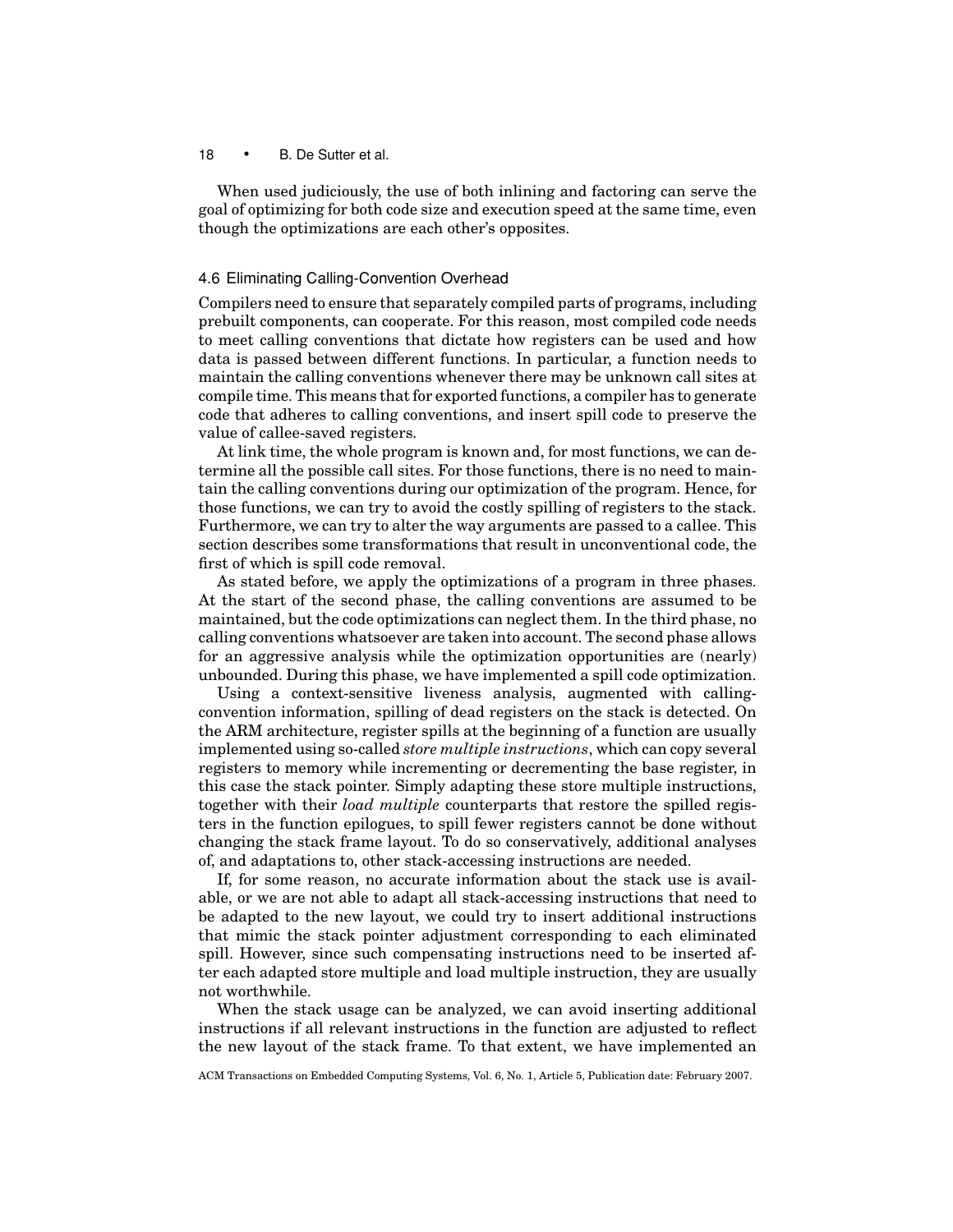analysis that can extract the necessary information to safely avoid dead register spills.

Our stack analysis is based on partial evaluation and is a forward fixpoint algorithm. Upon entry to a function, its stack pointer is set to a symbolic value, which is then propagated through the function's flow graph. As long as the stack pointer is increased or decreased with a known offset, propagation continues with known values; otherwise the stack pointer is set to "unknown." When the stack pointer proves to hold the starting value at every exit point of a function, this function is marked as a candidate for spill code removal. During the fixpoint computation, all stack uses have been recorded and stored for later analysis. The functions that are marked for spill code removal are further investigated to look for spills of dead registers and, subsequently, to evaluate all stack pointer uses.

Assuming calling conventions are valid, most stack pointer uses can be classified with pattern detection and, in cases the stack is used in an unusual way, the function is dropped as a candidate in order to preserve correctness.

Using the results of the stack analysis, spilled registers can be removed from the spill instructions without the overhead of additional instructions. However, if the spilled register is overwritten inside the function, for example, to hold a temporary variable, the resulting code no longer respects calling conventions. Indeed, calling conventions dictate that callee-saved registers must preserve their value over a function call. If not spilled, the value in the register will have changed. Since the value in the register was dead before and after the function call, this will not influence program semantics. We should, however, be careful not to extend the lifetime of the value over a function call.

In the third phase, no calling conventions must be respected, which results in additional optimization opportunities at the cost of less precise analyses. Code that immediately preceeds a function call mostly contains copy operations to move the arguments to the argument registers, as defined by the calling conventions. When, at multiple call sites, the arguments are set in an identical way, this copy code can be moved (sunk) into the callee, hereby saving space. Using copy propagation, the copy operations can be removed completely by renaming registers in the callee. If the argument set gets too large and it is passed via the stack, load-store avoidance can be used to remove some of the memory operations.

### 4.7 Copy Propagation and Elimination

Optimizing the overhead of calling conventions is not the only use of copy elimination. Obviously, other copy operations than those preparing arguments for function calls are candidates for copy elimination as well.

To create additional opportunities for copy propagation and elimination, our link-time optimizer inverts copy operations between different iterations of our data-flow analyses.

For example, consider the instruction sequence LDR  $r1$ ,  $[r2,0x10]$ ; MOV  $r3, r1$ ; which first loads a value in register  $r1$  and then copies it into  $r3$ . In the first iteration over our data-flow analyses and the corresponding optimizations,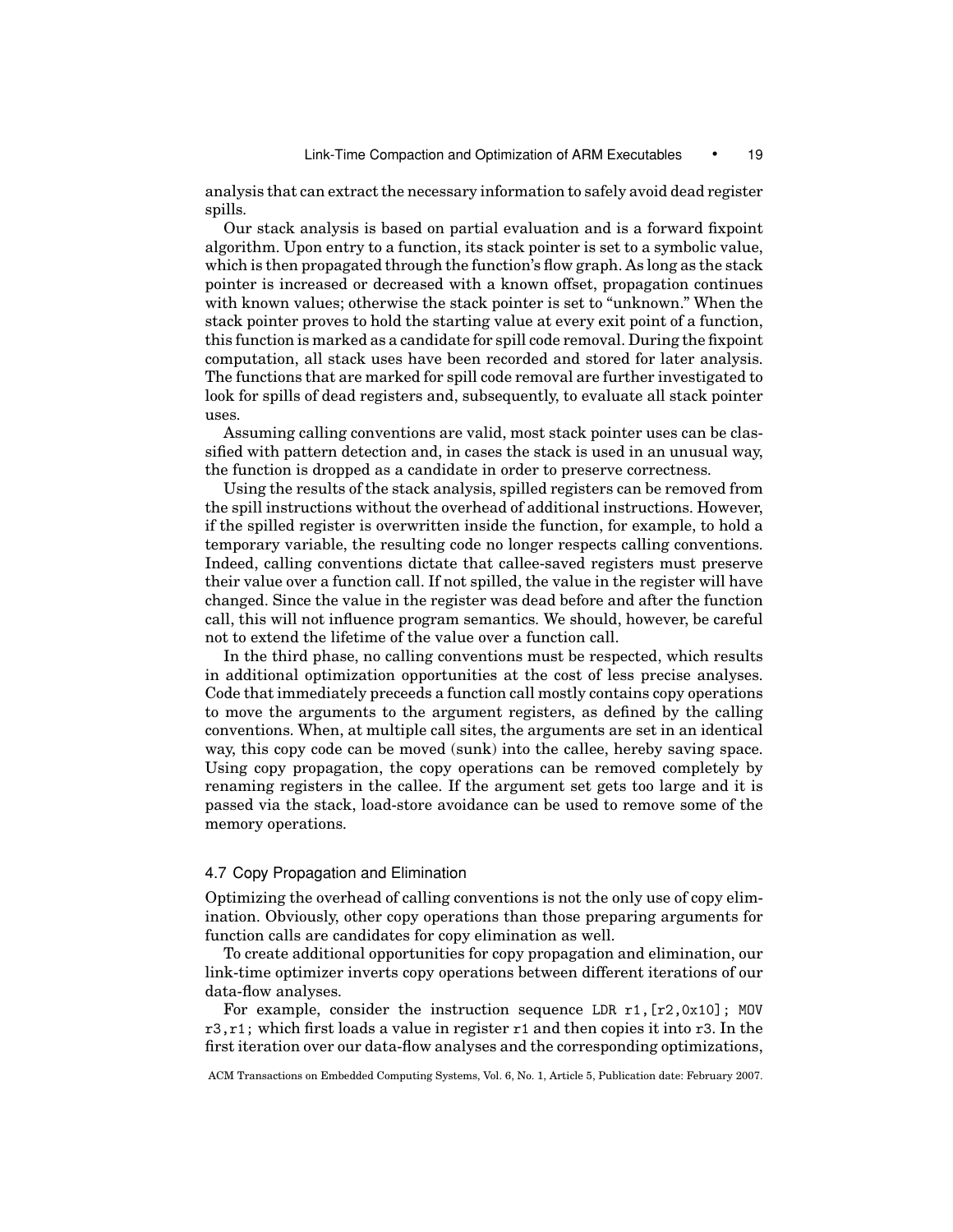we will simply try to rename all uses of r3 to r1, which may turn the move into a useless instruction.

If this does not happen, for example because not all uses can be converted, we simply replace the above sequence with the equivalent sequence LDR r3,  $[r2,0x10]$ ; MOV r1, r3, after which we try to rename all uses of r1 to r3. If this does not succeed either, than we cannot remove the copy instruction.

### 4.8 Profile-Guided Optimizations

When profiles are available, a link-time optimizer can achieve significant speed improvements with little impact on the code size. Our link-time optimizer performs loop-invariant code motion when this is beneficial and performs loop unrolling and branch inversion to decrease the number of branch mispredicts in hot loops.

4.8.1 *Loop-Invariant Code Motion.* In general, hoisting loop-invariant computations out of loops does not increase code size. In the case the loopinvariant instruction sets a condition that is consumed in a conditional branch, however, we can try to hoist the loop-invariant instruction together with the conditional branch. In that case, the loop is duplicated. The original copy reached via the fall-through path of the hoisted conditional branch and the other is reached via the taken path. In the original copy of the loop, the conditional branch is removed; in the other copy, the branch is unconditionalized.

Unlike the hoisting of ordinary instructions, the loop duplication required to hoist loop invariant conditional branches does increase code size. In our link-time optimizer, we, therefore, limit this special type of loop-invariant code motion to hot loops and we only apply it when profile information is available.

4.8.2 *Loop Unrolling.* Although loop unrolling is a typical compiler optimization, we do find opportunities for loop unrolling at link-time. This is because most compilers, when instructed to optimize for code size, do not unroll loops. This follows from the fact that they treat profile information per object file and, hence, have no overview of all execution counts. Such an overview is, of course, necessary to decide which loop is hot and which loop is not.

In the case of a link-time optimizer, we do not need to take the black or white approach of unrolling many loops, or unrolling no loops. Instead, we can limit the unrolling to the hottest loops. Thus, we can obtain significant speed-ups while still limiting the negative effect on code size.

4.8.3 *Branch Optimization.* Inverting conditional branches to decrease the number of branch mispredictions and adapting the basic block layout to decrease the number of executed unconditional branches are well-known profileguided optimization techniques. Our link-time optimizer applies them whenever possible.

4.8.4 *Optimizing Conditional Execution.* Conditional execution of instructions can be used to eliminate conditional branches and to limit the number of unconditional branches that need to be inserted in a program. This may reduce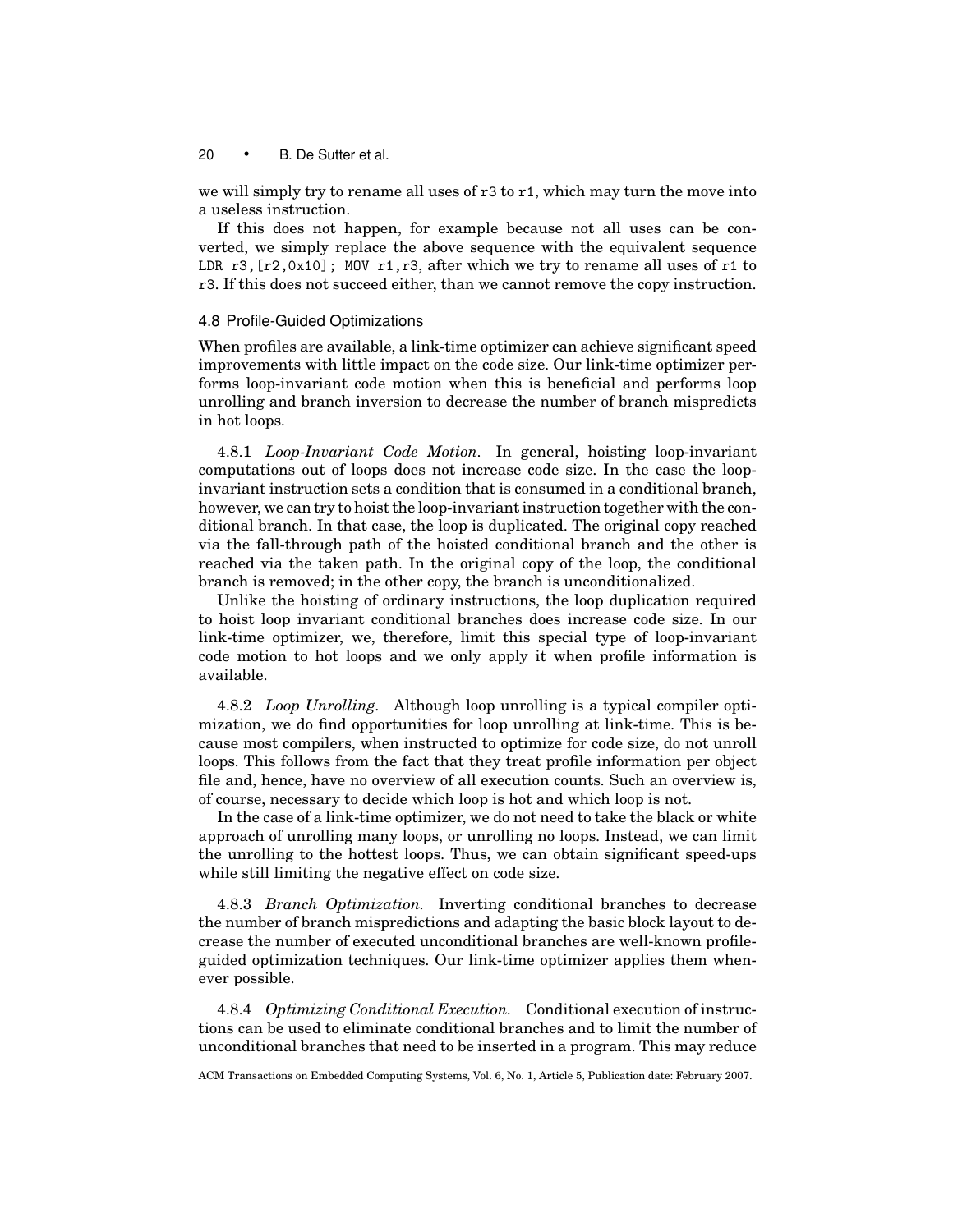

Fig. 4. Two equivalent code fragments, one with and one without conditional execution.

code size, execution time, and energy consumption at the same time. However, it may also increase the execution time and energy consumption.

For example, the AWPCFG fragment in Figure 4a contains a conditional add instruction. By using a conditional instruction, the additional unconditional jump in the middle block of Figure 4b can be avoided. In case the fall-through path from the block at address 0x0f3c is taken much more often than the taken path, the code fragment with conditional execution will incur the run-time overhead of having to load the addle (add if less or equal condition flags set) instruction needlessly, without having the benefit of the avoided unconditional jump.

To eliminate this type of overhead, our program profiles not only include basic block execution counts, but also execution counts of conditional instructions. From these, we can exactly derive all edge counts. If the profile information indicates this to be beneficial, we convert the code fragment of Figure 4a into the more efficient version in Figure 4b. As it increases code size, this optimization is only applied on hot code fragments.

Furthermore, we can use the same execution counts of conditionally executed instructions to extract sequences of rarely executed conditional instructions from hot blocks. In this case, the extracted sequence is replaced with a conditional branch to a new block that contains the unconditionalized instructions. Again this increases code size, so we only apply this to hot code, of which the profile information indicates that the transformation is worthwhile for performance reasons.

### 5. LINEARIZING THE AWPCFG

Once the AWPCFG has been optimized, it has to be converted into a linear list of code and data at fixed memory addresses. Furthermore, all addresses stored in the data sections need to be relocated, and all address producers in the code need to be converted into (sequences of) real ARM instructions.

Except for load instructions, the immediate operands of ARM instructions consist of an 8-bit constant value and a 4-bit shift or rotate value that describes how the constant should be shifted or rotated. Because of this peculiar way of encoding immediate operands, most of the absolute addresses that need to be produced in the code cannot be encoded as immediate operands of single instructions. Instead, PC-relative load instructions will load those absolute addresses from so-called address pools. These are blocks of data—the absolute addresses—in between the code. This indirection through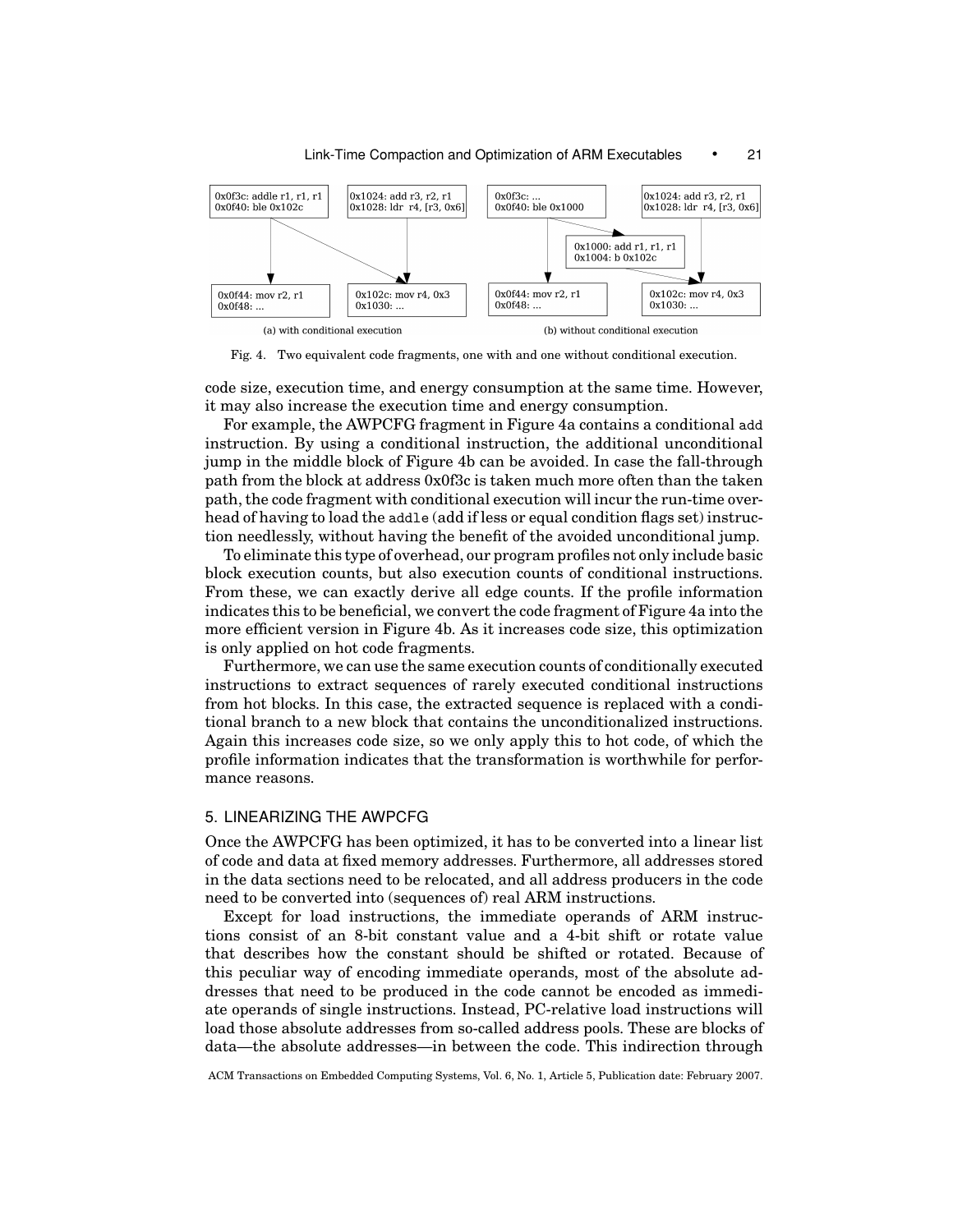address pools shows significant resemblance with the use of GOTs on other architectures.

With respect to GOTs, several researchers have observed that the indirections through them may pose a significant overhead [Srivastava and Wall 1994; Haber et al. 2003]. Obviously, the same overhead is incurred with address pools. Not only does each load consume additional energy and execution time, address pools also consume additional memory, all of which are precious resources on many embedded systems.

In order to avoid the need to load addresses from address pools, four options are available:

- 1. We can try to get rid of the need to produce an absolute address in the first place, for example, by propagating constants and eliminating useless code. This option is, in fact, handled by the optimizations discussed in the previous section, and, hence, will not be discussed in this section.
- 2. We can try to put data or code, of which the addresses need to be produced, at addresses that can be produced in one instruction. Because of the peculiar implementation of immediate operands on the ARM ISA through shift and rotate operations, the range of absolute addresses that can be produced in one nonloading instruction is noncontiguous. Hence, we believe that this option would either require very complex optimization heuristics, or that it would likely introduce holes in the code and data of a program, thus increasing its size. Because program size is one of our most important considerations, we do not consider this option any further.
- 3. We can try to produce absolute addresses in one (nonload) instruction by encoding PC-relative addresses instead of absolute addresses in the immediate operands. Because the PC is visible on the ARM architecture, this option corresponds to optimizing the displacements between producers and the addresses they produce.
- 4. We can try to implement the production of an absolute address in a sequence of instructions. Obviously, replacing a load of an address by two (or even more) instructions is not going to save us much. As both instructions and absolute addresses have the same width, both consume the same amount of memory, and both require two transfers over processor buses. In the case of one load instruction, the instruction is loaded from the instruction cache and the address is loaded from the data cache, in the case of two instructions, both instructions need to be loaded from the instruction cache. If the second instruction is already present in the program, however, this options can allow us to save space, time, and power.

The remainder of this section explores options 3 and 4.

### 5.1 Using PC-Relative Addresses

The first address producer optimization we have implemented relates to the use of PC-relative addresses. Instead of producing absolute addresses from scratch by loading them from address pools, we try to produce them by adding a relative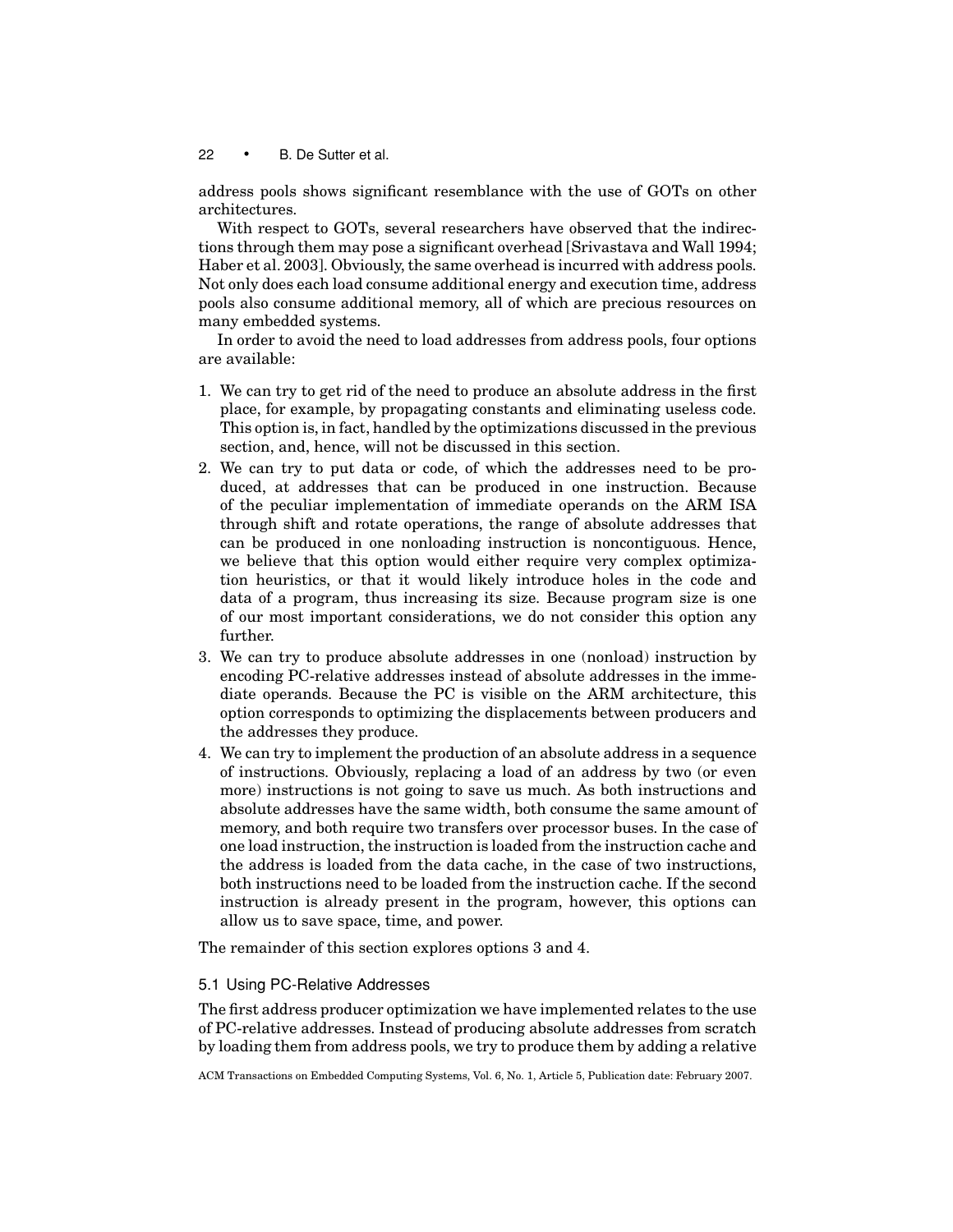

Fig. 5. Four basic blocks, of which two contain address producers, in a predetermined order.

address that can be encoded in the immediate operand of one instruction to the program counter.

Unfortunately, this optimization is hampered by the noncontiguous encoding of immediate operands. For example, from 0 to 255 we can encode all numbers, but between 256 and 1024, only multiples of 4 can be encoded. This corresponds to 0 to 255, shifted to the left over 2 bits. Likewise, between 1024–4096, only multiples of 16 can be encoded, and so on.

As an example, we consider the four basic blocks in Figure 5, in which an instruction in the block at (temporary) address *C* needs to produce address *A* and an instruction in the block at address *B* needs to produce address *D*. Furthermore, suppose that the order of all code and data is already determined as  $A < B < C < D$ . Unless we are willing to add no-ops to the code to enforce the alignment of the involved addresses, the displacement between *B* and *D* depends on the size of the implementation of the address producer in block *C* and the displacement between *A* and *C* depends on the size of the implementation of the address producer in block *B*. If the displacements between *A* and *C* and between *B* and *D* are both over 255, the implementations of the two address producers both depend on both the displacements and, hence, the implementations of the two address producers depend on each other. As demonstrated with this example, the problem of address producer optimization through the use of PC-relative computations is a complex global optimization problem, even when the solution is limited to a predetermined ordering of the code and data.

Instead of trying to solve this complex problem, we have implemented a solution to a simplified version. In this simplified problem, we assume that all 4-byte aligned displacements between  $-1024$  and  $+1024$  can be encoded, as well as all displacements between  $-255$  and  $+255$ . Other displacements are assumed to be unencodable. Thus, the PC-relative ranges of addressable code or data can be assumed contiguous.

Given an ordering of the code and data (see later in Section 5.3) and the above simplification, we compute the sizes of the implementations of address producers by first reserving space for the most conservative implementation consisting of loads and corresponding address pool entries. From this conservative estimate, which allows us to assign temporary addresses that set an upper bound for the real final address, we then iteratively remove unnecessary address pool entries.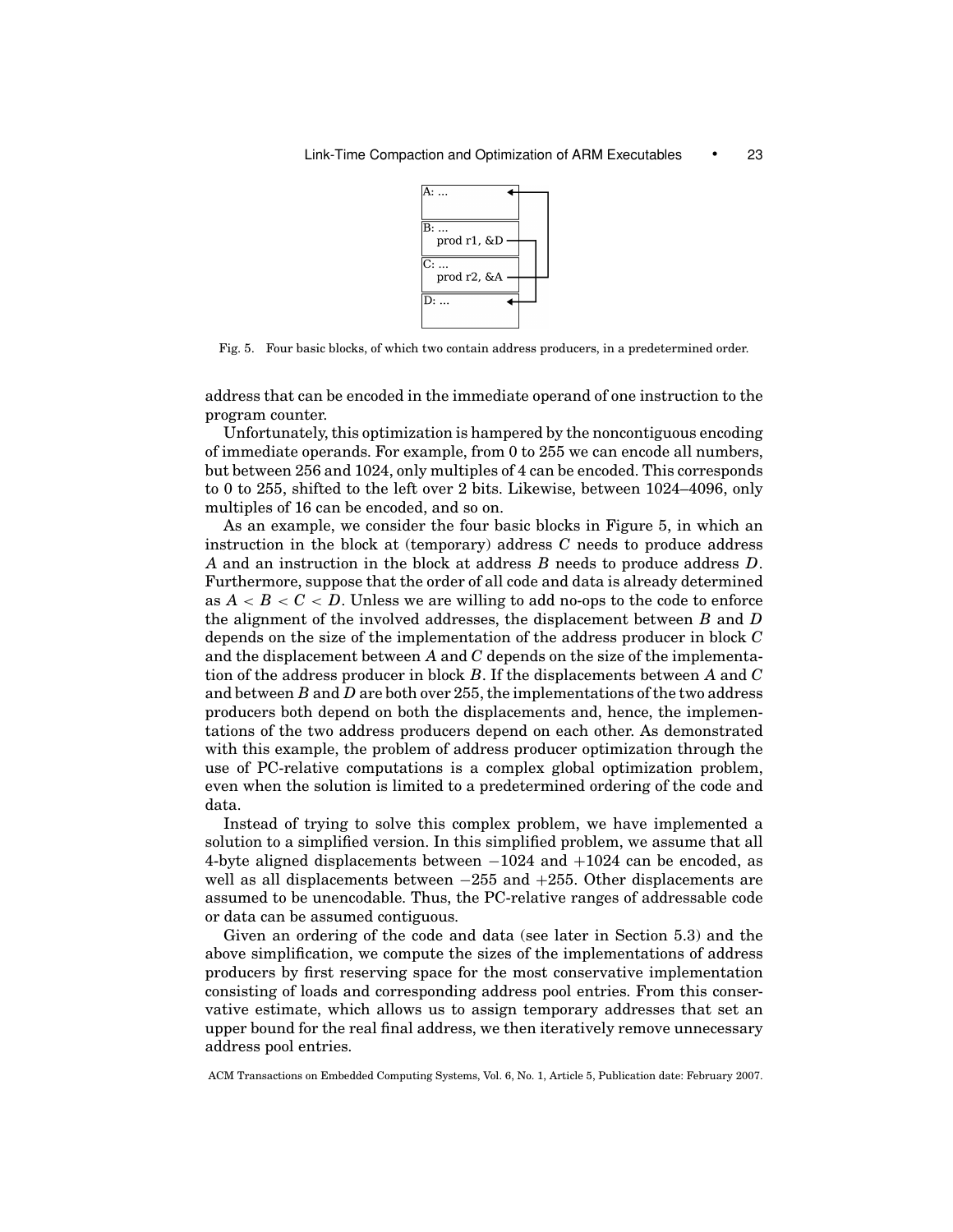The conservative initialization works as follows. Initially, we conservatively assume that all address producers will require two 4-byte words: one for the load instruction and one to store the address to be loaded in an address pool. The location of the address pool from which a particular address producer loads is determined while iterating over all address producers in the code section in order of increasing addresses.

When the first address producer at temporary address *X* is visited, the highest address *Y* at which its corresponding address pool entry can be stored is determined. This is the furthest point in the code following a basic block without fall-through path (possibly a block of read-only data) that is guaranteed to be accessible from the address of the address producer. Since 12-bit offsets can be encoded in load instructions, this means that we look for the furthest valid point within a 4096 byte range, which corresponds to  $1024$  instructions.<sup>5</sup> At that point *Y* , a 4-byte address pool entry is reserved.

When the next address producer is visited at an address  $Z \geq X + 4$ , for which  $Z < Y$ , the location  $Y + 4$  is certainly a valid location for this address producer's address pool entry. This is also the case if  $Z > Y$ , but  $Z - (Y + 4) < 4096$ . In these cases, we reserve an address pool entry at address  $Y + 4$  for the address producer at address *Z*. Otherwise, a new address pool location is determined in the same way as we did for the first address producer.

This process continues until all address producers have been visited, and address pool entries were reserved for all of them. As such, enough space has been reserved to implement all address producers and we can assign temporary addresses to all code and data in the program.

At that point, we can start removing unnecessary address pool entries. Since removing an address pool can only decrease the displacement between an address producer and the address it produces, and since the simplified problem only considers contiguous ranges of addressable memory, this is a monotone process.

Simply stated, reserved address pool entries are removed as long as address producers are found that are close enough to the addresses they produce. All of these producers are then implemented with a simple addition (or subtraction) to the program counter. Moreover, duplicate entries can be removed from address pool entries as well.

### 5.2 Using Instruction Sequences

The second address producer optimization that we have implemented consists of simplifying the addresses that need to be produced by modifying instructions that follow the address producer.

In particular, we have observed that many address producers are followed by either a load from or a store to the produced address. If that load or store is the only consumer of the produced address, the least-significant 12 bits of the produced address can be encoded in the immediate offset of that load or store instruction instead of in the address producer itself. Formally, instead of producing address *X* , the address producer now only needs to

<sup>&</sup>lt;sup>5</sup>If no valid point is found, one is created by inserting an unconditional branch in the program.

ACM Transactions on Embedded Computing Systems, Vol. 6, No. 1, Article 5, Publication date: February 2007.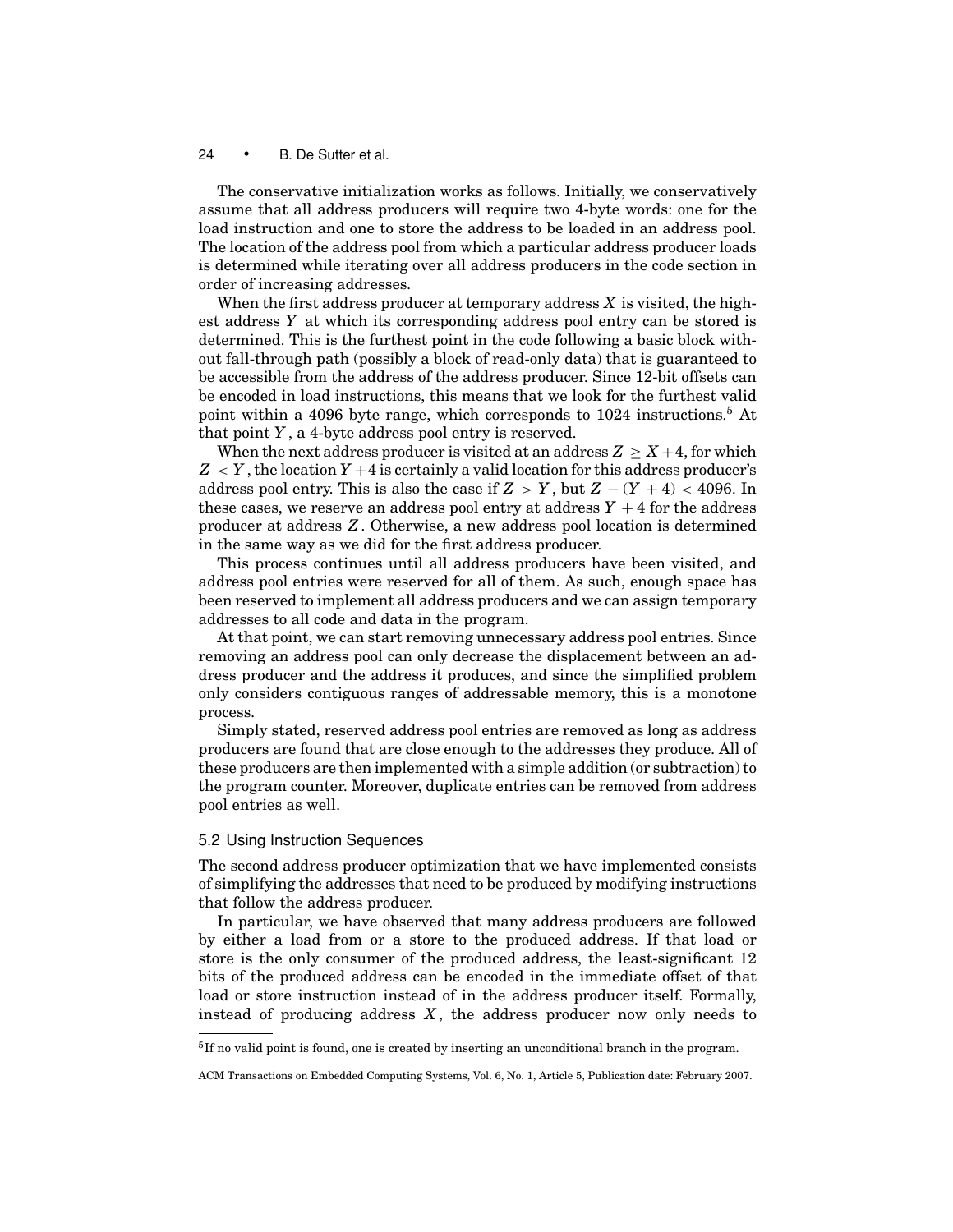produce *X* & 0xfffff000, and the offset of the load or store instruction becomes *X* & 0x00000fff. Obviously, this optimization can be extended to loads and stores whose original offset was not 0.

More importantly, this optimization can also be extended to cases in which the load or store following the address producer cannot be assumed to be the only consumer of the produced address. Load and store instructions on the ARM architecture provide write-back possibility, in which case the original base address of the load or store is replaced by the base address + offset. If write-back is enabled on the load or store following the address producer, the produced address  $X \& 0 \times f$  for  $f$  for  $f$  and  $h$  be replaced by  $(X \& 0 \times f$  for  $f$  for  $f$  000) +  $(X& 0x000000f\textbf{f}) = X$  by the load or store, thus effectively putting the original address *X* in place again.

In practice this optimization is implemented together with the use of PCrelative addresses. In a prepass, we first detect and mark instructions that are followed by a load or store that can be adapted. During the iterative removal of unnecessary data pool entries, we can now also remove entries for absolute addresses or PC-relative addresses that are smaller than  $2^{20} = 1M$ . For the benchmark programs used in this paper, this boundary proved to be large enough for all address producers that were followed by an adaptable load or store.

### 5.3 Code and Data-Ordering Heuristics

The constraints that have to be met by any ordering of the code and data in the final program are the following:

- two basic blocks with a fall-through path connecting them in the AWPCFG should be placed after each other. This includes call sites and the corresponding return sites.
- object file sections with certain attributes should be grouped in single program sections with the same attributes (read-only, mutable, zero-initialized, executable, etc.) in the final program, as illustrated in the linking and layout steps in Figure 2. Although this is not a fundamental constraint, it is generally accepted to simplify program loading and memory protection.

Knowing which optimizations can be applied to replace loads by other instructions, we now discuss how we reorder code and data in the AWPCFG in order to create additional opportunities for these optimizations.

First, chains of basic blocks with fall-through paths need to be created. In this phase of the program transformation, we do not consider modifications to the branches in the program. Instead, we assume that the branch optimizations in the optimization phase (Section 4) of Diablo have done a good job. Obviously, chunks of data in the code section form separate chains by themselves, as do the data sections from the original object files.

These chains are then partitioned into the final program sections. These sections are ordered as follows: code section, (optional) read-only data sections, mutable data sections, zero-initialized data sections.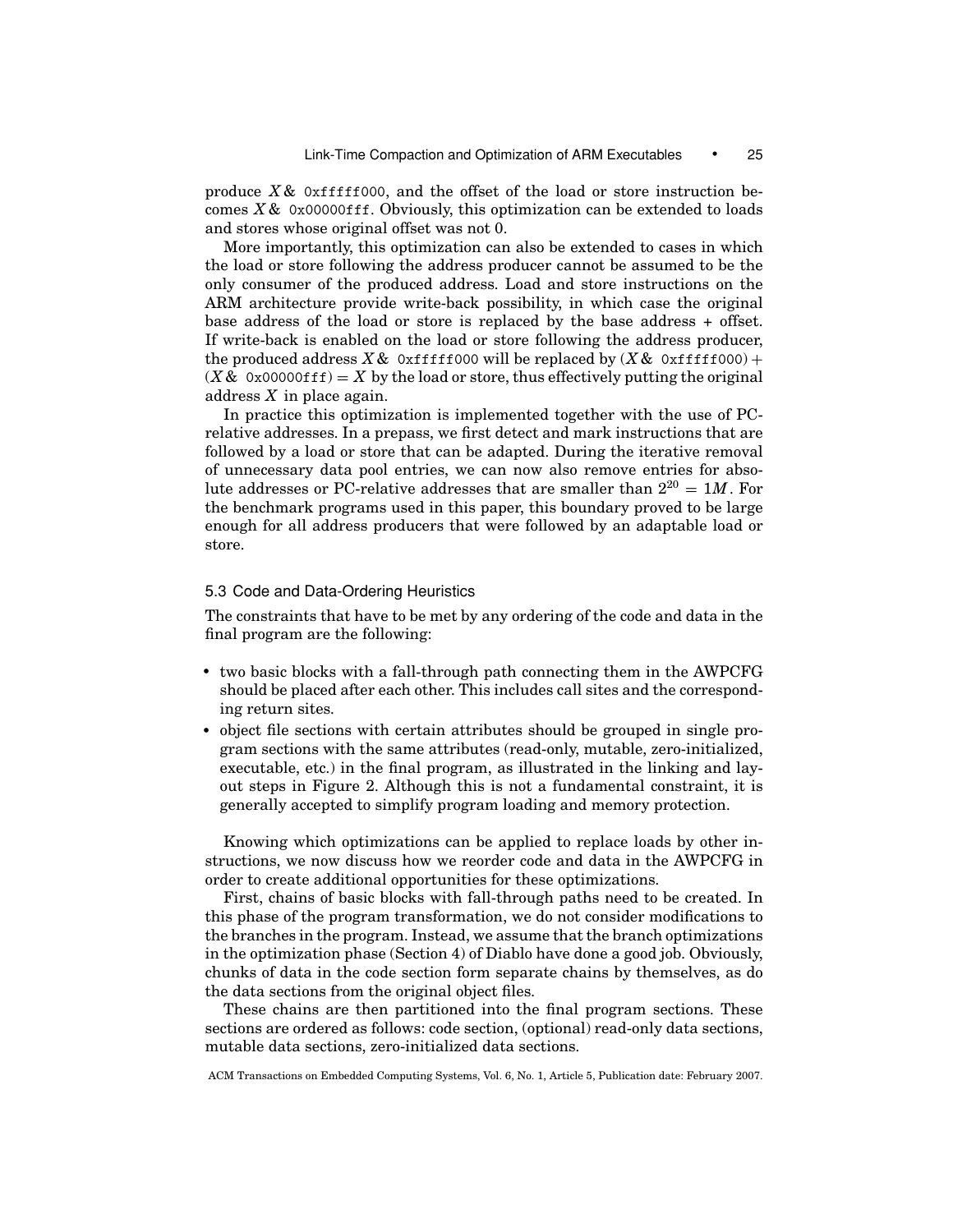Finally, all chains are ordered within their program section to create additional address producer optimization opportunities. Since we have observed that the 1M boundary of the optimization, discussed in Section 5.2, suffices to optimize all candidates for that optimization, regardless of the order, we ignore such candidates in the heuristics used to determine the ordering of chains. To optimize the other address producers, we implemented the following greedy ordering heuristics:

- 1. Frequently executed producers of data addresses are put at the end of the code section if the object file data section, of which the address is produced, can be put close enough to it. This increases the chance that such address producers can be implemented with a PC-relative computation. This optimization bares resemblance to the data layout optimization proposed by Haber et al. [2003], in which often executed code is put close to the GOT, in order to access that data directly from the global pointer instead of going through the GOT.
- 2. Address producers that produce addresses contained in the code section (either of code or of read-only data in the code section) are put nearby the code or data of which they produce the address. This happens greedily, starting with the most frequently executed address producers. Again, this heuristic may create additional opportunities for generating PC-relative computations instead of loads.
- 3. Address producers that produce the same address are put nearby each other. This increases the chance that an address pool entry can be shared by the address producers in case they need to be implemented by means of load instructions.

We should note that these ordering heuristics do not take into account instruction cache behavior. Given the relatively small size of the embedded benchmarks we have worked with so far, this has not posed any problems. For larger programs, an extension of these heuristics might be necessary to take cache behavior into account.

## 6. EXPERIMENTAL EVALUATION

To evaluate our link-time optimizer implemented on top of the link-time rewriting framework Diablo (http://www.elis.ugent.be/diablo), we applied it on a number of standard benchmark programs. Furthermore, we evaluated its effect on an example program to illustrate the influence link-time optimization may have on interface design.

## 6.1 Standard Benchmarks

We applied our link-time optimizer on 10 benchmark programs. In addition to eight programs from the MediaBench benchmark suite, we included crc from the MiBench suite, and vortex from the SPECint2000 benchmark suite. While the first nine programs represent embedded applications, vortex is a good example of a larger application.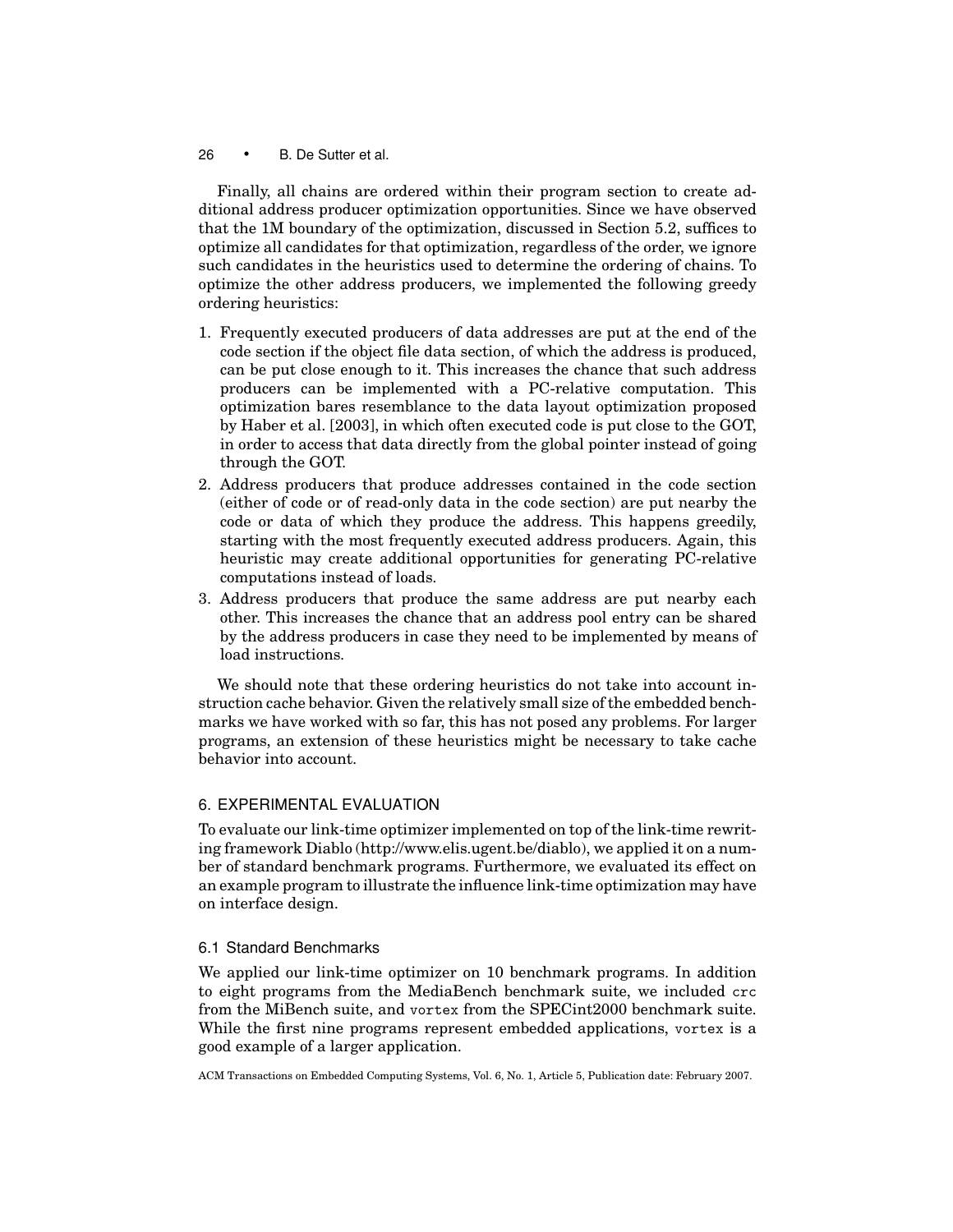|            | <b>ADS 1.1</b> | <b>RVCT 2.1</b> | <b>GCC - GLIBC</b> | <b>GCC - UCLIBC</b> |
|------------|----------------|-----------------|--------------------|---------------------|
| rawcaudio  | 12432          | (*)             | 323932             | 13868               |
| rawdaudio  | 12420          | (*)             | 323920             | 13856               |
| <b>crc</b> | 12576          | $(*)$           | 324088             | 21268               |
| q721decode | 18308          | (*)             | 330112             | 28192               |
| g721encode | 18288          | $(*)$           | 330132             | 28212               |
| epic       | 53856          | (*)             | 351800             | 46832               |
| unepic     | 46160          | $(*)$           | 355396             | 50392               |
| cipeg      | 87436          | (*)             | 393240             | 103336              |
| djpeg      | 98344          | $(*)$           | 395256             | 107132              |
| vortex     | 508776         | (*)             | 832232             | 486468              |

Table I. Original Sizes (in Bytes) of the Code Section of the Benchmarks Programs*<sup>a</sup>*

(\*) The RVCT license agreement prohibits publication of any benchmarking data that is indicative of the quality of the toolchain without permission from ARM. Fortunately, this does not prevent us publishing data about the effectiveness of our link-time optimizer or interfere with the verification of our results by independent third parties.

*<sup>a</sup>*This section includes all the code, address pools and, for the proprietary ARM tool chains, constant data stored in between the code.

All programs were compiled and (statically) linked with two versions of ARM's proprietary tool chain and two versions of the open-source GNU GCC tool chain, for two slightly different platforms. First we used ADS 1.1 and its more recent evolution RVCT 2.1 to generate size-optimized binaries (with the -Os flag) for the StrongARM ARM Firmware Suite platform. This is a platform with a minimal amount of OS functionality. Second, we used GCC 3.3.2 to compile binaries for the StrongARM/Elf Linux platform. These binaries were compiled with the -O3 flag and profile feedback for optimal performance.<sup>6</sup> The GCC binaries were further linked against two different libraries. First, we linked them against the GNU implementation of the standard C-library, glibc 2.3.2 (www.gnu.org). Second, we linked them against a snapshot version of uClibc 0.9.26 (www.uclibc.org). uClibc is a compact implementation of the core functionality of the C-library for Linux. uClibc specifically targets embedded systems.

Whereas Linux provides a lot of OS functionality to applications through system calls, most of that functionality needs to be included in the applications themselves on the ARM Firmware platform. Even so, because ARM's proprietary compilers produce extremely compact code, and because their standard library implementations are engineered for small code size, the ADS 1.1 and RVCT 2.1 binaries are, on average, much smaller than the GCC-glibc binaries and, in most cases, even smaller than the GCC-uClibc binaries. This can be seen in Table I. Together with the GCC-uClibc binaries, the ADS 1.1 and RVCT 2.1 binaries are, therefore, ideal candidates to test the program compaction capabilities of our link-time optimizer.

Even though the RVCT 2.1 license agreement prohibits us from presenting the exact program sizes for the RVCT 2.1 binaries, it is important for the

 $6$ Note that for most of the programs, compiling with GCC and the  $-O3$  flag produced the same binaries as when the flags -Os or -O2 were used. For some benchmarks, there were small differences, but the binaries compiled with -O3 were never more than 1% larger. This comes, in part, from the fact that the libraries are compiled with the (default) -O2 flag.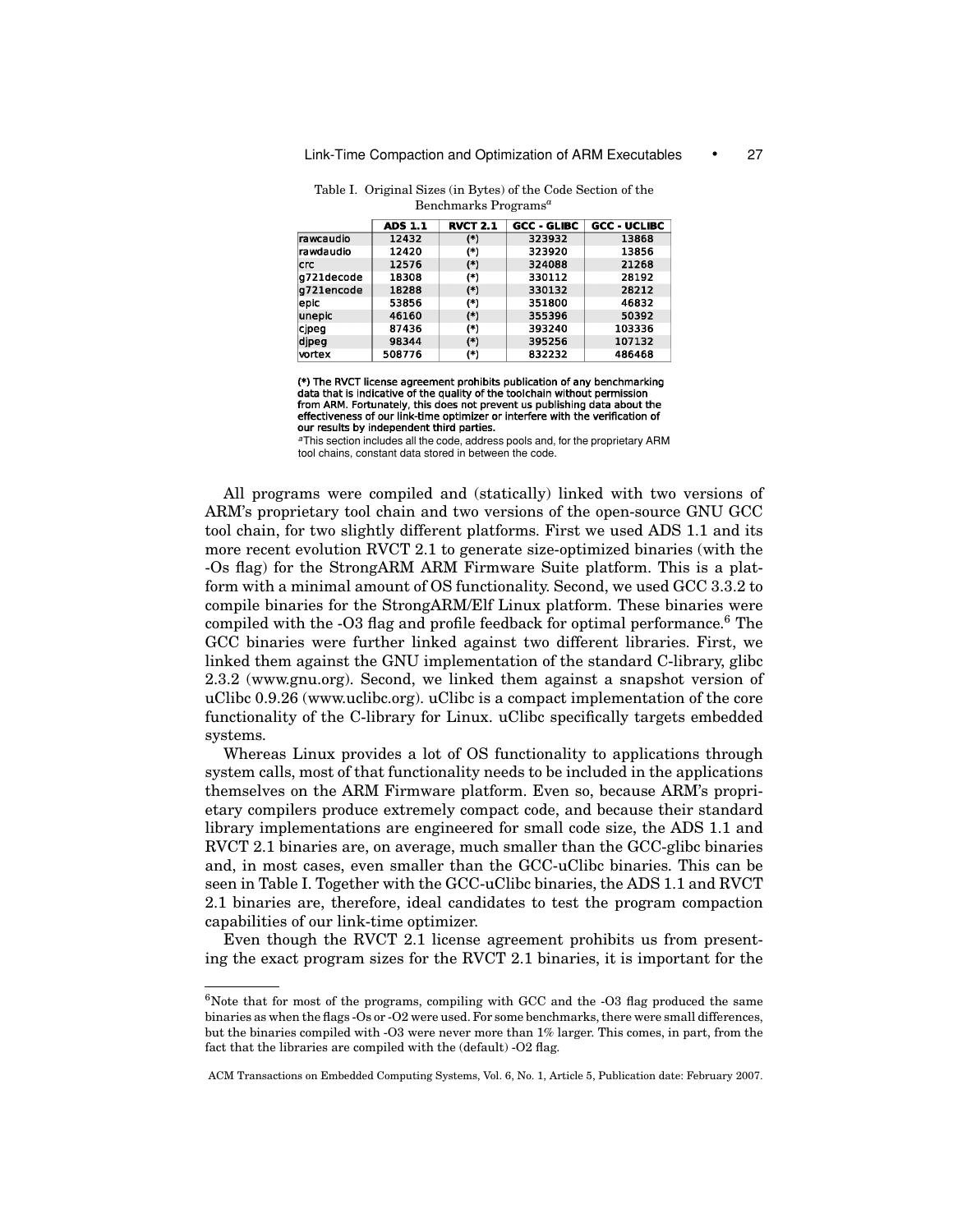remainder of this evaluation to note that the compiled RVCT 2.1 binaries are significantly smaller than the ADS 1.1 binaries. This reduction can mostly be attributed to a reorganization of the system libraries in ARM's tool chain. For example, the library code used to convert numerical values to a string representation, such as needed for string formatters used with printf, was refactored and partitioned into independent parts performing different types of conversion. Combined with a specific compiler analysis of string formatters occurring in the source code of a program, the result is that programs that do not need to format, for example, floating-point numbers, no longer needlessly contain the support for them. In the ADS 1.1 libraries, there was no such partitioning or compiler analysis. Consequently, a lot less library code is linked into the binaries by RVCT 2.1. We have strong indications that this reorganization was at least in part based on insights obtained from our initial results on the ADS 1.1 tool chain. This is important information that will enable us to to assess whether or not good library engineering can overcome the need for link-time optimization.

Note that we compiled all code into 32-bit ARM code and not into its 16-bit subset called Thumb. Typically, a mixed use of Thumb and ARM can result in significant code-size reductions, with only small losses in performance. We believe that link-time optimization and the use of Thumb are orthogonal, however, and that similar link-time improvements as the one we report here on ARM code, can be achieved on mixed ARM–Thumb code. For example, unreachable code elimination is no different for Thumb than for ARM code. For the moment, however, we cannot validate this belief with experiments, as our link-time optimizer does not yet support dual-width instruction sets. Moreover, the target platform we used in this evaluation does not provide Thumb either.

To evaluate the performance of our link-time optimizer, we ran it on all 40 programs, with and without profile-guided link-time optimizations. To collect execution time and energy consumption results, all original and optimized binaries were simulated with sim-panalyzer (a power simulator built on top of the SimpleScalar simulator suite [Austin et al. 2002]), which was configured as an SA1100 StrongARM processor.<sup>7</sup> In order to simulate ADS 1.1 and RVCT 2.1 binaries, we first adopted SimpleScalar to correctly handle the system calls of the ARM Firmware platform.

The input sets used for collecting profiles (both for GCC and for our link-time optimizer) always differ from the input sets used for the performance measurements. For the profile-guided link-time optimizations, we collected instruction execution counts for conditionally executed instructions, besides simple basic blocks execution counts. Both types of profile information were collected with the instrumentation infrastructure of FIT [De Bus et al. 2004].

In our experiments without profile information, no loop unrolling, and no code motion is performed that may introduce additional branches. Also, no

 $7$ We opted for this ARM processor because it is the only one of which the simulator authors claim to have validated their timing models. The power models have not been validated so far and, although many researchers have used sim-panalyzer so far, it is unknown how precise the power simulator really is.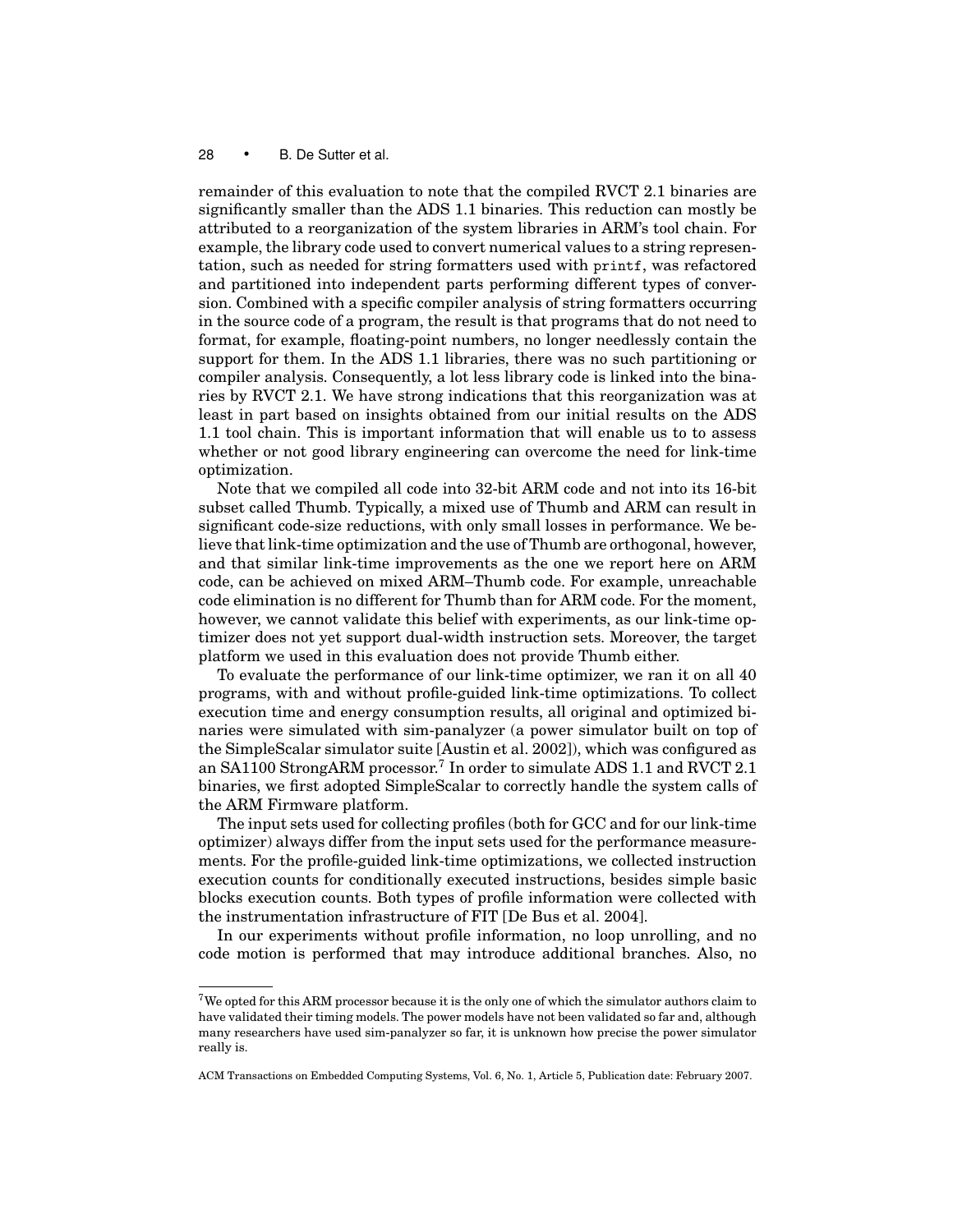|                | <b>ADS 1.1</b> |       |         |       |       | <b>RVCT 2.1</b> |       |         |       |       |  |
|----------------|----------------|-------|---------|-------|-------|-----------------|-------|---------|-------|-------|--|
|                | prod           | loads | entries | size  | fract | prod            | loads | entries | size  | fract |  |
| rawcaudio      | 0.708          | 0.412 | 0.250   | 0.991 | 0.05  | 0.783           | 0.625 | 0.323   | 0.989 | 0.05  |  |
| Irawdaudio     | 0.697          | 0.412 | 0.250   | 0.992 | 0.05  | 0.783           | 0.625 | 0.323   | 0.989 | 0.05  |  |
| <b>Crc</b>     | 0.756          | 0.531 | 0.261   | 0.993 | 0.06  | 0.792           | 0.659 | 0.286   | 0.990 | 0.06  |  |
| $q721$ decode  | 0.674          | 0.424 | 0.359   | 0.993 | 0.05  | 0.664           | 0.460 | 0349    | 0.990 | 0.06  |  |
| g721encode     | 0.677          | 0.449 | 0.350   | 0.992 | 0.05  | 0.637           | 0.432 | 0.341   | 0.988 | 0.06  |  |
| epic           | 0.669          | 0.592 | 0.377   | 0.994 | 0.04  | 0.696           | 0.579 | 0.377   | 0.991 | 0.05  |  |
| unepic         | 0.479          | 0.433 | 0.235   | 0.992 | 0.03  | 0.483           | 0.412 | 0.180   | 0.987 | 0.04  |  |
| cipeg          | 0.887          | 0.308 | 0.189   | 0.995 | 0.10  | 0.873           | 0.607 | 0313    | 0.996 | 0.06  |  |
| djpeg          | 0.897          | 0.297 | 0.223   | 0.993 | 0.13  | 0.867           | 0.581 | 0.303   | 0.996 | 0.06  |  |
| vortex         | 0.672          | 0.359 | 0.559   | 0.989 | 0.05  | 0.626           | 0.427 | 0.629   | 0.991 | 0.04  |  |
| <b>AVERAGE</b> | 0.711          | 0.422 | 0.305   | 0.992 | 0.06  | 0.720           | 0.541 | 0.342   | 0.991 | 0.05  |  |

Table II. Optimization of the "Address Producers" after Profile-Guided Optimization for Our Four ToolChains*<sup>a</sup>*

|                |       |       | <b>GCC - GLIBC</b> |       |       |       |       | <b>GCC-UCLIBC</b> |       |       |
|----------------|-------|-------|--------------------|-------|-------|-------|-------|-------------------|-------|-------|
|                | prod  | loads | entries            | size  | fract | prod  | loads | entries           | size  | fract |
| rawcaudio      | 0.583 | 0.356 | 0.338              | 0.979 | 0.10  | 0.635 | 0.405 | 0.269             | 0.977 | 0.15  |
| rawdaudio      | 0.583 | 0.356 | 0.338              | 0.979 | 0.10  | 0.635 | 0.405 | 0.269             | 0.977 | 0.15  |
| <b>crc</b>     | 0.582 | 0.355 | 0.337              | 0.979 | 0.10  | 0.657 | 0.391 | 0.206             | 0.978 | 0.12  |
| g721decode     | 0.580 | 0.354 | 0.336              | 0.979 | 0.10  | 0.644 | 0.424 | 0.293             | 0.974 | 0.15  |
| q721encode     | 0.576 | 0.352 | 0.335              | 0.979 | 0.10  | 0.602 | 0.408 | 0.291             | 0.974 | 0.13  |
| epic           | 0.581 | 0.366 | 0.375              | 0.991 | 0.04  | 0.685 | 0.540 | 0.384             | 0.991 | 0.05  |
| unepic         | 0.495 | 0.311 | 0.306              | 0.987 | 0.05  | 0.489 | 0.373 | 0.270             | 0.987 | 0.03  |
| cipeg          | 0.616 | 0.371 | 0.350              | 0.982 | 0.10  | 0.788 | 0.487 | 0.380             | 0.978 | 0.30  |
| djpeg          | 0.613 | 0.366 | 0.347              | 0.982 | 0.10  | 0.741 | 0.453 | 0.427             | 0.978 | 0.34  |
| vortex         | 0.595 | 0.421 | 0.313              | 0.952 | 0.20  | 0.615 | 0.446 | 0.311             | 0.949 | 0.18  |
| <b>AVERACE</b> | 0.580 | 0.361 | 0.338              | 0.979 | 0.10  | 0.649 | 0.433 | 0.310             | 0.976 | 0.16  |

*<sup>a</sup>*The first column for each tool-chain shows the fraction of address producers remaining after the link-time optimization. The second column shows the fraction of address producers that load an address (instead of computing it) remaining after link-time optimization. The third column indicates the fraction of address pool entries that remains after link-time optimization. The fourth column indicates the compaction ratio of the code section obtained with the optimization of address pool. Finally, the last column indicates the fraction of the total code size reduction (as presented in Table IIIa) that is because of the optimization of address pools.

conditional branches are inverted to improve the branch prediction. In the case of the GCC compiler, the latter should not make any difference, since the compiler has already optimized the branches. Finally, it is important to note that in our current link-time optimizer, inlining is never profile-guided: inlining is performed only when it benefits code size. This is the case if a procedure has only one callsite, or when the procedure body is smaller than or equal to two instructions. The latter number is the number of instructions necessary to implement the call and return.

The results of our link-time optimizations are presented in Tables II and III.

### 6.2 Address Producer Optimization

As depicted in Figure 2, our link-time optimizer succeeds in eliminating much of the address producers in the original programs. Depending on the tool chain and the libraries used, between 28 and 42% of the address producers are eliminated, on average. These percentages are higher than what is obtained on all instructions (see Section 6.3). This should not come as a surprise. As address producers produce known (albeit not yet constant) values, they are good candidates for optimizations based on copy propagation, constant propagation, and other data-flow analyses.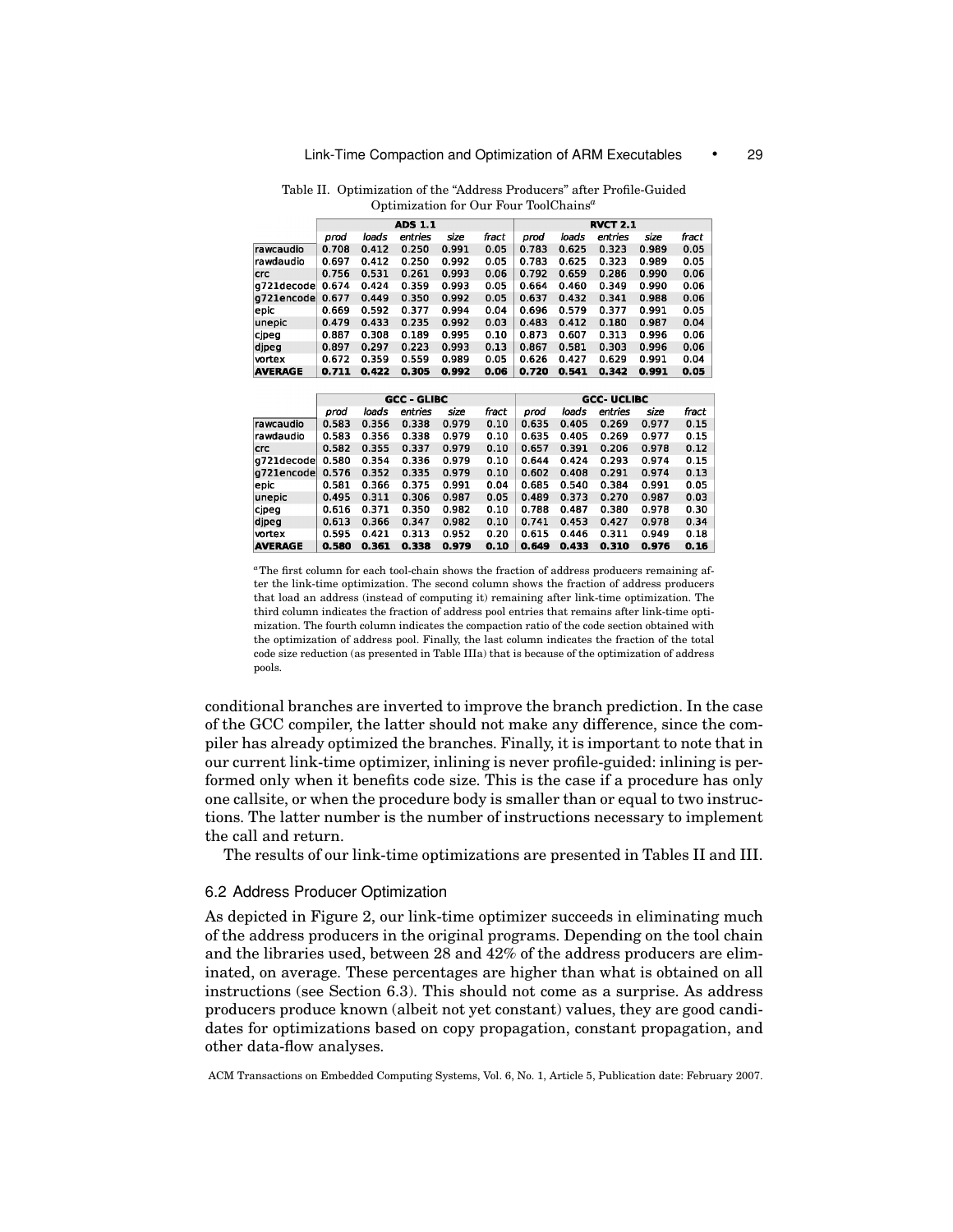|                  | ADS 1.1 |       |                    |       |       | RVCT 2.1 |       |       |                     |       |       |       |
|------------------|---------|-------|--------------------|-------|-------|----------|-------|-------|---------------------|-------|-------|-------|
|                  | size    |       | cycles energy      | ins   | load  | jmp      | size  |       | cycles energy       | ins   | load  | jmp   |
| <b>rawcaudio</b> | 0.837   | 0.851 | 0.863              | 0.942 | 0.878 | 1.106    | 0.797 | 0.875 | 0.894               | 0.967 | 0.930 | 1.139 |
| Irawdaudio       | 0.830   | 0.820 | 0.855              | 0.966 | 0.971 | 0.999    | 0.791 | 0.804 | 0.845               | 0.978 | 0.977 | 1.056 |
| lcrc             | 0.871   | 0.716 | 0.780              | 0.819 | 1.000 | 0.503    | 0.820 | 0.715 | 0.779               | 0.819 | 1.000 | 0.503 |
| g721decode       | 0.857   | 0.909 | 0.916              | 0.951 | 0.925 | 1.116    | 0.823 | 0.912 | 0.920               | 0.954 | 0.922 | 1.109 |
| g721encode       | 0.826   | 0.904 | 0.915              | 0.951 | 0.956 | 1.092    | 0.787 | 0.918 | 0.926               | 0.958 | 0.952 | 1.094 |
| epic             | 0.841   | 0.970 | 0.974              | 0.988 | 0.997 | 1.010    | 0.810 | 0.952 | 0.954               | 0.969 | 0.914 | 1.006 |
| unepic           | 0.680   | 0.932 | 0.941              | 0.981 | 0.954 | 1.056    | 0.661 | 0944  | 0.956               | 0.990 | 0.997 | 1.002 |
| lcjpeg           | 0.945   | 0.869 | 0.899              | 0.980 | 0.966 | 1.046    | 0.941 | 0.862 | 0.889               | 0.968 | 0.922 | 1.046 |
| djpeg            | 0.948   | 0.915 | 0.938              | 0.997 | 0.987 | 0.994    | 0.944 | 0.928 | 0.948               | 0.998 | 0.984 | 0.991 |
| <b>vortex</b>    | 0.764   | 0.833 | 0.847              | 0.930 | 0.889 | 0.974    | 0.778 | 0.860 | 0.873               | 0.948 | 0.892 | 0.974 |
| <b>AVERAGE</b>   | 0.840   | 0.872 | 0.893              | 0.951 | 0.952 | 0.990    | 0.815 | 0.877 | 0.899               | 0.955 | 0.949 | 0.992 |
|                  |         |       |                    |       |       |          |       |       |                     |       |       |       |
|                  |         |       | <b>GCC - GLIBC</b> |       |       |          |       |       | <b>GCC - UCLIBC</b> |       |       |       |
|                  | size    |       | cycles energy      | ins   | load  | jmp      | size  |       | cycles energy       | ins   | load  | jmp   |
| rawcaudio        | 0.782   | 0.845 | 0.843              | 0.856 | 0.800 | 1.590    | 0.851 | 0.957 | 0.945               | 0.949 | 0.800 | 1.591 |
| Irawdaudio       | 0782    | 0.763 | 0.764              | 0.798 | 0.557 | 0.999    | 0.846 | 0.928 | 0.920               | 0.946 | 0.556 | 0.999 |
| Icrc             | 0.781   | 0.407 | 0.452              | 0.480 | 0.643 | 0.273    | 0.814 | 0.999 | 0.999               | 0.999 | 0.999 | 0.999 |
| la721decode      | 0.782   | 0.859 | 0.877              | 0.930 | 0.927 | 1.059    | 0.820 | 0.875 | 0.882               | 0.922 | 0.873 | 1.046 |
| g721encode       | 0779    | 0.855 | 0.870              | 0.929 | 0.904 | 1.039    | 0.791 | 0.853 | 0.858               | 0.909 | 0.815 | 1.005 |
| epic             | 0.781   | 0.949 | 0.953              | 0.963 | 0.963 | 0.936    | 0.812 | 0987  | 0.989               | 0.989 | 0.988 | 0.992 |
| unepic           | 0.735   | 0.894 | 0.913              | 0.925 | 0.971 | 0.975    | 0.515 | 0.861 | 0.871               | 0.891 | 0.813 | 0.927 |
| lcjpeg           | 0.814   | 0.931 | 0.940              | 0.995 | 0.906 | 1.078    | 0.926 | 0.946 | 0.950               | 0.987 | 0.917 | 1.060 |
| djpeg            | 0.814   | 0.934 | 0.942              | 0.988 | 0.914 | 1.008    | 0.936 | 0.954 | 0.959               | 0.994 | 0.932 | 1.289 |
| vortex           | 0.757   | 0.822 | 0.828              | 0.934 | 0.859 | 1.003    | 0.718 | 0829  | 0.833               | 0.933 | 0.853 | 0.978 |

Table III. Improvements in the Characteristics of the Link-Time Optimized Programs*<sup>a</sup>*

 $({\bf a})$  with profile-guided optimization

|                  | <b>ADS 1.1 - NO PROFILE</b> |       |                                 |       |       |       | <b>RVCT 2.1 - NO PROFILE</b> |       |                                  |       |       |       |
|------------------|-----------------------------|-------|---------------------------------|-------|-------|-------|------------------------------|-------|----------------------------------|-------|-------|-------|
|                  | size                        |       | cycles energy                   | ins   | load  | jmp   | size                         |       | cycles energy                    | ins   | load  | jmp   |
| <b>rawcaudio</b> | 0.832                       | 0.986 | 0.986                           | 0.979 | 0.996 | 0.999 | 0.794                        | 1.019 | 1.011                            | 1.005 | 0.965 | 1.040 |
| Irawdaudio       | 0826                        | 0981  | 0.988                           | 0.966 | 1.085 | 0.998 | 0.788                        | 1.024 | 1.017                            | 1.004 | 1.023 | 1.056 |
| <b>crc</b>       | 0.871                       | 0716  | 0.780                           | 0.819 | 1.000 | 0.503 | 0.819                        | 0.716 | 0.780                            | 0.819 | 1.000 | 0.503 |
| la721decode      | 0.842                       | 0.980 | 0.979                           | 0.993 | 0.966 | 1.002 | 0.808                        | 0.978 | 0.977                            | 0.992 | 0.963 | 0.998 |
| g721encode       | 0.813                       | 0.980 | 0.979                           | 0.991 | 0.964 | 0.998 | 0.774                        | 0.984 | 0.981                            | 0.993 | 0.959 | 0.998 |
| epic             | 0.836                       | 1.075 | 1.056                           | 1.029 | 0.997 | 1.126 | 0.807                        | 1.020 | 1.006                            | 0.992 | 0.918 | 1.074 |
| unepic           | 0.674                       | 1.000 | 0.998                           | 1.005 | 0.975 | 1.021 | 0.656                        | 0.996 | 0.996                            | 0.996 | 1.007 | 1.009 |
| cjpeg            | 0.935                       | 0.998 | 0.996                           | 1.002 | 0.969 | 1.004 | 0.930                        | 0.992 | 0.985                            | 0.986 | 0.922 | 1.000 |
| ldipeg           | 0.936                       | 0.993 | 0.992                           | 0.998 | 0.988 | 0.989 | 0.934                        | 0.994 | 0.994                            | 0.999 | 0.984 | 0.995 |
| lvortex          | 0.759                       | 0.984 | 0.973                           | 1.007 | 0.901 | 1.088 | 0.774                        | 1.001 | 0.991                            | 1.007 | 0.901 | 1.075 |
| <b>AVERAGE</b>   | 0.832                       | 0.969 | 0.973                           | 0.979 | 0.984 | 0.973 | 0.808                        | 0.972 | 0.974                            | 0.979 | 0.964 | 0.975 |
|                  |                             |       |                                 |       |       |       |                              |       |                                  |       |       |       |
|                  |                             |       | <b>GCC - GLIBC - NO PROFILE</b> |       |       |       |                              |       | <b>GCC - UCLIBC - NO PROFILE</b> |       |       |       |
|                  | size                        |       | cycles energy                   | ins   | load  | imp   | size                         |       | cycles energy                    | ins   | load  | jmp   |
| rawcaudio        | 0782                        | 0981  | 0.972                           | 1.000 | 0.800 | 0.999 | 0.850                        | 0.981 | 0.963                            | 1.000 | 0.667 | 0.999 |
| Irawdaudio       | 0.782                       | 0.976 | 0.965                           | 1.000 | 0.777 | 0.999 | 0.846                        | 0.976 | 0.965                            | 1.000 | 0.777 | 0.999 |
| <b>crc</b>       | 0.782                       | 0.429 | 0.474                           | 0.521 | 0.643 | 0.273 | 0.815                        | 0.999 | 0.999                            | 0.999 | 0.999 | 0.999 |
| la721decode      | 0.781                       | 1.013 | 1.006                           | 1.006 | 0.971 | 1.023 | 0.793                        | 0.983 | 0.972                            | 0.979 | 0.895 | 1.010 |
| g721encode       | 0.778                       | 1.005 | 0.994                           | 1.004 | 0.925 | 1.021 | 0.768                        | 0.963 | 0.949                            | 0.965 | 0.837 | 0.985 |
| epic             | 0.780                       | 1.648 | 1626                            | 1.460 | 1.504 | 1.629 | 0.800                        | 1.726 | 1.686                            | 1.508 | 1.574 | 1.766 |
| unepic           | 0.732                       | 1.029 | 1.029                           | 1.015 | 1.055 | 1.044 | 0.501                        | 0.999 | 0.992                            | 0.985 | 0.891 | 1.006 |
| cjpeg            | 0.811                       | 1.003 | 0.999                           | 1.003 | 0.970 | 1.012 | 0.915                        | 1.008 | 1.005                            | 1.008 | 0.975 | 1.013 |
| djpeg            | 0.813                       | 0.985 | 0.980                           | 0.993 | 0.925 | 0.995 | 0.923                        | 0.997 | 0.991                            | 0.981 | 0.943 | 1.288 |
| <b>vortex</b>    | 0.756                       | 1.017 | 1.002                           | 1.032 | 0.885 | 1.110 | 0.720                        | 1.001 | 0.988                            | 1.026 | 0.882 | 1.083 |

 $\left(\mathrm{b}\right)$  without profile-guided optimization

*<sup>a</sup>*Each fraction denotes the value of the optimized program normalized to the corresponding value of the original program. From left to right, the six columns for each program version indicate (1) code size, (2) execution time, (3) energy consumption ratio and ratios of the number of executed (4) instructions, (5) load instructions, and (6) control-flow transfers.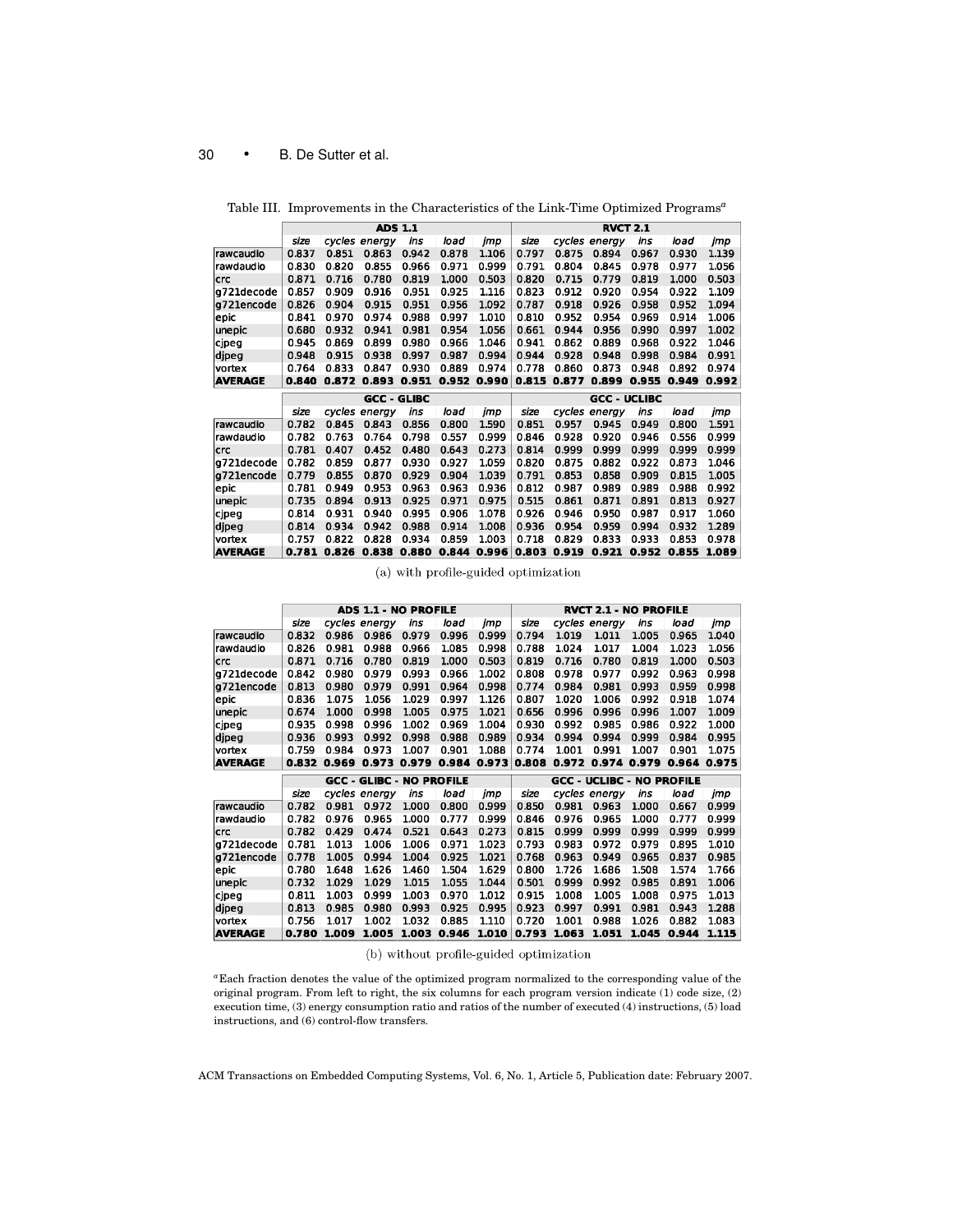Furthermore, of the address producers that load addresses instead of computing them, even more are either eliminated or converted to more efficient instructions: the average fraction of eliminated or converted loads ranges from 45.9% for the RVCT 2.1 tool chain to 63.9% for the combination GCC–GLIBC. This shows that our address producer optimization presented in Section 5 is quite effective.

Finally, the remaining address-producing loads require even less address pool entries: on average, the size of the address pools drops with between 65.8 and 69.5%. The reason we are able to remove even more address pool entries than we can remove address-producing loads is that address pool entries in the optimized program can be shared by address producers originating from multiple object files. The original object files that were separately generated by the compiler, each contained their own address pool, of which many contained the same addresses. However, since the compiler did not have a whole-program overview, it could not eliminate the duplicate entries.

The effect on the total code size of the applications of the removal of entries from the address pools is significant, but not very large: the averages per tool chain vary between 0.7 and 2.7%. Looking forward to the results discussed in Section 6.3, this means that, on average, between 5 and 16% of the obtained compaction is because of the optimization of address producers and address pools. It should be noted that the numbers presented in the last columns in Figure 2 only include the code size reduction resulting from eliminating address pool entries, but not of eliminating address producers themselves. We excluded the latter because those eliminations result from other data-flow optimizations, such as constant propagation, that make address producers redundant, but they do not directly result from the actual optimization of address producers themselves, as discussed in Section 5.

Besides the overall, average numbers, there is one important observation to be made. For the cjpeg and djpeg benchmarks, a much lower fraction of the address producers is eliminated than for the other programs. Yet the remaining fraction of address producers that load addresses is similar to, or, in the case of ADS 1.1, even lower than that of other benchmarks. The reason is that cjpeg and djpeg contain a lot of address producers that produce procedure pointers that are written to memory. Because the produced pointers are written to memory, we cannot eliminate their producers. However, because they are procedure pointers, our code and data layout heuristics are able to find layouts in which a lot of these procedure pointers can be produced with PC-relative computations.

Please note that this optimization is not directly applicable to read-only data. As noted by De Sutter et al. [2001], data can only be removed from programs at link-time per object file section. If a whole section is inaccessible, it can be removed. For object file sections that do contain accessible data, however, it is most often impossible to detect which parts of the sections could still be inaccessible. This follows from the fact that a compiler can have applied basepointer optimizations for data accesses within one such section, without having to annotate the resulting code with relocation information. Consequently, we cannot easily detect such optimized pointer accesses easily at link time. The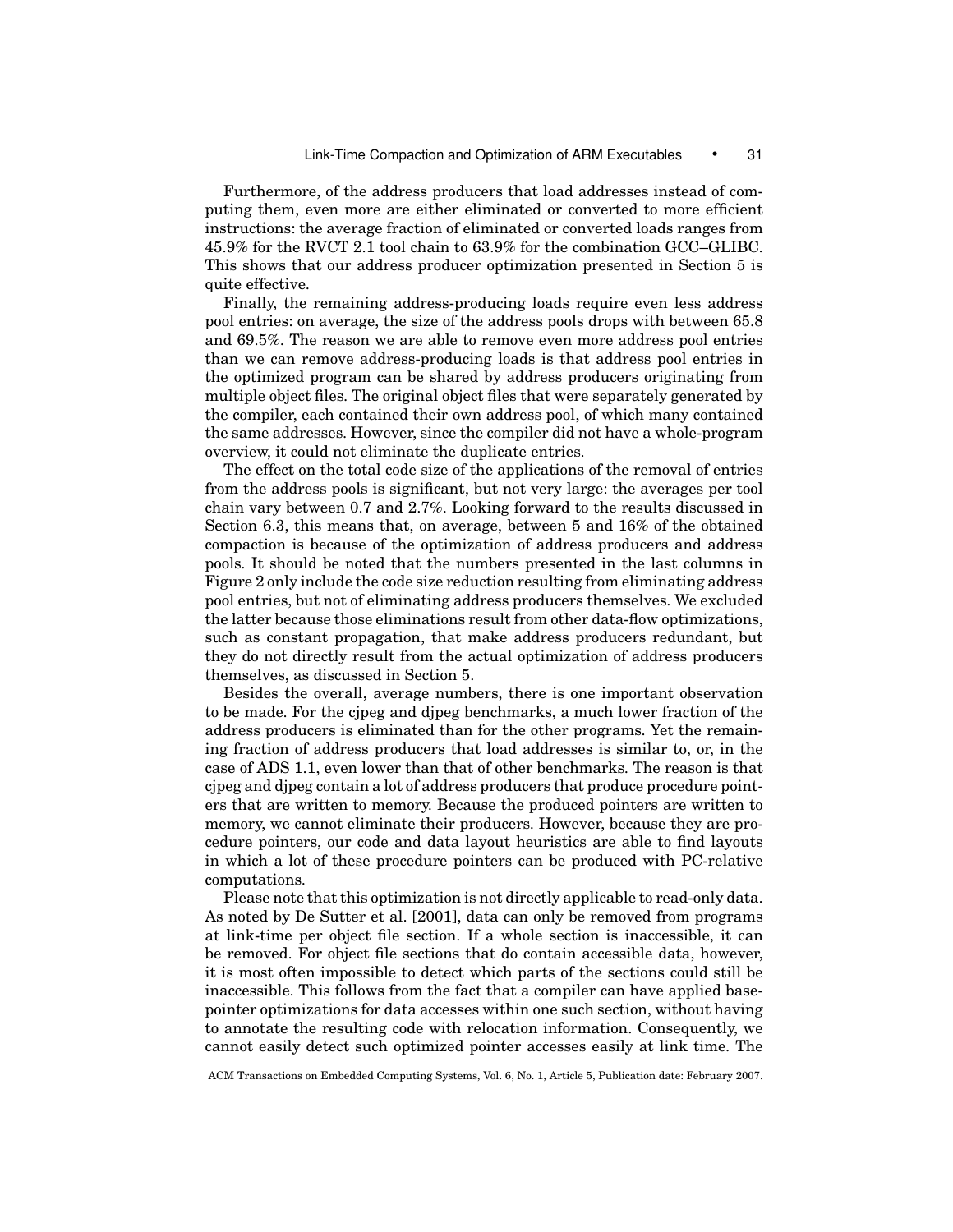one exception to this rule is that of address pools, because those have a very specific use in the compiler-generated code.

### 6.3 Code Compaction

The compaction results obtained with our link-time optimizer and profile information are depicted in Table IIIa. The results obtained without profile-guided optimizations are depicted in Table IIIb.

Using profile information, an average of 16.0% of the code gets eliminated from the ADS 1.1 binaries. On the RVCT 2.1 binaries, the average code size reduction even reaches 18.5%, despite the fact that the RVCT 2.1 compilergenerated binaries were already smaller than their ADS 1.1 counterparts.

This shows that good library engineering is not a silver bullet that can undo the merits of link-time optimization. This is not surprising. Part of the restructuring effort performed on ARM's system libraries involved removing unnecessary complex schemes of references between different library object files. It was to a large degree precisely those same complex schemes that complicated obtaining precise data flow analysis results. Consequently, reducing the complexity of those schemes not only reduces the size of the library code linked into a program, but it also allows our link-time optimizer to perform a better job on the remaining code.

On three benchmarks program the results differ significantly from the average numbers. On the one hand, cjpeg and djpeg, which are two similar applications compiled from largely the same code base, show much lower code-size reduction results of around 5.5%. This results from the fact that a very large fraction of all procedure calls are through procedure pointers that are stored in memory, as we mentioned in Section 6.2. Our link-time optimizer therefore fails to construct a precise AWPCFG and, accordingly, to eliminate much code.

On the other hand, our link-time optimizer scores much better on unepic, a program compiled from the same code base as epic. The reason is that a large part of the code linked into both applications by the ARM linkers is unused in unepic. Unlike the ARM linkers, our link-time optimizer successfully eliminates this unused code from the program.

For the GCC-GLIBC and GCC-UCLIBC programs, the results are along similar lines, despite the fact that the original GCC-GLIBC programs were much larger than the ADS 1.1, RVCT 2.1, or GCC-UCLIBC programs. The reason can again be found in the structure of the glibc implementation of the standard Clibrary. The main culprit, in this case, is that the glibc implementation contains a number of function pointer tables that store the addresses of functions, such as malloc, and that a user can override by specifying alternative implementations in his execution environment. Our link-time optimizer cannot (yet) detect which elements from such tables will actually be used by a program and which will not be used. Hence our optimizer cannot eliminate the unused procedures. Note that it is also because of these tables that much more code is linked into the programs in the first place.

From these results, we can conclude that neither careful library engineering, nor link-time optimization, are the silver bullet for code compaction. As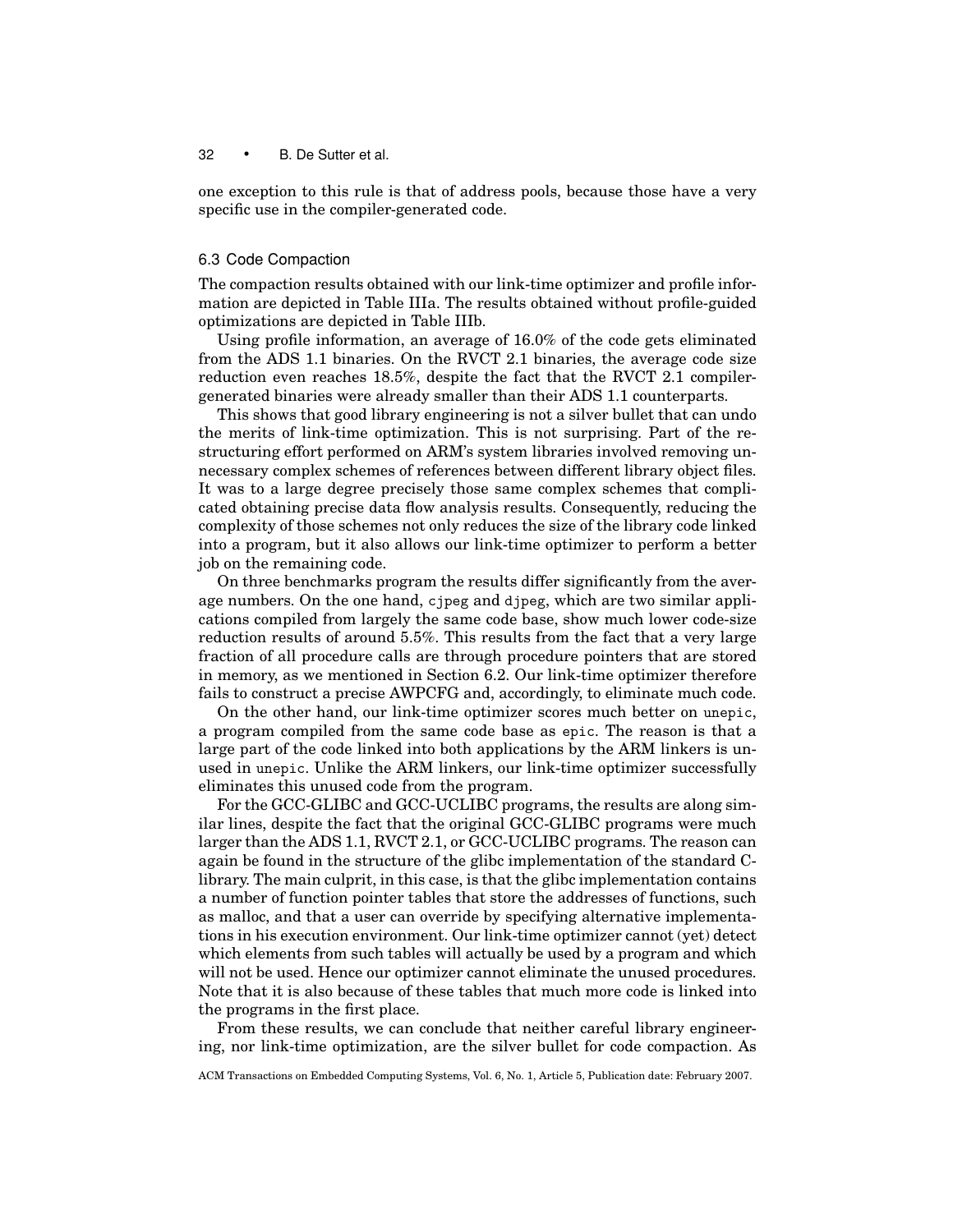our results for GCC programs illustrate, the effects on code size of libraries that were engineered for flexibility rather than for code size cannot be undone completely at link time. On the other hand, we can conclude that link-time optimization can significantly reduce the size of programs, even in tool chains that are considered world-class when it comes to generating small programs.

The code size reductions obtained without the use of profile information are very similar to those obtained with profile-guided optimizations. With our current code size/execution speed thresholds, at most 1% of code size reduction can be gained by disabling optimizations that increase the size of frequently executed code. The conclusion of this observation is very simple: using profile information to improve the performance of programs, as evaluated in the next sections, does not need to increase program size significantly. Of course, the restricted application of performance-benefiting transformations that increase the size of the hot code can only be performed by optimizers that have an overview of all execution counts of a program. Traditional compilers lack this overview.

### 6.4 Execution Time

First, the raw numbers, are depicted in Table IIIa.<sup>8</sup> For ARM's proprietary compilers, we observe average speed-ups of 12.8 and 12.3%, for the ADS 1.1 and RVCT 2.1 generations, respectively. For the GCC tool chains, average speed-ups of 17.4 and 8.1% are observed.

The main culprit for the differences in these average speed-ups is crc, for which the obtained speed-ups range from  $0$  (zero) to 59.3%. Had we not included crc in our benchmark suite, the average speed-ups would only have ranged from 9.0% for GCC-uClibc, over 11.0% for ARM's proprietary tool chains, to 13% for the GCC–glibc combination. The large variation in speed-ups obtained for crc relates to the inlining of library functions. The crc benchmark contains only one, rather small, hot loop, in which the standard C-library procedure getc() is called in every iteration. With ADS 1.1, RVCT 2.1, and GCC–glibc, our link-time optimizer is able to inline this procedure in the loop, thus speeding up this loop tremendously. With GCC–glibc, even some callees of getc() itself are inlined into the loop, thus achieving the remarkable speed-up of 59.3%. By contrast, no speed-up is achieved for crc with uClibc. In uClibc, getc() is implemented as a macro. Consequently, the code body of getc() was previously inlined into the hot crc loop by the C-preprocessor.

As neither of the proprietary ARM tool chains uses profile information, it was to be expected that significant execution time improvements could be achieved with our profile-guided link-time optimizer. On a processor with a simple branch predictor that always predicts "not taken," such as the StrongARM, the profileguided optimization of code layout and conditional branches is very important.

<sup>&</sup>lt;sup>8</sup>Note that we are not allowed to publish absolute execution time or power consumption numbers for the RVCT 2.1 tool chain. Furthermore, since the ARM Firmware platform library code does not implement all the functionality implemented in the uClibc or glibc libraries, comparing absolute numbers of those versions is also useless. For those reasons, we only discuss relative numbers in this paper.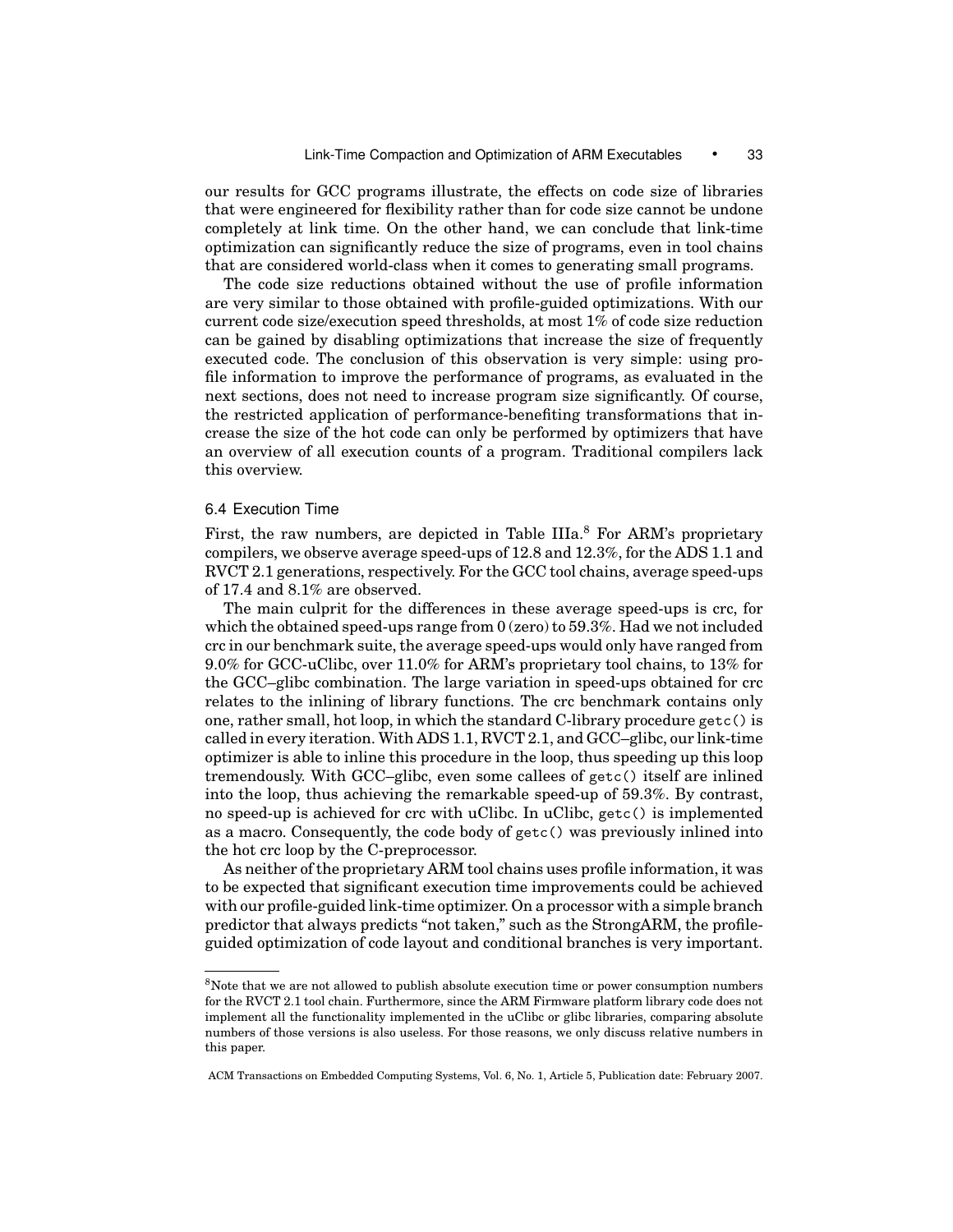It is to be expected that this optimization is less important on processors with more advanced branch predictors, such as the XScale processors.

However, profile-guided code layout and branch optimization are not the only source of the obtained speed-ups. The GCC tool chains did use basic block execution count and edge count information to compile the programs, but our link-time optimizer still obtains average speed-ups of 17.4 and 8.1%.

Three other important profile-guided optimizations proved to be (1) the more efficient use of conditional execution, (2) loop unrolling of small loops, and (3) the hoisting of invariant conditional branches in hot loops. These are three optimizations that increase the size of hot code, but as we have seen in Section 6.3, the influence on overall code size is rather limited, if not totally insignificant. As with the profile-guided optimization of conditional branches and the code layout, the importance of these optimizations will probably drop for processors with more advanced branch predictors.

Still significant speed-ups would be achieved, however, as can be seen from the drop in number of instructions and loads executed. For the different tool chains, this drop on average varies between 4.5 and 12%. These reductions in the number of executed instructions would obviously remain the same for more advanced processors implementing the same architecture. In fact, the number of executed instructions would change slightly because some of Diablo's heuristics, such as the one used to decide on the use of conditional execution, take branch prediction parameters into account.

Before moving to the results obtained without the use of profile-information, we need to note that the number of executed jumps increases for some benchmarks because infrequently executed conditional instruction sequences in frequently executed code are replaced by separate basic blocks and conditional branches. The number of conditional branches thus increases, but the number of mispredicted branches does not.

When no profile information is provided, the latter optimization is obviously not applied. Still the number of control-flow transfers executed increases for some benchmarks, as can be seen in Table III. In this case, this is because of the unlimited factoring of code. Without profile information, even hot basic blocks may be factored into separate procedures. Obviously the calls and returns to and from those procedures constitute additional overhead, not only because of these control-flow transfers themselves, but also because a return address needs to be spilled to the stack. For the epic benchmark compiled with the GCC tool chain, this even results in slow-downs of 64.8 and 72.6%, depending on the library used.

In general, not only the lack of profile-guided optimizations, but also the unlimited factoring of duplicate basic blocks leads to much reduced performance gains. For ARM's proprietary tool chains, the average speed-ups are now limited to 3.1 and 2.8%, decreasing from 12.8 and 12.3% when profile information was used. Because of the bad effects on epic, our link-time optimizer, on average, even slows down the GCC benchmarks. This is particularly visible when the uClibc library is used, where there is no speed-up for crc that can compensate for the slow-down of epic. As a result, the average slow-down with GCC-uClibc even approached 6.3%.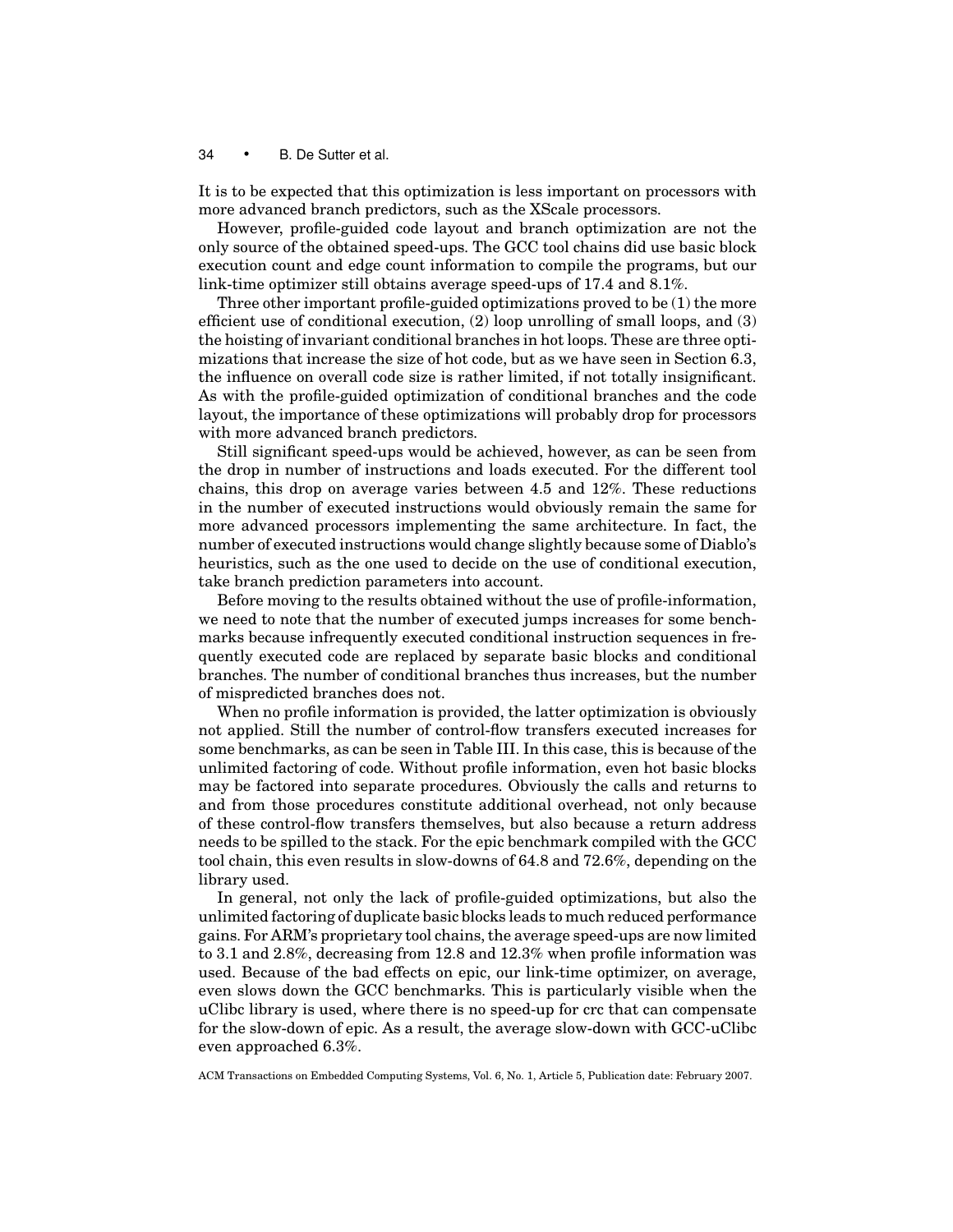Once and again, this discussion indicates how useful profile information is for link-time compaction.

### 6.5 Energy Consumption

With profile-guided link-time optimization, the average energy savings range from 10.7 to 10.1% for ARM's proprietary compilers and from 16.2 to 7.9% for the GCC tool chains. Again, the difference between these averages results from the large differences observed for the crc program. As such, these energy consumption reductions closely follow the execution time improvements, albeit that the energy reductions are less outspoken. The reason relates to branch prediction.

With each mispredicted branch in a program, a bubble passes through the processor pipeline that accounts for the branch misprediction latency. This bubble consumes very little energy. Because of the profile-guided branch optimization, relatively fewer cycles are wasted on bubbles in the optimized program. This not only causes the program to execute faster, but it also increases the average power dissipation per cycle. Hence, the obtained energy reduction is lower than the execution time reduction. This effect is most outspoken for the programs compiled with ARM's proprietary compilers, as the lack of profileguided optimization resulted in more link-time branch prediction optimization opportunities than on the GCC-compiled programs.

Moreover, on the GCC-compiled programs, the elimination of spill code and other load/store instructions, including loading address producers, proved to be much more effective than on the programs compiled with ARM's tool chains. Indeed, Table IIIa shows that only 4.8 and 5.1% of the loads are eliminated on the binaries produced with ARM's compilers. For the GCC-compiled programs, 15.6 and 14.5% of the executed loads are eliminated. As loads and stores are some of the most power-consuming instructions, this means that, on average, more power is saved on the GCC-compiled benchmarks.

To a large extent, the latter effect of eliminating more expensive loads and stores compensates for the effect of having fewer cheap branch mispredictions. As a result, the average speed-up and energy savings are much closer to each other for the GCC programs.

The one exception with respect to the elimination of loads is crc. When this program was compiled with ARM's proprietary compilers or linked against uClibc, no frequently executed loads were eliminated at all. When crc is linked against glibc, the fraction of executed loads that got eliminated is also much lower than the fraction of all instructions. Consequently, the reduction in crc's energy consumption is much lower than its reduction in execution cycles.

Finally, when the link-time optimization is performed without profile information, the same reasoning holds with respect to the number of eliminated loads and stores. This translates in similar differences between saved cycles and saved energy. However, for the GCC-compiled programs, the extensive elimination of the power-hungry loads and stores, this time, results in more energy than cycle savings.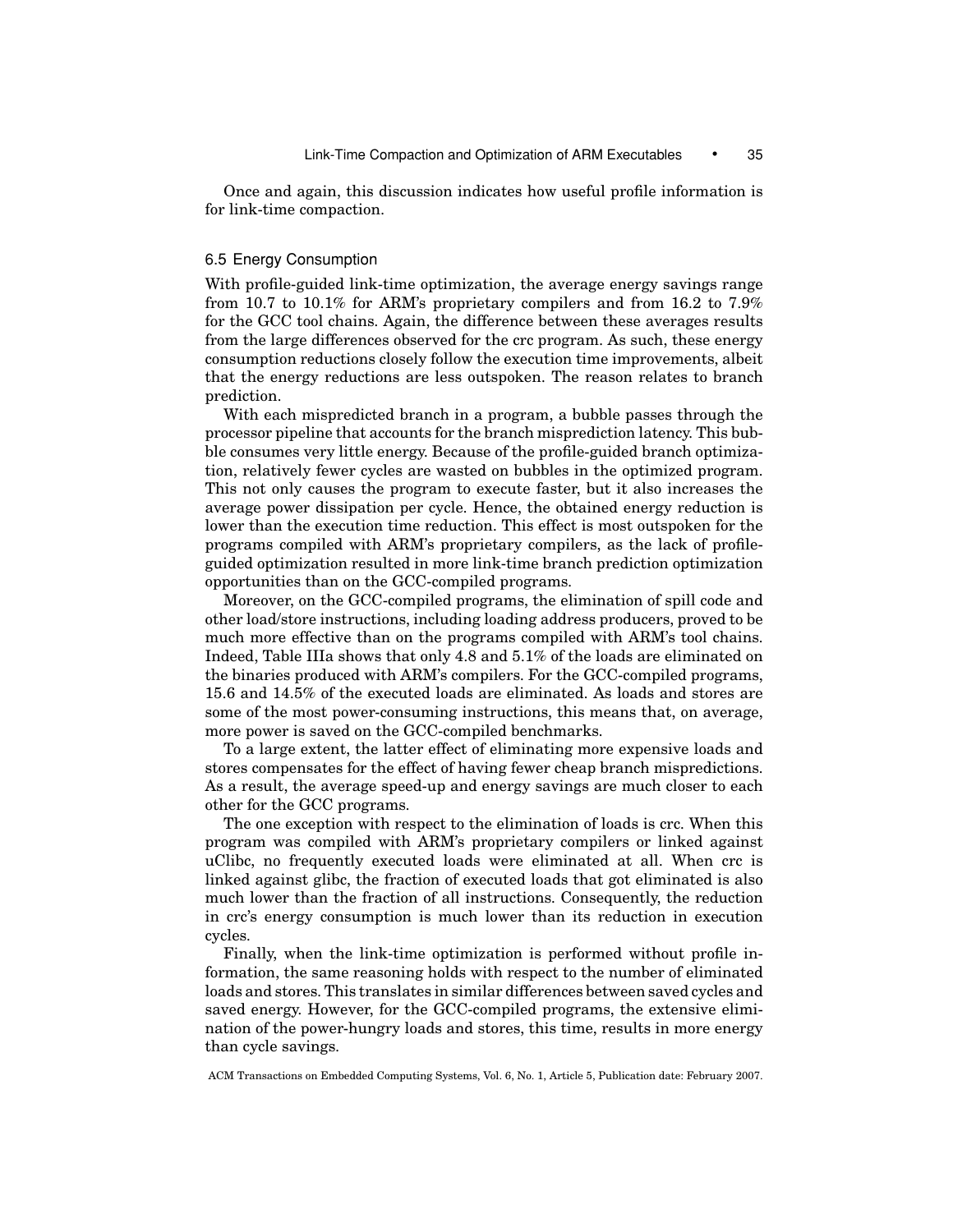|            | <b>ADS 1.1</b> | <b>RVCT 2.1</b> | <b>GCC - GLIBC</b> | <b>GCC - UCLIBC</b> |
|------------|----------------|-----------------|--------------------|---------------------|
| rawcaudio  | 3.0            | 3.0             | 323.4              | 3.5                 |
| rawdaudio  | 2.2            | 2.0             | 319.3              | 2.8                 |
| <b>Crc</b> | 3.2            | 3.2             | 315.7              | 4.7                 |
| q721decode | 4.9            | 4.1             | 334.7              | 6.4                 |
| q721encode | 4.2            | 3.2             | 332.5              | 6.8                 |
| epic       | 11.2           | 12.2            | 358.4              | 9.4                 |
| unepic     | 24.1           | 19.1            | 316.3              | 14.1                |
| cipeg      | 29.2           | 33.5            | 410.7              | 45.5                |
| dipeg      | 29.8           | 26.9            | 409.4              | 473                 |
| vortex     | 399.5          | 405.9           | 1274.7             | 449.8               |

| Table IV. Link-Time Optimization (time in s) for the |
|------------------------------------------------------|
| Profile-Guided Optimization                          |

## 6.6 Link-Time Optimization Times

Having discussed the optimization results achieved by our optimizer, we now show that the compile-time, or rather link-time, overhead caused by invoking a link-time optimizer is rather limited, as can be seen in the link-time optimizer execution times displayed in Table IV. These execution times were obtained by executing our link-time optimizer on a 2 GHz Pentium 4 with 1 GB of main memory.

We believe the execution times are certainly within acceptable bounds, ranging from a couple of seconds to about 20 min for the largest application. While the link-time optimization does not scale linearly, we feel it still scales rather well.

Please note that our current link-time optimizer is implemented on top of the Diablo link-time rewriting framework that was engineered for reusability, retargetability, and reliability rather than optimization speed [De Bus 2005]. As such, we believe that considerably faster optimization times can be achieved by spending more effort on the optimization of our current implementation. This belief is supported by our experience with a previous proof-of-concept link-time optimizer developed by us—Squeeze++ (http://www.elis.ugent.be/squeeze++). Squeeze++ was reengineered to a large extent for optimization speed. As a result, we could obtain comparable optimization results on programs that were up to 6 times larger, in about 16 min [De Sutter et al. 2005a].

#### 6.7 Influence on Interface Design

In the evaluation of our link-time compactor on a number of benchmarks, the enormous performance improvement achieved for the crc benchmark jumps out. The reason is that the compiler was not able optimize the single hot loop in crc, because it contains a call to the precompiled standard C-library procedure getc(). The resulting overhead proved an ideal optimization candidate for our link-time optimizer.

At first sight, this situation in crc might seem a rare case. But to the contrary, this situation is an example of a problem that occurs quite often in embedded systems. It occurs particularly in *data streaming* multimedia applications in which data streams through a number of subsequent filters. Ideally, we would like to develop (and compile) such filters as independent components.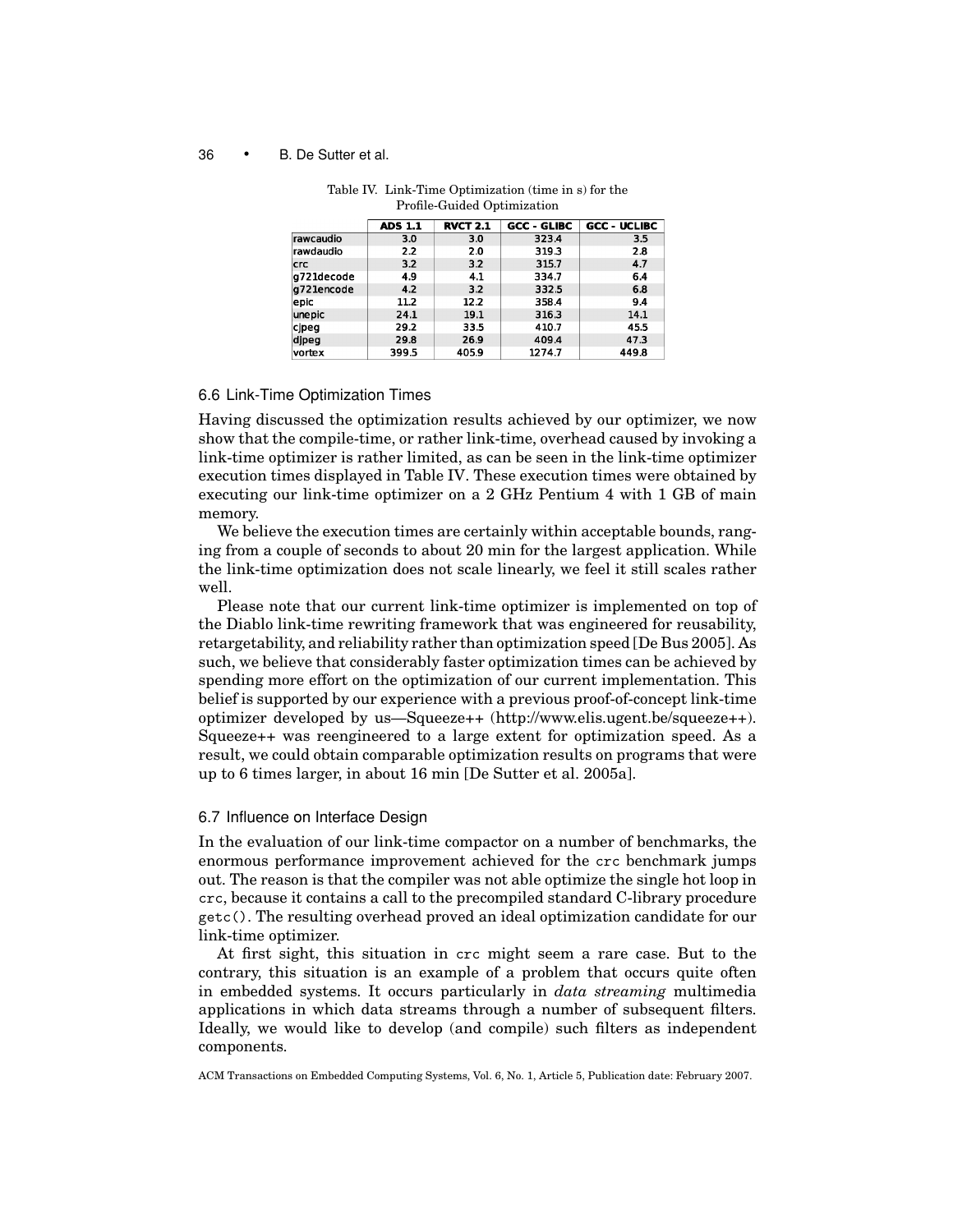Any cooperation between separately compiled components will involve the overhead discussed in the introduction. To minimize this overhead, it is important to design the interfaces between the components appropriately. One particular design choice concerns data passing: will we use buffered or unbuffered data passing between two components? With buffered data passing, the communication (procedure call) overhead is limited because the communication between two components takes place once per filled buffer, instead of once per buffer element. Unfortunately, buffered data passing comes with a major disadvantage: one component will have to fill a buffer, and the other will have to empty it. In practice, buffering happens in power-hungry (and often slower) data memory. Filling and emptying a buffer will, therefore, constitute its own overhead. This contrasts with unbuffered data passing, where data often can be passed through registers. As a final consideration, real-time constrains might need to be taken into account, as in some cases buffered data passing may result in longer latencies.

In each embedded application, the advantages and disadvantages of using buffers need to be carefully balanced. In Figure 6 depicts two source code files that model two components. The component in *file2.c* provides some (contrived) functionality to the component in *file1.c*. This functionality is provided through an unbuffered and through a buffered interface. With the sim-panalyzer simulator, we have measured the performance of both interfaces, both before and after link-time optimization. The results for unbuffered data passing and buffers of different sizes are depicted in Figure 7.

In the top chart of Figure 7, we notice that both power consumption and execution time are optimal when buffered data passing is used with large buffers. As soon as the buffer size exceeds 16, the buffered interface performs better than the unbuffered solution. At that point, the communication overhead of the unbuffered communication is higher than the overhead of filling and emptying the buffer.

After link-time optimization, the situation is completely different. In the bottom chart of Figure 7, it becomes clear that our link-time optimizer was able to remove the communication (procedure call) overhead. No communication overhead remains in the unbuffered case. By contrast, the overhead of filling and emptying the buffer could not be removed. In the end, the link-time optimized unbuffered interface proves to be the best choice.

While the discussed example is certainly contrived, it shows how adding link-time optimization may severely shift the balance between different design options. Our experience with link-time optimization so far shows that component communication overhead is much more effectively removed by a link-time optimizer than other types of program overhead, such as the filling and emptying of buffers. When using a link-time optimizer, a programmer will, therefore, not only generate better performing programs, she will also need to reconsider some design decisions in the light of the link-time optimizations. In practice, the need for special interface constructs that try to avoid communication overhead between components will be eliminated.

To summarize, link-time optimization not only optimizes existing programs and component interfaces, it also enables the use of more efficient interfaces.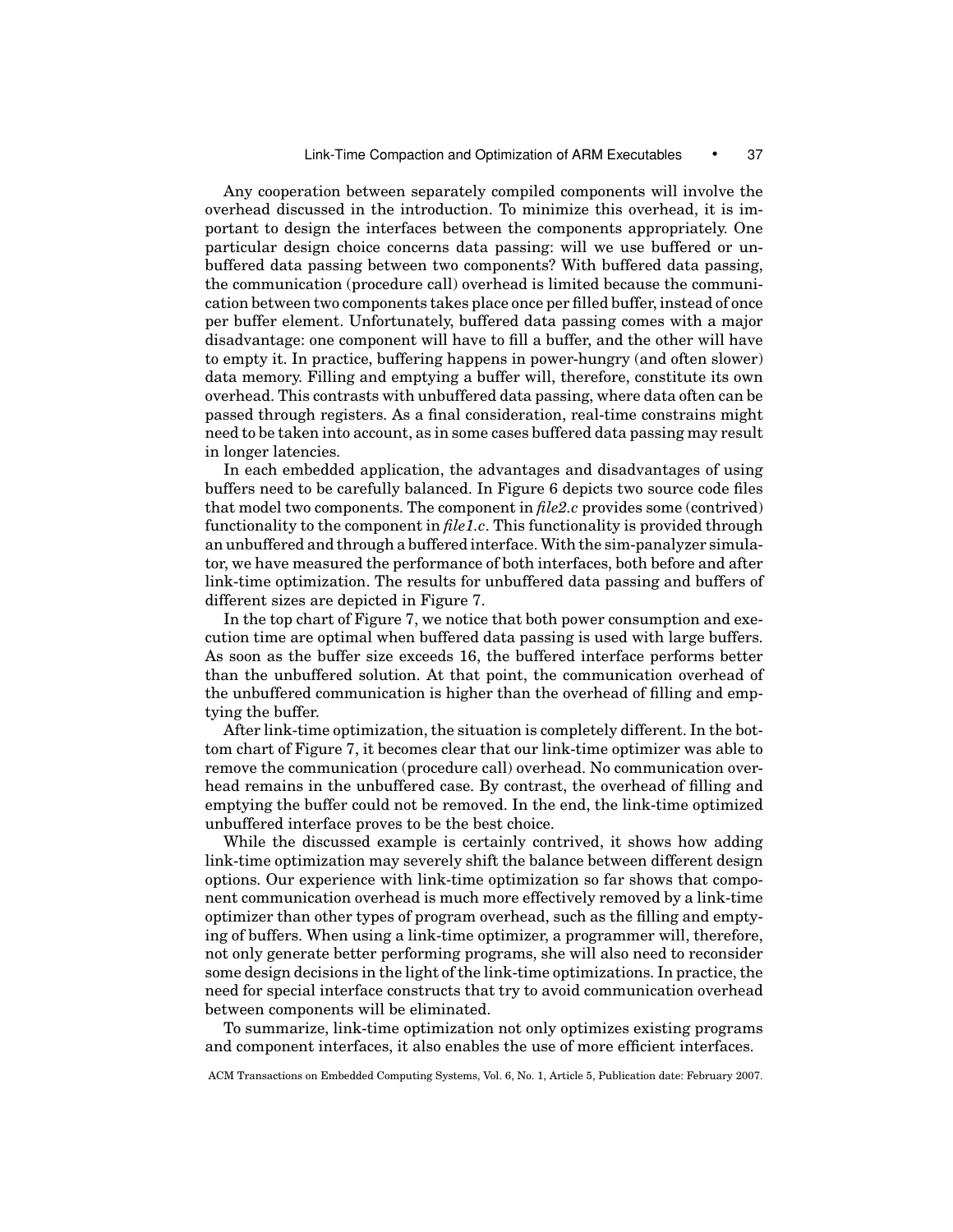```
file1.c.#include <stdlib.h>
#include <stdio.h>
#include <string.h>
extern void buffered(char *buffer, int buffersize);
extern char unbuffered(char in);
int main(int argc, char ** argv){
  FILE * fp_in = fopen(argv[1], "r");
  FILE * fp_out = fopen(argv[2], "w");
  char * in = (char*) malloc(262144*sizeof(char));
  char * out = (char*) malloc(262144*sizeof(char));
  int i:
  fread(in, 262144, sizeof(char), fp_in);
  if (\arg v[3][0] == 'B') {
    int buffersize = atoi(argv[4]);for (i=0; i<262144; i+=buffersize){
      memcpy(out+i,in+i,buffersize*sizeof(char));
      buffered(out+i,buffersize);
    \mathcal{F}\mathbf{r}else {
    char * in_it = in, * out_it = out;
    for (i=0; i<262144; i++)*(\mathtt{out\_itt+}) \ = \ \mathtt{unbuffered}(\ast(\mathtt{in\_itt+})) \ ;\mathbf{r}fwrite(out, 262144, sizeof(char), fp_out);
  fclose(fp_in);fclose(fp_out);\mathbf{r}file2.c.void buffered(char * buffer, int buffersize){
  char * p, * p_end = buffer+buffersize;
  for (p=buffer;p<p_end;p++)
    *p=(*p+1) & 0xff;\mathbf{R}char unbuffered(char in){
  return (in+1)&Oxff;
\mathbf{r}
```
Fig. 6. Example code to illustrate the effects of link-time optimization on buffered data passing.

## 7. RELATED WORK

### 7.1 Program Size Reduction

An extensive survey on code compression and code compaction techniques was presented by Beszedes et al. [2003]. In this section, we only discuss previous ´ post-compile-time code compaction techniques, as opposed to code compression techniques, that leave the whole program in a directly executable format and that does not require run-time decompression and, hence, does not incur the related overhead.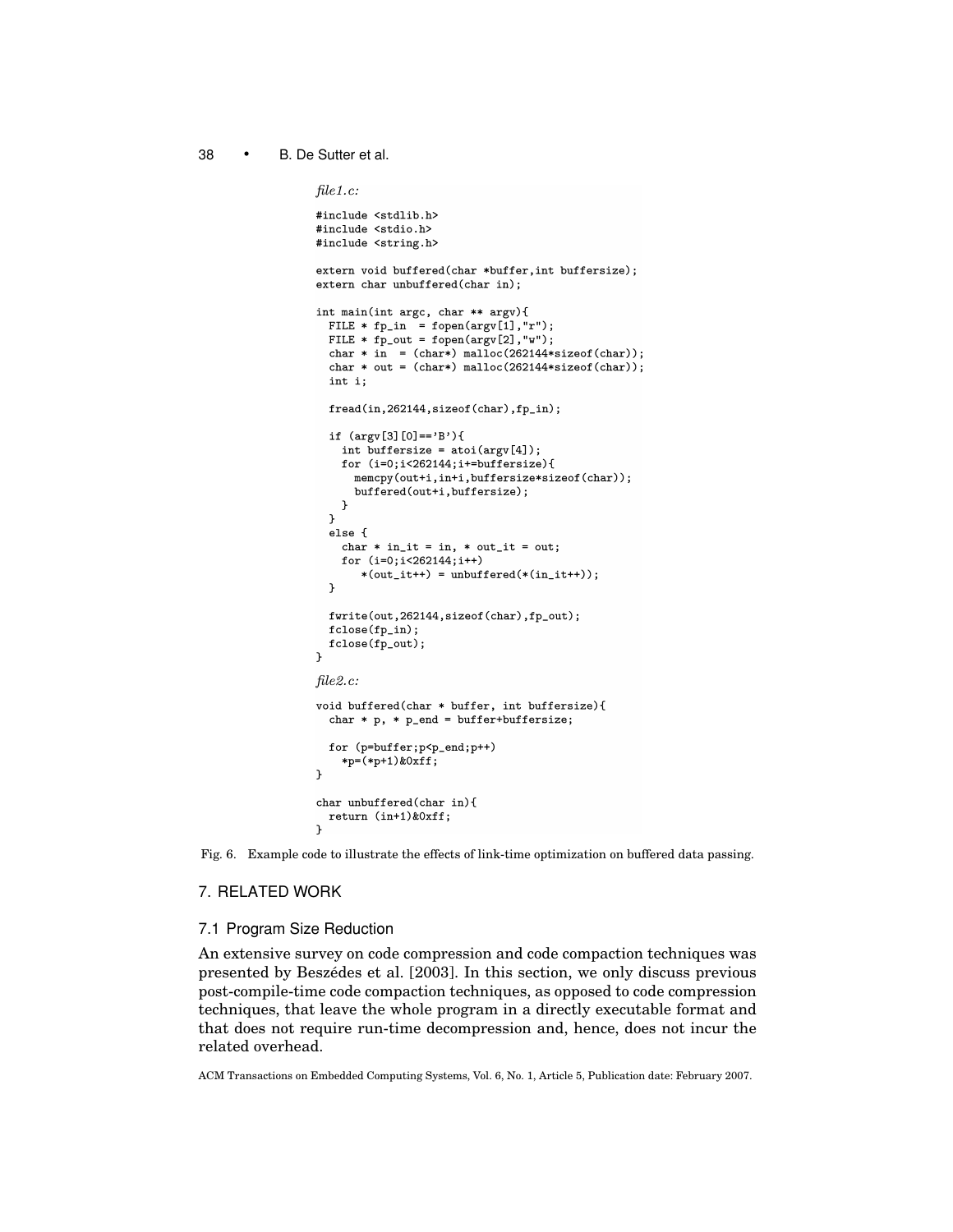

Fig. 7. Execution time and power consumption for the code of Figure 6, normalized to the original unbuffered program. The horizontal axes indicate buffer sizes, with 1 meaning unbuffered.

Whereas our optimizer deals with object code, aiPop [Kästner 2000; De Bus et al. 2003] applies postpass optimization on the assembly code of a whole program. With aiPop, code size reductions ranging from 5 to 20% have been achieved on real-life customer applications. At the assembly level, more information is available than at link time. However, a major drawback of assemblylevel postpass optimization is the adaptation required to integrate the postpass optimizer into an existing tool chain. Postpass assembly optimization does not work on library code that is precompiled into object code. By contrast, our linktime optimizer also optimizes ADS library object code.

Other work on link-time optimization has targeted program size on the Alpha platform [Debray et al. 2000; De Sutter et al. 2002, 2005b]. In that work, an average code size reduction of 27% was achieved on benchmarks similar to those used in this paper. However, on the Alpha architecture, which was not targeted at embedded platforms, code size was not at all a priority of the tool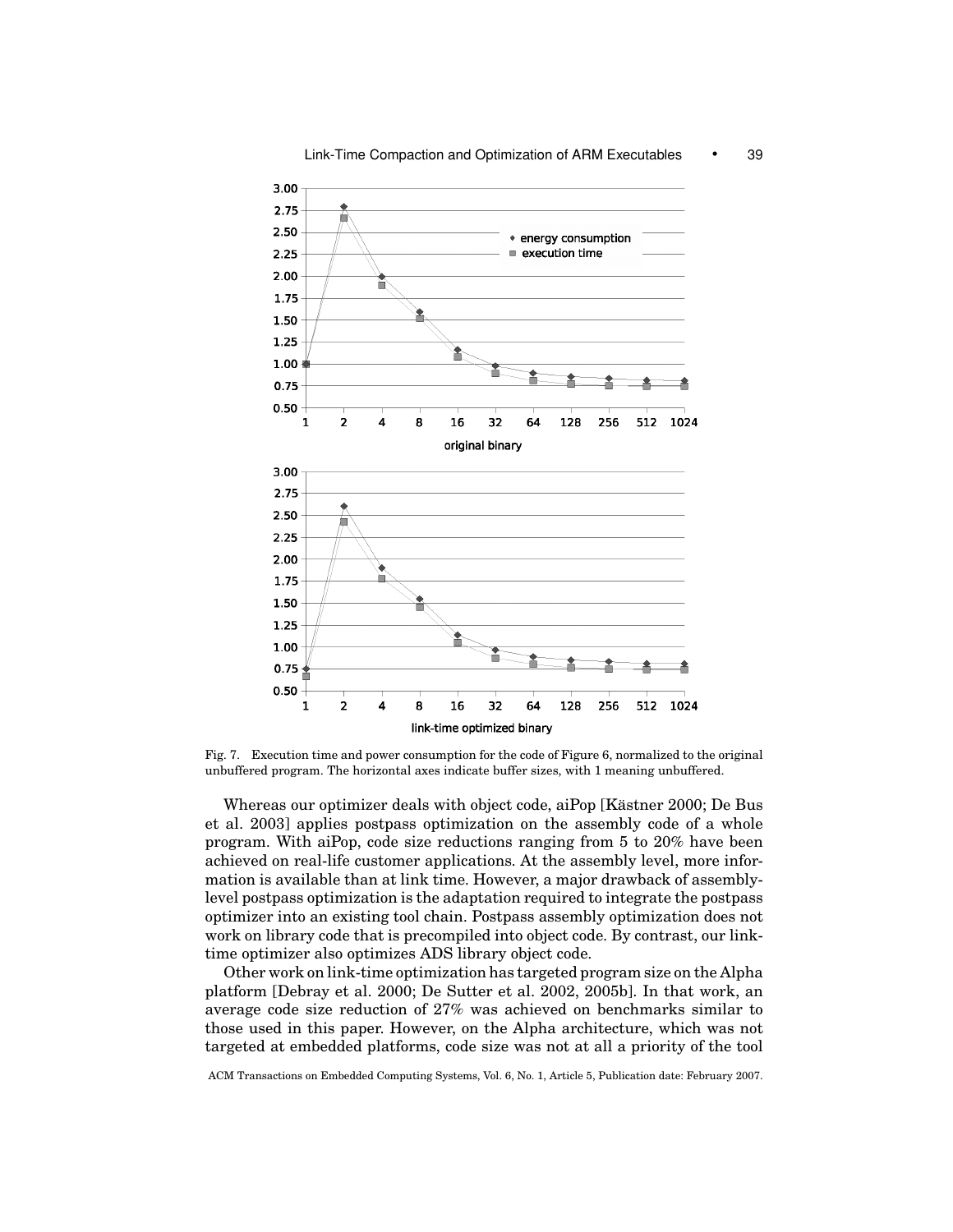chain. Whereas this work could be seen as a proof of concept, we are the first to show that significant compaction can be achieved at link time in a tool chain that is already well known for producing extremely small binaries, such as the proprietary ARM tool chains used in this paper.

Complementary to this paper, which focuses on properties of the embedded ARM architecture and the application of link-time optimization in addition to its specialized, code-size-conscious tool chains, De Sutter et al. [2005b] focus on the enabling methods behind link time optimizations. To that extent, De Sutter et al. [2005a] extensively discuss the semantic information available at link time, the validity of many assumptions on this information (such as the effects on stack unwind information and limitations imposed by its presence), and the engineering of scalable whole-program analyses and transformations that exploit the available information. Furthermore, De Sutter et al. [2005b] present an extended performance evaluation in which the benefits and cost of several key analysis and transformations at different levels of complexity (for example, context-sensitive versus context-insensitive analyses) are evaluated.

Chanet et al. [2005] use the Diablo framework to develop a link-time compactor and specializer for the Linux kernel for both the ARM and the i386 platform. As an operating system kernel contains much more unconventional hand-written assembler code than regular user space programs, the tool chain extensions described in Section 3.2 for distinguishing compiler-generated code from handwritten code prove invaluable to obtain precise analysis results.

Extensive research has been done in the field of code compression. These techniques reduce the program size through compression of parts of the program code and data. At run-time, the compressed information has to be decompressed. This is either done through specialized hardware [Lekatsas et al. 2003; Kemp et al. 1998; Kirovski et al. 1997; Corliss et al. 2003], or through software decompression [Ernst et al. 1997; Franz 1997; Franz and Kistler 1997; Fraser 1999; Pugh 1999]. The latter option typically incurs a performance penalty. As our work focuses on improving both program size and performance, without requiring modified hardware, we feel these techniques are not suitable for our goals.

### 7.2 Address Computation Optimization

Srivastava and Wall [1994] discuss the overhead of using a GOT on the 64-bit Alpha architecture. They eliminate part of this overhead at link time when it turns out that one GOT suffices to address all data in the program. Their link-time optimized code also accesses the data that is in the scope of the GP directly, avoiding the indirection through the GOT. Their link-time code modification system improves performance of statically linked programs by 3.8% and compacts programs with 10%. Haber et al. [2003] improved upon this work by reordering the global data based on feedback information. Frequently accessed data is moved closer to the GP so that it is in scope for direct accessing. This speeds up programs by 3% on average, and reduces memory references by 2.1% on average. As far as we know, we are the first to apply similar techniques to noncontiguous address pools.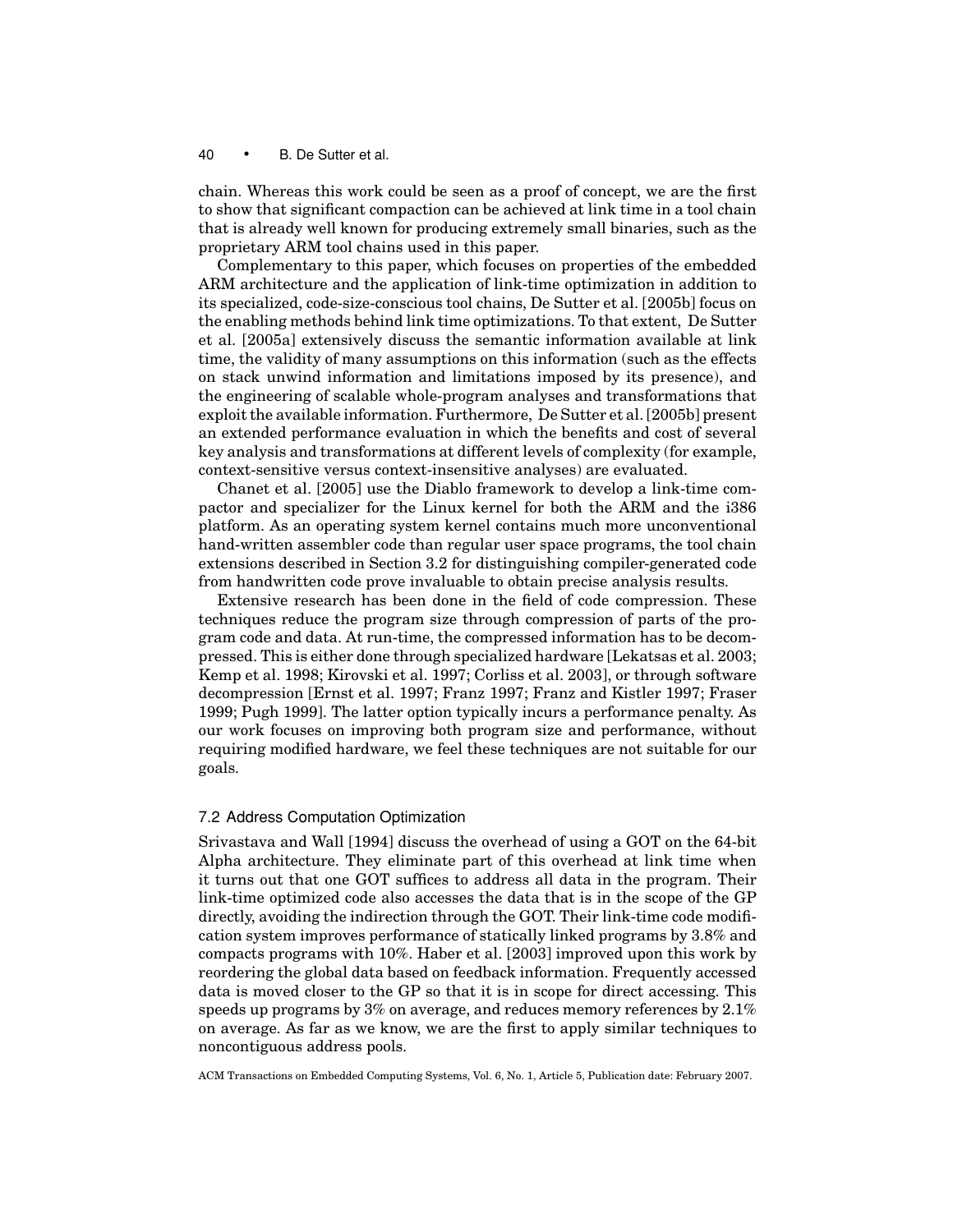Chen and Kandemir [2005] discuss a compiler technique for optimizing the address computation code on DSP architectures. Operating on a highlevel intermediate representation of the program, their technique restructures code and array data so that better use can be made of the autoincrement and autodecrement addressing modes provided by many DSP's address generation units. This is related to the "writeback" optimization described in Section 5.2.

## 7.3 Postpass Program Performance Optimization

Link-time optimization targeted at performance has been done for the Alpha [Muth et al. 2001; Cohn et al. 1997] and more recently for the IA64 [Luk et al. 2004] architecture. These optimizers basically apply the performanceimproving techniques that were also discussed in this paper. However, as they focus on execution speed, code size increasing techniques are applied more aggressively.

Angiolini et al. [2004] discuss a technique for mapping code segments to scratchpad memory on embedded systems that provide this facility. This is done in a binary rewriter that relocates code to the scratchpad memory with basic block granularity. The decision which code has to be moved is based on program execution traces. The proposed techniques are evaluated for the ARM platform and the authors note that there are some problems with moving code that explicitly references the PC register, for which workarounds are proposed. These "difficult" instructions are precisely those that are abstracted into address producers in our framework and said problems would not occur if this technique had been applied at link-time in a framework similar to ours, as opposed to a postlink binary rewriter.

Lattner and Adve [2004] introduce LLVM, a framework for lifelong program optimization. Their approach is based on a tool chain (derived from GCC) that compiles source code into a low-level intermediate representation. Linking is done at this level, instead of at machine code level, and whole-program analysis and optimization is done at link time. The linker produces executable machine code, but the code in LLVM format is also stored in the resulting binaries, allowing for reoptimization of the program either at run time or offline, when more information about real-life usage of the program is available.

### 8. CONCLUSIONS

Using heuristics to deal with indirect control-flow and pseudo-instructions to replace PC-relative address computations, we have shown that link-time optimization can be applied successfully on the ARM platform.

When evaluated in the ARM Developer Suite, a tool chain known for the small, high-quality code it produces, our link-time optimizer is able to obtain code size reductions averaging around 14.6%. Execution time and power consumption, on average, decrease with 8.3%, on average, and energy consumption with 7.3%. With the GCC tool chain, an average code size reduction of 16.6% was achieved, while execution time and power consumption dropped 12.3 and 11.5%.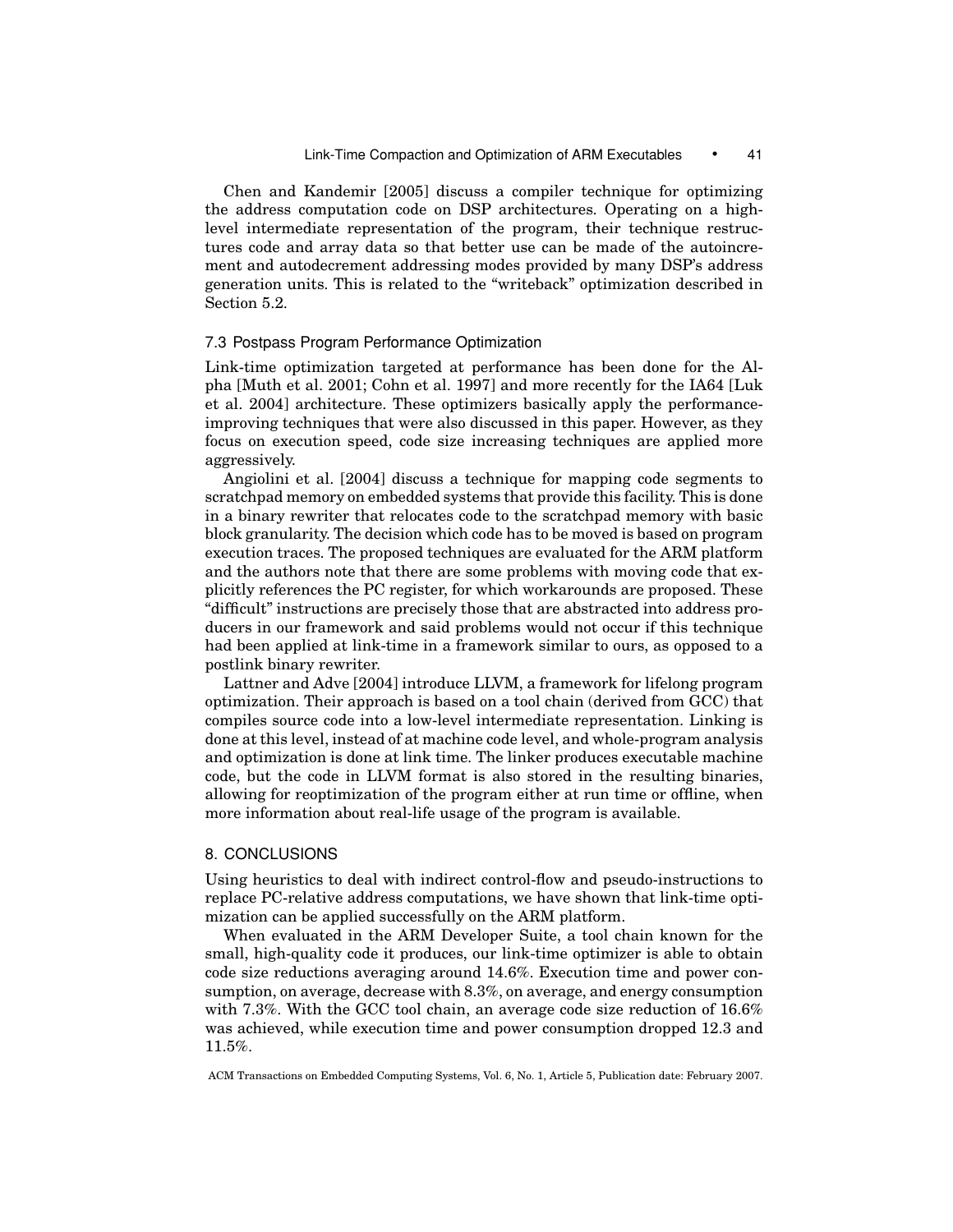Finally, we have illustrated how the incorporation of link-time optimization in tool chains may influence library interface design and lead to better performing library interfaces.

### ACKNOWLEDGMENTS

Bjorn De Sutter, as a Postdoctoral Research Fellow, and Dominique Chanet, being a PhD. student, are supported by the Fund for Scientific Research - Belgium - Flanders (FWO). Bruno De Bus and Ludo Van Put are supported by the Institute for the Promotion of Innovation by Science and Technology in Flanders (IWT). This research is also partially supported by Ghent University, and the European HiPEAC network.

#### **REFERENCES**

- ANGIOLINI, F., MENICHELLI, F., FERRERO, A., BENINI, L., AND OLIVIERI, M. 2004. A post-compiler approach to scratchpad mapping of code. In *Proceedings of the 2004 International Conference on Compilers, Architecture, and Synthesis for Embedded Systems*. 259–267.
- ARM Ltd. 1995. *An Introduction to Thumb*. ARM Ltd.
- ARM Ltd. 2005. *ELF for the ARM Architecture*. ARM Ltd.
- AUSTIN, T., LARSON, E., AND ERNST, D. 2002. Simplescalar: An infrastructure for computer system modeling. *Computer 35*, 2, 59–67.
- BESZÉDES, A., FERENC, R., GYIMÓTHY, T., DOLENC, A., AND KARSISTO, K. 2003. Survey of code-size reduction methods. *ACM Comput. Surv. 35*, 3, 223–267.
- CHANET, D., DE SUTTER, B., DE BUS, B., VAN PUT, L., AND DE BOSSCHERE, K. 2005. System-wide compaction and specialization of the Linux kernel. In *Proceedings of the 2005 ACM SIG-PLAN/SIGBED Conference on Languages, Compilers, and Tools for Embedded Systems (LCTES)*. 95–104, ACM Press.
- CHEN, G. AND KANDEMIR, M. 2005. Optimizing address code generation for array-intensive DSP applications. In *Proc. of the International Symposium on Code Generation and Optimization*. 141–152.
- COHN, R., GOODWIN, D., LOWNEY, P., AND RUBIN, N. 1997. Spike: An optimizer for Alpha/NT executables. In *Proceedings of the USENIX Windows NT Workshop*. 17–24.
- CORLISS, M., LEWIS, E., AND ROTH, A. 2003. A DISE implementation of dynamic code decompression. In *Proceedings of the ACM SIGPLAN 2003 Conference on Languages, Compilers, and Tools for Embedded Systems (LCTES'03)*. 232–243.
- DE BUS, B. 2005. Reliable, retargetable and extensible link-time program rewriting. Ph.D. thesis, Ghent University.
- DE BUS, B., KÄSTNER, D., CHANET, D., VAN PUT, L., AND DE SUTTER, B. 2003. Post-pass compaction techniques. *Communications of the ACM 46*, 8 (8), 41–46.
- DE BUS, B., CHANET, D., DE SUTTER, B., VAN PUT, L., AND DE BOSSCHERE, K. 2004. The design of FIT, a flexible instrumentation toolkit. In *Proceedings of the 2004 ACM SIGPLAN-SIGSOFT Workshop on Program Analysis for Software Tools and Engineering (PASTE'04)*. 29–34.
- DE SUTTER, B., DE BUS, B., DE BOSSCHERE, K., KEYNGNAERT, P., AND DEMOEN, B. 2000. On the static analysis of indirect control transfers in binaries. In *Proc. of the International Conference on Parallel and Distributed Processing Techniques and Applications*. 1013–1019.
- DE SUTTER, B., DE BUS, B., DE BOSSCHERE, K., AND DEBRAY, S. 2001. Combining global code and data compaction. In *Proc. of the ACM SIGPLAN Workshop on Languages, Compilers, and Tools for Embedded Systems*. 29–38.
- DE SUTTER, B., DE BUS, B., AND DE BOSSCHERE, K. 2002. Sifting out the mud: low level C++ code reuse. In *Proceedings of the 17th ACM SIGPLAN conference on Object-Oriented Programming, Systems, Languages, and Applications (OOPSLA)*. 275–291.
- DE SUTTER, B., DE BUS, B., AND DE BOSSCHERE, K. 2005b. Bidirectional liveness analysis, or how less than half of the alpha's registers are used. *Journal of Systems Architecture*, Elsevier, 52(10), 535–548. October 2006.